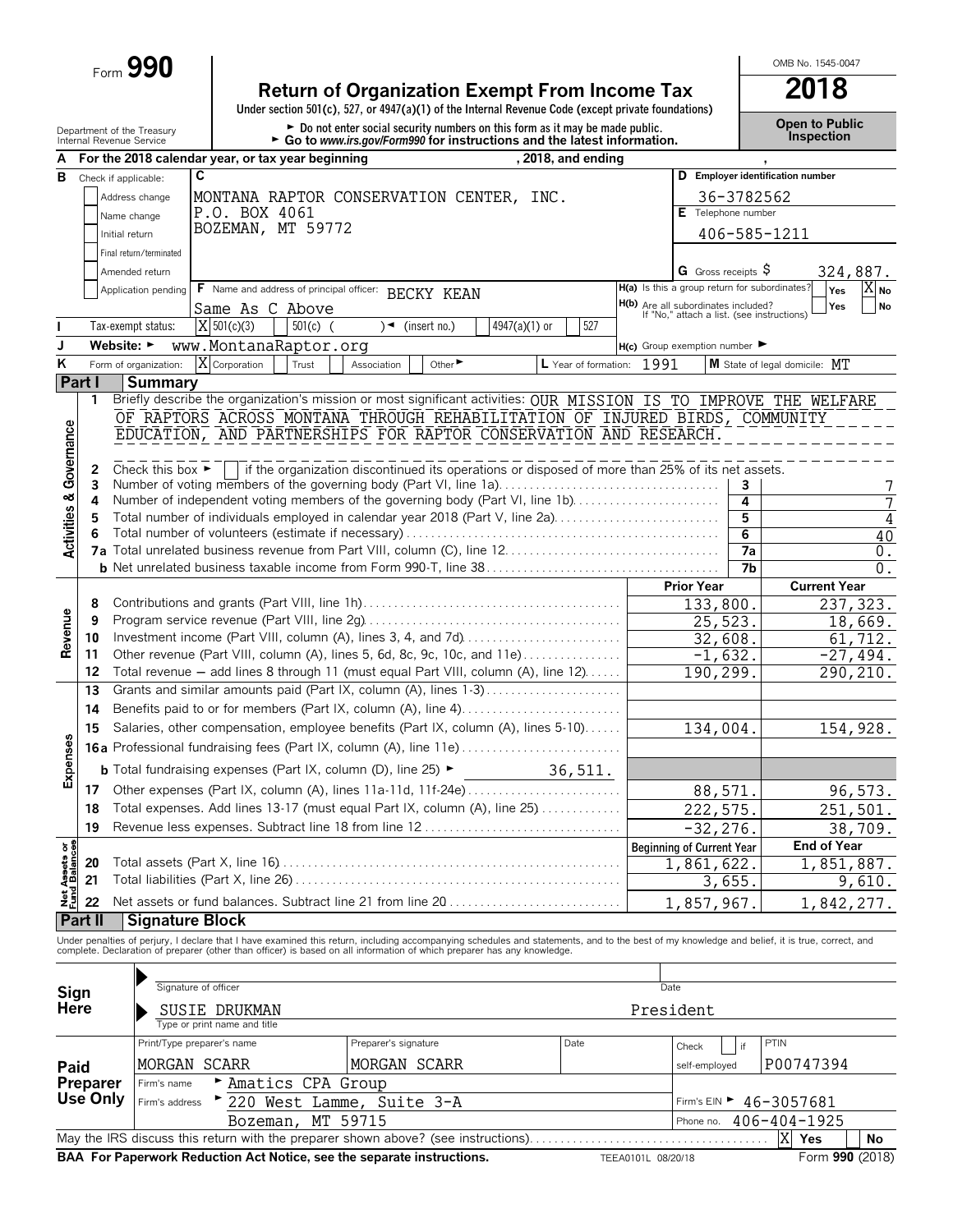|            | Form 990 (2018)<br>MONTANA RAPTOR CONSERVATION CENTER, INC.                                                                                                                                         |                                      | 36-3782562               | Page 2          |
|------------|-----------------------------------------------------------------------------------------------------------------------------------------------------------------------------------------------------|--------------------------------------|--------------------------|-----------------|
| Part III   | <b>Statement of Program Service Accomplishments</b>                                                                                                                                                 |                                      |                          |                 |
|            | Check if Schedule O contains a response or note to any line in this Part III.                                                                                                                       |                                      |                          |                 |
| 1.         | Briefly describe the organization's mission:<br>OUR MISSION IS TO IMPROVE THE WELFARE OF RAPTORS ACROSS MONTANA THROUGH                                                                             |                                      |                          |                 |
|            | REHABILITATION OF INJURED BIRDS, COMMUNITY EDUCATION, AND PARTNERSHIPS FOR RAPTOR                                                                                                                   |                                      |                          |                 |
|            | CONSERVATION AND RESEARCH.                                                                                                                                                                          |                                      |                          |                 |
|            |                                                                                                                                                                                                     |                                      |                          |                 |
|            | 2 Did the organization undertake any significant program services during the year which were not listed on the prior                                                                                |                                      |                          |                 |
|            | Form 990 or 990-EZ?<br>If "Yes," describe these new services on Schedule O.                                                                                                                         |                                      |                          | Yes<br>No       |
| 3          | Did the organization cease conducting, or make significant changes in how it conducts, any program services?                                                                                        |                                      |                          | Yes<br>No       |
|            | If "Yes," describe these changes on Schedule O.                                                                                                                                                     |                                      |                          |                 |
|            | Describe the organization's program service accomplishments for each of its three largest program services, as measured by expenses.                                                                |                                      |                          |                 |
|            | Section 501(c)(3) and 501(c)(4) organizations are required to report the amount of grants and allocations to others, the total expenses,<br>and revenue, if any, for each program service reported. |                                      |                          |                 |
|            |                                                                                                                                                                                                     |                                      |                          |                 |
|            | 4a (Code:<br>) (Expenses \$                                                                                                                                                                         | $83, 199$ . including grants of $\$$ | \$<br>) (Revenue         | 2,360.          |
|            | REHABILITATION - MRCC PROVIDED VETERINARY CARE AND HUSBANDRY FOR 211 INJURED BIRDS OF                                                                                                               |                                      |                          |                 |
|            | THIS INCLUDES RETRIEVING INJURED RAPTORS, DETERMINING AND<br>PREY IN 2018.                                                                                                                          |                                      |                          |                 |
|            | ADMINISTERING TREATMENT PROTOCOLS, RADIOGRAPHS AND CONSULTING WITH VETERINARIANS AND                                                                                                                |                                      |                          |                 |
|            | RELEASING REHABILITATED BIRDS.                                                                                                                                                                      |                                      |                          |                 |
|            |                                                                                                                                                                                                     |                                      |                          |                 |
|            |                                                                                                                                                                                                     |                                      |                          |                 |
|            |                                                                                                                                                                                                     |                                      |                          |                 |
|            |                                                                                                                                                                                                     |                                      |                          |                 |
|            |                                                                                                                                                                                                     |                                      |                          |                 |
|            |                                                                                                                                                                                                     |                                      |                          |                 |
|            | ) (Expenses $\sqrt{5}$<br>$4b$ (Code:                                                                                                                                                               | $47, 159$ . including grants of $$$  | \$<br>) (Revenue         | 16, 309.        |
|            | EDUCATION - MRCC CURRENTLY HAS 13 NON-RELEASABLE EDUCATIONAL RAPTORS THAT ASSISTED                                                                                                                  |                                      |                          |                 |
|            | MRCC STAFF AND VOLUNTEERS IN MAKING PRESENTATIONS ABOUT CONSERVATION OF MONTANA'S                                                                                                                   |                                      |                          |                 |
|            | RAPTOR SPECIES TO LOCAL SCHOOL AND COMMUNITY ORGANIZATIONS.                                                                                                                                         |                                      | WE OFFER A RANGE OF      |                 |
|            | PROGRAMS FOR BOTH YOUTH AND ADULTS. A SMALL PROGRAM FEE IS CHARGED, IF POSSIBLE,                                                                                                                    |                                      |                          |                 |
|            | THAT GOES DIRECTLY TOWARDS THE CARE OF EDUCATIONAL RAPTORS AND TO SUPPORT OUR                                                                                                                       |                                      |                          |                 |
|            | EDUCATIONAL PROGRAMS                                                                                                                                                                                |                                      |                          |                 |
|            |                                                                                                                                                                                                     |                                      |                          |                 |
|            |                                                                                                                                                                                                     |                                      |                          |                 |
|            |                                                                                                                                                                                                     |                                      |                          |                 |
|            |                                                                                                                                                                                                     |                                      |                          |                 |
|            |                                                                                                                                                                                                     |                                      |                          |                 |
|            | ) (Expenses \$<br>$4c$ (Code:                                                                                                                                                                       | including grants of $\beta$          | ) (Revenue \$            |                 |
|            |                                                                                                                                                                                                     |                                      |                          |                 |
|            |                                                                                                                                                                                                     |                                      |                          |                 |
|            |                                                                                                                                                                                                     |                                      |                          |                 |
|            |                                                                                                                                                                                                     |                                      |                          |                 |
|            |                                                                                                                                                                                                     |                                      |                          |                 |
|            |                                                                                                                                                                                                     |                                      |                          |                 |
|            |                                                                                                                                                                                                     |                                      |                          |                 |
|            |                                                                                                                                                                                                     |                                      |                          |                 |
|            |                                                                                                                                                                                                     |                                      |                          |                 |
|            |                                                                                                                                                                                                     |                                      |                          |                 |
|            | 4d Other program services (Describe in Schedule O.)                                                                                                                                                 |                                      |                          |                 |
|            | \$<br>including grants of<br>(Expenses                                                                                                                                                              | Ş                                    | ) (Revenue $\frac{1}{2}$ |                 |
| <b>BAA</b> | 4e Total program service expenses                                                                                                                                                                   | 130, 358.<br>TEEA0102L 08/03/18      |                          | Form 990 (2018) |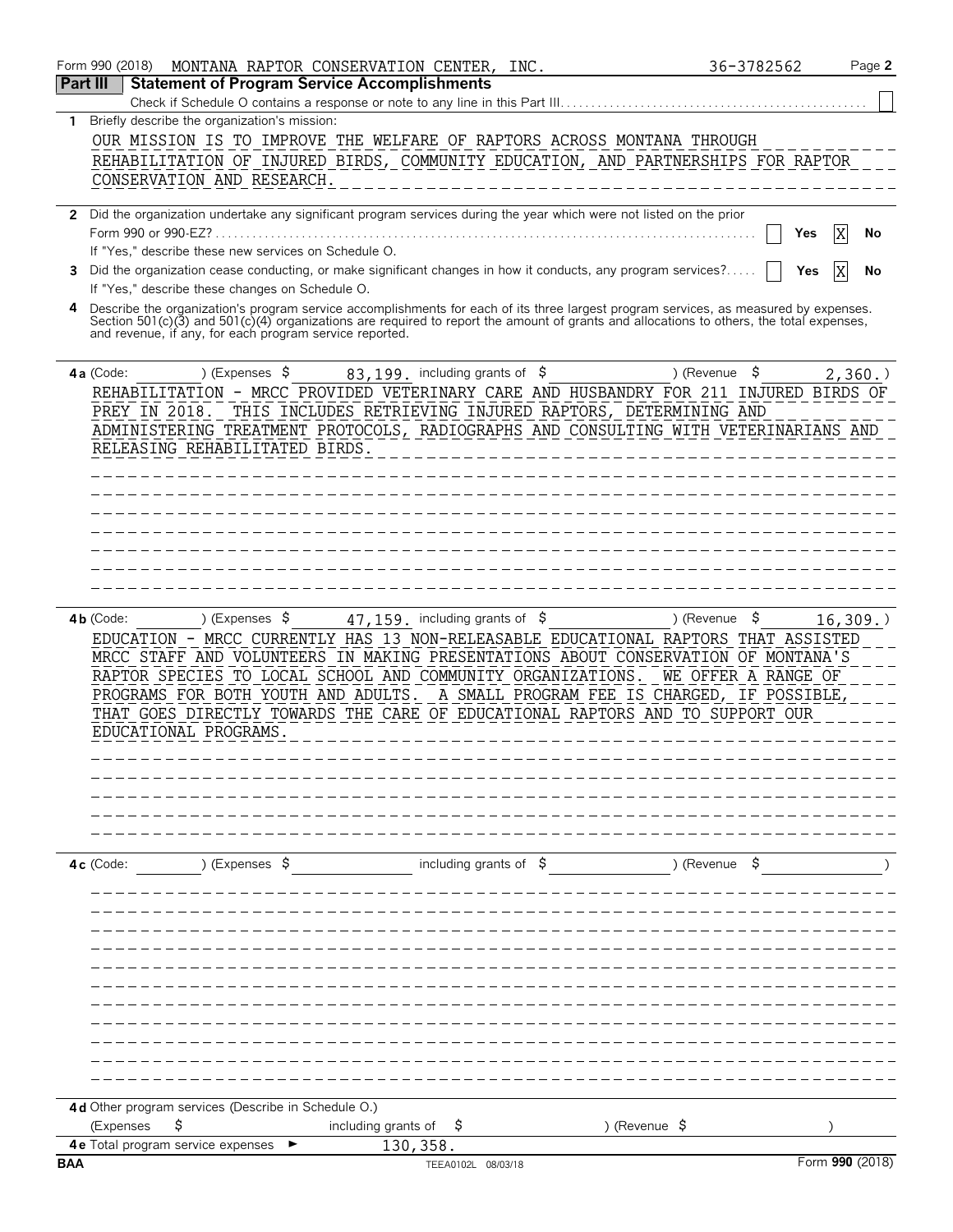| Form 990 (2018) |                                                | MONTANA RAPTOR CONSERVATION CENTER, INC. |  | 36-3782562 | Page 3 |
|-----------------|------------------------------------------------|------------------------------------------|--|------------|--------|
|                 | <b>Part IV Checklist of Required Schedules</b> |                                          |  |            |        |

|              |                                                                                                                                                                                                                                                                               |                 | Yes | No |
|--------------|-------------------------------------------------------------------------------------------------------------------------------------------------------------------------------------------------------------------------------------------------------------------------------|-----------------|-----|----|
| 1.           | Is the organization described in section 501(c)(3) or $4947(a)(1)$ (other than a private foundation)? If 'Yes,' complete<br>$S$ chedule $A$                                                                                                                                   | 1               | X   |    |
| $\mathbf{2}$ | Is the organization required to complete Schedule B, Schedule of Contributors (see instructions)?                                                                                                                                                                             | $\overline{2}$  | Χ   |    |
| 3            | Did the organization engage in direct or indirect political campaign activities on behalf of or in opposition to candidates                                                                                                                                                   | 3               |     | X  |
| 4            | Section 501(c)(3) organizations. Did the organization engage in lobbying activities, or have a section 501(h) election                                                                                                                                                        | 4               |     | X  |
| 5.           | Is the organization a section 501 $(c)(4)$ , 501 $(c)(5)$ , or 501 $(c)(6)$ organization that receives membership dues,<br>assessments, or similar amounts as defined in Revenue Procedure 98-19? If 'Yes,' complete Schedule C. Part III                                     | 5               |     | X  |
| 6            | Did the organization maintain any donor advised funds or any similar funds or accounts for which donors have the right<br>to provide advice on the distribution or investment of amounts in such funds or accounts? If 'Yes,' complete Schedule D,<br>Part $l_1, \ldots, l_k$ | 6               |     | X  |
| 7            | Did the organization receive or hold a conservation easement, including easements to preserve open space, the                                                                                                                                                                 | 7               |     | X  |
| 8            | Did the organization maintain collections of works of art, historical treasures, or other similar assets? If 'Yes,'                                                                                                                                                           | 8               |     | X  |
| 9            | Did the organization report an amount in Part X, line 21, for escrow or custodial account liability, serve as a custodian<br>for amounts not listed in Part X; or provide credit counseling, debt management, credit repair, or debt negotiation                              | 9               |     | X  |
|              | 10 Did the organization, directly or through a related organization, hold assets in temporarily restricted endowments,<br>permanent endowments, or quasi-endowments? If 'Yes,' complete Schedule D, Part V                                                                    | 10              |     | X  |
|              | 11 If the organization's answer to any of the following questions is 'Yes', then complete Schedule D, Parts VI, VII, VIII, IX,<br>or X as applicable.                                                                                                                         |                 |     |    |
|              | a Did the organization report an amount for land, buildings, and equipment in Part X, line 10? If 'Yes,' complete Schedule                                                                                                                                                    | 11 a            | X   |    |
|              | <b>b</b> Did the organization report an amount for investments – other securities in Part X, line 12 that is 5% or more of its total                                                                                                                                          | 11 b            |     | X  |
|              | c Did the organization report an amount for investments – program related in Part X, line 13 that is 5% or more of its total                                                                                                                                                  | 11c             |     | X  |
|              | d Did the organization report an amount for other assets in Part X, line 15 that is 5% or more of its total assets reported                                                                                                                                                   | 11d             |     | X  |
|              | e Did the organization report an amount for other liabilities in Part X, line 25? If 'Yes,' complete Schedule D, Part X                                                                                                                                                       | 11e             |     | X  |
|              | f Did the organization's separate or consolidated financial statements for the tax year include a footnote that addresses<br>the organization's liability for uncertain tax positions under FIN 48 (ASC 740)? If 'Yes,' complete Schedule D, Part X                           | 11f             |     | X  |
|              | 12a Did the organization obtain separate, independent audited financial statements for the tax year? If 'Yes,' complete                                                                                                                                                       | 12a             |     | X  |
|              | <b>b</b> Was the organization included in consolidated, independent audited financial statements for the tax year? If 'Yes,' and if the organization answered 'No' to line 12a, then completing Schedule D, Parts XI and XII is opt                                           | 12 <sub>b</sub> |     | X  |
|              |                                                                                                                                                                                                                                                                               | 13              |     | Χ  |
|              | <b>14a</b> Did the organization maintain an office, employees, or agents outside of the United States?                                                                                                                                                                        | 14a             |     | X  |
|              | <b>b</b> Did the organization have aggregate revenues or expenses of more than \$10,000 from grantmaking, fundraising,<br>business, investment, and program service activities outside the United States, or aggregate foreign investments valued                             | 14b             |     | X  |
|              | 15 Did the organization report on Part IX, column (A), line 3, more than \$5,000 of grants or other assistance to or for any                                                                                                                                                  | 15              |     | X  |
| 16           | Did the organization report on Part IX, column (A), line 3, more than \$5,000 of aggregate grants or other assistance to                                                                                                                                                      | 16              |     | X  |
| 17           | Did the organization report a total of more than \$15,000 of expenses for professional fundraising services on Part IX,                                                                                                                                                       | 17              |     | X  |
| 18 .         | Did the organization report more than \$15,000 total of fundraising event gross income and contributions on Part VIII,                                                                                                                                                        | 18              | X   |    |
|              | 19 Did the organization report more than \$15,000 of gross income from gaming activities on Part VIII, line 9a? If 'Yes,'                                                                                                                                                     | 19              |     | X  |
|              |                                                                                                                                                                                                                                                                               | 20a             |     | X  |
|              |                                                                                                                                                                                                                                                                               | 20 <sub>b</sub> |     |    |
| 21.          | Did the organization report more than \$5,000 of grants or other assistance to any domestic organization or                                                                                                                                                                   | 21              |     | X  |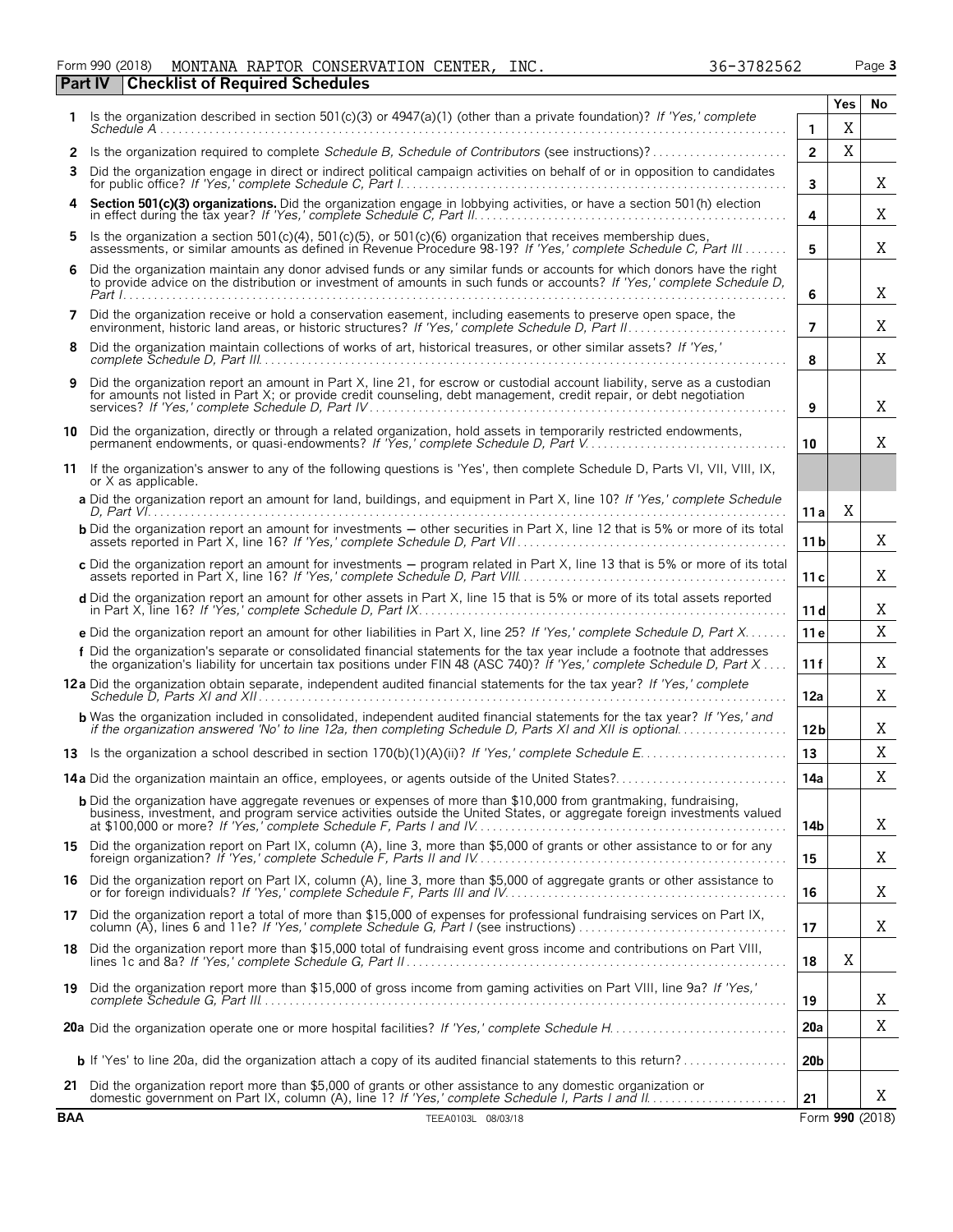Form 990 (2018) Page **4** MONTANA RAPTOR CONSERVATION CENTER, INC. 36-3782562 **Part IV Checklist of Required Schedules** *(continued)*

| APTOR CONSERVATION CENTER, | INC. |  |
|----------------------------|------|--|
|                            |      |  |

|    |                                                                                                                                                                                                                                                       |                 | Yes        | No                    |
|----|-------------------------------------------------------------------------------------------------------------------------------------------------------------------------------------------------------------------------------------------------------|-----------------|------------|-----------------------|
|    | 22 Did the organization report more than \$5,000 of grants or other assistance to or for domestic individuals on Part IX,                                                                                                                             | 22              |            | X                     |
| 23 | Did the organization answer 'Yes' to Part VII, Section A, line 3, 4, or 5 about compensation of the organization's current<br>and former officers, directors, trustees, key employees, and highest compensated employees? If 'Yes,' complete          | 23              |            | X                     |
|    | 24 a Did the organization have a tax-exempt bond issue with an outstanding principal amount of more than \$100,000 as of<br>the last day of the year, that was issued after December 31, 2002? If Yes,' answer lines 24b through 24d and              | 24a             |            | X                     |
|    | <b>b</b> Did the organization invest any proceeds of tax-exempt bonds beyond a temporary period exception?                                                                                                                                            | 24 <sub>b</sub> |            |                       |
|    | c Did the organization maintain an escrow account other than a refunding escrow at any time during the year to defease                                                                                                                                | 24c             |            |                       |
|    | d Did the organization act as an 'on behalf of' issuer for bonds outstanding at any time during the year?                                                                                                                                             | 24d             |            |                       |
|    | 25 a Section 501(c)(3), 501(c)(4), and 501(c)(29) organizations. Did the organization engage in an excess benefit                                                                                                                                     | 25a             |            | X                     |
|    | b Is the organization aware that it engaged in an excess benefit transaction with a disqualified person in a prior year, and<br>that the transaction has not been reported on any of the organization's prior Forms 990 or 990-EZ? If 'Yes,' complete | 25 <sub>b</sub> |            | X                     |
|    | 26 Did the organization report any amount on Part X, line 5, 6, or 22 for receivables from or payables to any current or<br>former officers, directors, trustees, key employees, highest compensated employees, or disqualified persons?              | 26              |            | X                     |
| 27 | Did the organization provide a grant or other assistance to an officer, director, trustee, key employee, substantial<br>contributor or employee thereof, a grant selection committee member, or to a 35% controlled entity or family member           | 27              |            | X                     |
| 28 | Was the organization a party to a business transaction with one of the following parties (see Schedule L, Part IV<br>instructions for applicable filing thresholds, conditions, and exceptions):                                                      |                 |            |                       |
|    | a A current or former officer, director, trustee, or key employee? If 'Yes,' complete Schedule L, Part IV                                                                                                                                             | 28a             |            | X                     |
|    | <b>b</b> A family member of a current or former officer, director, trustee, or key employee? If 'Yes,' complete                                                                                                                                       | 28b             |            | Χ                     |
|    | c An entity of which a current or former officer, director, trustee, or key employee (or a family member thereof) was an<br>officer, director, trustee, or direct or indirect owner? If 'Yes,' complete Schedule L, Part IV.                          | 28c             |            | Χ                     |
| 29 | Did the organization receive more than \$25,000 in non-cash contributions? If 'Yes,' complete Schedule M.                                                                                                                                             | 29              |            | $\overline{\text{X}}$ |
| 30 | Did the organization receive contributions of art, historical treasures, or other similar assets, or qualified conservation                                                                                                                           | 30              |            | Χ                     |
| 31 | Did the organization liquidate, terminate, or dissolve and cease operations? If 'Yes,' complete Schedule N, Part I                                                                                                                                    | 31              |            | $\overline{\text{X}}$ |
|    | 32 Did the organization sell, exchange, dispose of, or transfer more than 25% of its net assets? If 'Yes,' complete                                                                                                                                   | 32              |            | Χ                     |
| 33 | Did the organization own 100% of an entity disregarded as separate from the organization under Regulations sections                                                                                                                                   | 33              |            | Χ                     |
|    | Was the organization related to any tax-exempt or taxable entity? If 'Yes,' complete Schedule R, Part II, III, or IV,                                                                                                                                 | 34              |            | Χ                     |
|    |                                                                                                                                                                                                                                                       | 35a             |            | $\overline{\text{X}}$ |
|    | b If 'Yes' to line 35a, did the organization receive any payment from or engage in any transaction with a controlled                                                                                                                                  | 35 <sub>b</sub> |            |                       |
|    | 36 Section 501(c)(3) organizations. Did the organization make any transfers to an exempt non-charitable related                                                                                                                                       | 36              |            | Χ                     |
| 37 | Did the organization conduct more than 5% of its activities through an entity that is not a related organization and that is<br>treated as a partnership for federal income tax purposes? If 'Yes,' complete Schedule R, Part VI.                     | 37              |            | Χ                     |
| 38 | Did the organization complete Schedule O and provide explanations in Schedule O for Part VI, lines 11b and 19?                                                                                                                                        | 38              | X          |                       |
|    | <b>Statements Regarding Other IRS Filings and Tax Compliance</b><br>Part V                                                                                                                                                                            |                 |            |                       |
|    |                                                                                                                                                                                                                                                       |                 | <b>Yes</b> | No                    |
|    | <b>1a</b> Enter the number reported in Box 3 of Form 1096. Enter -0- if not applicable<br>1al<br>0                                                                                                                                                    |                 |            |                       |
|    | <b>b</b> Enter the number of Forms W-2G included in line 1a. Enter -0- if not applicable<br>1 <sub>b</sub><br>0                                                                                                                                       |                 |            |                       |
|    |                                                                                                                                                                                                                                                       |                 |            |                       |

**c** Did the organization comply with backup withholding rules for reportable payments to vendors and reportable gaming (gambling) winnings to prize winners?. . . . . . . . . . . . . . . . . . . . . . . . . . . . . . . . . . . . . . . . . . . . . . . . . . . . . . . . . . . . . . . . . . . . . . . . . . . . . . **1 c**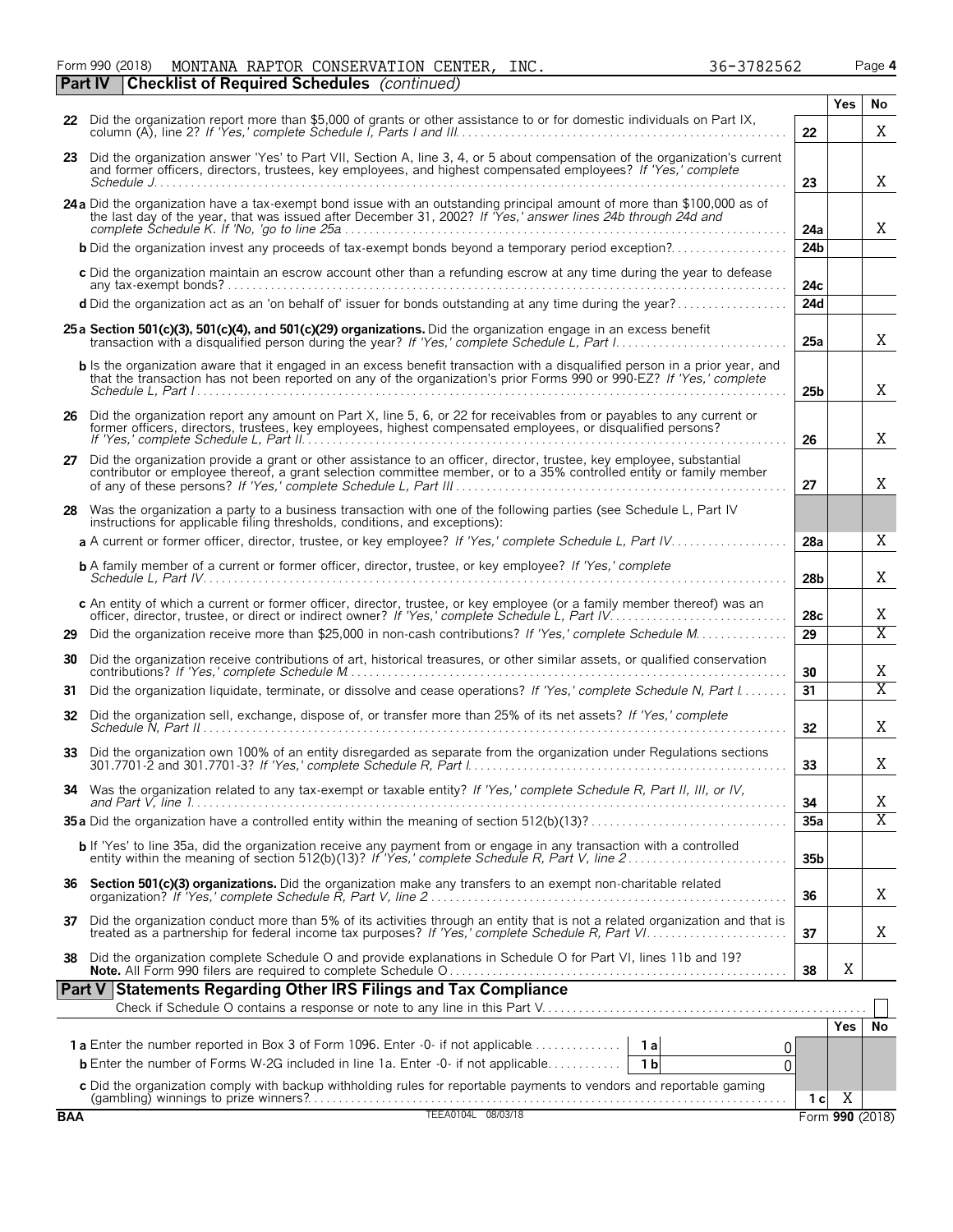|               | MONTANA RAPTOR CONSERVATION CENTER, INC.<br>36-3782562<br>Form 990 (2018)                                                                                                                                                      |                      |      | Page 5                  |
|---------------|--------------------------------------------------------------------------------------------------------------------------------------------------------------------------------------------------------------------------------|----------------------|------|-------------------------|
| <b>Part V</b> | Statements Regarding Other IRS Filings and Tax Compliance (continued)                                                                                                                                                          |                      | Yes. | No                      |
|               |                                                                                                                                                                                                                                |                      |      |                         |
|               | 2a Enter the number of employees reported on Form W-3, Transmittal of Wage and Tax State-<br>ments, filed for the calendar year ending with or within the year covered by this return<br>2a<br>4                               |                      |      |                         |
|               | <b>b</b> If at least one is reported on line 2a, did the organization file all required federal employment tax returns?                                                                                                        | 2 <sub>b</sub>       | Χ    |                         |
|               | Note. If the sum of lines 1a and 2a is greater than 250, you may be required to e-file (see instructions)                                                                                                                      |                      |      |                         |
|               | 3a Did the organization have unrelated business gross income of \$1,000 or more during the year?                                                                                                                               | За                   |      | X                       |
|               |                                                                                                                                                                                                                                | 3 <sub>b</sub>       |      |                         |
|               | 4a At any time during the calendar year, did the organization have an interest in, or a signature or other authority over, a financial account in a foreign country (such as a bank account, securities account, or other fina | 4a                   |      | X                       |
|               | <b>b</b> If 'Yes,' enter the name of the foreign country: ►                                                                                                                                                                    |                      |      |                         |
|               | See instructions for filing requirements for FinCEN Form 114, Report of Foreign Bank and Financial Accounts (FBAR).                                                                                                            |                      |      | Χ                       |
|               | 5a Was the organization a party to a prohibited tax shelter transaction at any time during the tax year?                                                                                                                       | 5 a                  |      | $\overline{\mathrm{X}}$ |
|               | <b>b</b> Did any taxable party notify the organization that it was or is a party to a prohibited tax shelter transaction?                                                                                                      | 5 b<br>5 c           |      |                         |
|               |                                                                                                                                                                                                                                |                      |      |                         |
|               | 6a Does the organization have annual gross receipts that are normally greater than \$100,000, and did the organization                                                                                                         | 6a                   |      | X                       |
|               | b If 'Yes,' did the organization include with every solicitation an express statement that such contributions or gifts were                                                                                                    | 6b                   |      |                         |
|               | 7 Organizations that may receive deductible contributions under section 170(c).                                                                                                                                                |                      |      |                         |
|               | a Did the organization receive a payment in excess of \$75 made partly as a contribution and partly for goods and<br>services provided to the payor?                                                                           |                      |      | Χ                       |
|               |                                                                                                                                                                                                                                | 7а<br>7 <sub>b</sub> |      |                         |
|               | c Did the organization sell, exchange, or otherwise dispose of tangible personal property for which it was required to file                                                                                                    |                      |      |                         |
|               |                                                                                                                                                                                                                                | 7 с                  |      | X                       |
|               |                                                                                                                                                                                                                                |                      |      |                         |
|               | e Did the organization receive any funds, directly or indirectly, to pay premiums on a personal benefit contract?                                                                                                              | 7е                   |      | Χ                       |
|               | f Did the organization, during the year, pay premiums, directly or indirectly, on a personal benefit contract?                                                                                                                 | 7f                   |      | $\overline{\mathrm{X}}$ |
|               | g If the organization received a contribution of qualified intellectual property, did the organization file Form 8899                                                                                                          | 7 g                  |      |                         |
|               | h If the organization received a contribution of cars, boats, airplanes, or other vehicles, did the organization file a                                                                                                        | 7 h                  |      |                         |
| 8             | Sponsoring organizations maintaining donor advised funds. Did a donor advised fund maintained by the sponsoring                                                                                                                | 8                    |      |                         |
| 9             | Sponsoring organizations maintaining donor advised funds.                                                                                                                                                                      |                      |      |                         |
|               |                                                                                                                                                                                                                                | 9a                   |      |                         |
|               | <b>b</b> Did the sponsoring organization make a distribution to a donor, donor advisor, or related person?                                                                                                                     | 9 b                  |      |                         |
|               | 10 Section 501(c)(7) organizations. Enter:                                                                                                                                                                                     |                      |      |                         |
|               | a Initiation fees and capital contributions included on Part VIII, line 12<br>10a                                                                                                                                              |                      |      |                         |
|               | <b>b</b> Gross receipts, included on Form 990, Part VIII, line 12, for public use of club facilities<br>10 <sub>b</sub>                                                                                                        |                      |      |                         |
|               | 11 Section 501(c)(12) organizations. Enter:                                                                                                                                                                                    |                      |      |                         |
|               | 11a                                                                                                                                                                                                                            |                      |      |                         |
|               | <b>b</b> Gross income from other sources (Do not net amounts due or paid to other sources<br>11 b                                                                                                                              |                      |      |                         |
|               | 12a Section 4947(a)(1) non-exempt charitable trusts. Is the organization filing Form 990 in lieu of Form 1041?                                                                                                                 | 12a                  |      |                         |
|               | <b>b</b> If 'Yes,' enter the amount of tax-exempt interest received or accrued during the year<br>12 <sub>b</sub>                                                                                                              |                      |      |                         |
|               | 13 Section 501(c)(29) qualified nonprofit health insurance issuers.                                                                                                                                                            |                      |      |                         |
|               |                                                                                                                                                                                                                                | 13a                  |      |                         |
|               | <b>Note.</b> See the instructions for additional information the organization must report on Schedule O.                                                                                                                       |                      |      |                         |
|               | <b>b</b> Enter the amount of reserves the organization is required to maintain by the states in<br>which the organization is licensed to issue qualified health plans<br>13 <sub>b</sub>                                       |                      |      |                         |
|               | 13c                                                                                                                                                                                                                            |                      |      |                         |
|               |                                                                                                                                                                                                                                | 14 a                 |      | Χ                       |
|               | <b>b</b> If 'Yes,' has it filed a Form 720 to report these payments? If 'No,' provide an explanation in Schedule Q                                                                                                             | 14 b                 |      |                         |
|               | 15 Is the organization subject to the section 4960 tax on payment(s) of more than \$1,000,000 in remuneration or                                                                                                               | 15                   |      | Χ                       |
|               | If 'Yes,' see instructions and file Form 4720, Schedule N.                                                                                                                                                                     |                      |      |                         |
|               | 16 Is the organization an educational institution subject to the section 4968 excise tax on net investment income?<br>If 'Yes,' complete Form 4720, Schedule O.                                                                | 16                   |      | Χ                       |
| <b>BAA</b>    | TEEA0105L 12/31/18                                                                                                                                                                                                             |                      |      | Form 990 (2018)         |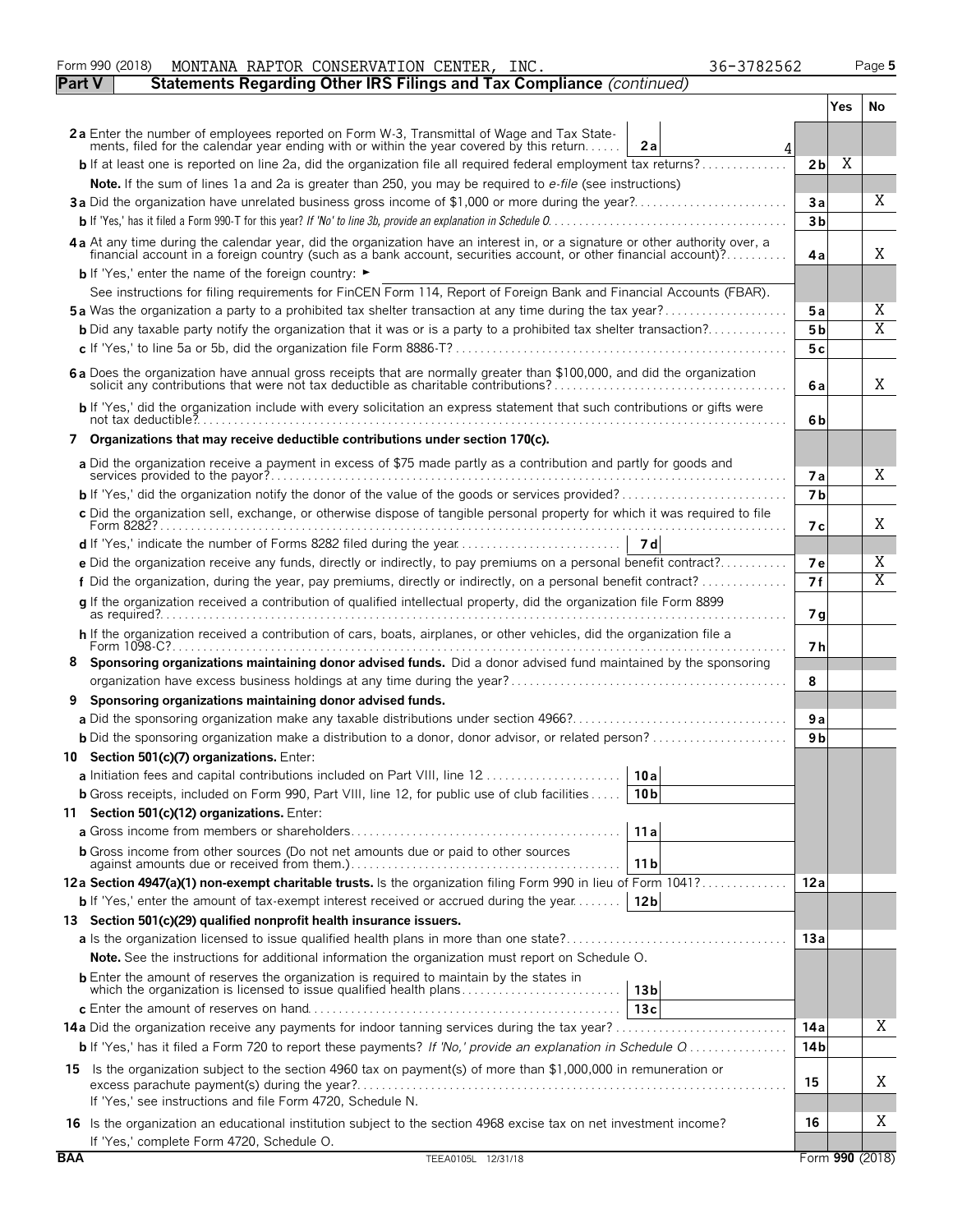**Part VI Governance, Management, and Disclosure** *For each 'Yes' response to lines 2 through 7b below, and for a 'No' response to line 8a, 8b, or 10b below, describe the circumstances, processes, or changes in Schedule O. See instructions.*

| Check if Schedule O contains a response or note to any line in this Part V $\left[\ldots,\ldots,\ldots,\ldots,\ldots,\ldots,\ldots,\ldots,\ldots,\ldots,\ldots,\ldots\right]$ | □△ |
|-------------------------------------------------------------------------------------------------------------------------------------------------------------------------------|----|
|-------------------------------------------------------------------------------------------------------------------------------------------------------------------------------|----|

|     | <b>Section A. Governing Body and Management</b>                                                                                                                                                                                                                                                                       |                 |                |                |
|-----|-----------------------------------------------------------------------------------------------------------------------------------------------------------------------------------------------------------------------------------------------------------------------------------------------------------------------|-----------------|----------------|----------------|
|     |                                                                                                                                                                                                                                                                                                                       |                 | Yes            | No             |
|     | 1a Enter the number of voting members of the governing body at the end of the tax year<br>1 a<br>If there are material differences in voting rights among members<br>of the governing body, or if the governing body delegated broad authority to an executive committee or similar committee, explain in Schedule O. |                 |                |                |
|     | <b>b</b> Enter the number of voting members included in line 1a, above, who are independent   1b<br>7                                                                                                                                                                                                                 |                 |                |                |
|     | 2 Did any officer, director, trustee, or key employee have a family relationship or a business relationship with any other                                                                                                                                                                                            |                 |                |                |
|     |                                                                                                                                                                                                                                                                                                                       | $\overline{2}$  |                | Χ              |
|     | 3 Did the organization delegate control over management duties customarily performed by or under the direct supervision                                                                                                                                                                                               |                 |                |                |
|     |                                                                                                                                                                                                                                                                                                                       | 3               |                | Χ              |
|     | 4 Did the organization make any significant changes to its governing documents                                                                                                                                                                                                                                        | 4               |                | Χ              |
| 5.  | Did the organization become aware during the year of a significant diversion of the organization's assets?                                                                                                                                                                                                            | 5               |                | $\overline{X}$ |
| 6   |                                                                                                                                                                                                                                                                                                                       | 6               |                | $\overline{X}$ |
|     | 7a Did the organization have members, stockholders, or other persons who had the power to elect or appoint one or more                                                                                                                                                                                                | 7а              |                | Χ              |
|     | <b>b</b> Are any governance decisions of the organization reserved to (or subject to approval by) members,                                                                                                                                                                                                            | 7 b             |                | Χ              |
|     | 8 Did the organization contemporaneously document the meetings held or written actions undertaken during the year by<br>the following:                                                                                                                                                                                |                 |                |                |
|     |                                                                                                                                                                                                                                                                                                                       | 8a              | X              |                |
|     |                                                                                                                                                                                                                                                                                                                       | 8 <sub>b</sub>  | X              |                |
|     | 9 Is there any officer, director, trustee, or key employee listed in Part VII, Section A, who cannot be reached at the                                                                                                                                                                                                |                 |                |                |
|     |                                                                                                                                                                                                                                                                                                                       | 9               |                | Χ              |
|     | Section B. Policies (This Section B requests information about policies not required by the Internal Revenue Code.)                                                                                                                                                                                                   |                 |                |                |
|     |                                                                                                                                                                                                                                                                                                                       |                 | <b>Yes</b>     | No             |
|     |                                                                                                                                                                                                                                                                                                                       | 10a             |                | $\overline{X}$ |
|     | b If 'Yes,' did the organization have written policies and procedures governing the activities of such chapters, affiliates, and branches to ensure their                                                                                                                                                             | 10 <sub>b</sub> |                |                |
|     |                                                                                                                                                                                                                                                                                                                       | 11a             | $\overline{X}$ |                |
|     | <b>b</b> Describe in Schedule O the process, if any, used by the organization to review this Form 990. See Schedule O                                                                                                                                                                                                 |                 |                |                |
|     |                                                                                                                                                                                                                                                                                                                       | 12a             | Χ              |                |
|     | <b>b</b> Were officers, directors, or trustees, and key employees required to disclose annually interests that could give rise                                                                                                                                                                                        | 12 <sub>b</sub> | Χ              |                |
|     | c Did the organization regularly and consistently monitor and enforce compliance with the policy? If 'Yes,' describe in                                                                                                                                                                                               | 12c             | X              |                |
|     |                                                                                                                                                                                                                                                                                                                       | $\overline{13}$ | $\overline{X}$ |                |
|     |                                                                                                                                                                                                                                                                                                                       | 14              |                | Χ              |
|     | 15 Did the process for determining compensation of the following persons include a review and approval by independent                                                                                                                                                                                                 |                 |                |                |
|     | persons, comparability data, and contemporaneous substantiation of the deliberation and decision?                                                                                                                                                                                                                     |                 |                |                |
|     | a The organization's CEO, Executive Director, or top management official . See Schedule 0                                                                                                                                                                                                                             | 15a             | Χ              |                |
|     | If 'Yes' to line 15a or 15b, describe the process in Schedule O (see instructions).                                                                                                                                                                                                                                   | 15 <sub>b</sub> |                | X              |
|     | 16a Did the organization invest in, contribute assets to, or participate in a joint venture or similar arrangement with a                                                                                                                                                                                             |                 |                |                |
|     |                                                                                                                                                                                                                                                                                                                       | 16a             |                | Χ              |
|     | <b>b</b> If 'Yes,' did the organization follow a written policy or procedure requiring the organization to evaluate its<br>participation in joint venture arrangements under applicable federal tax law, and take steps to safeguard the                                                                              |                 |                |                |
|     |                                                                                                                                                                                                                                                                                                                       | 16 b            |                |                |
|     | <b>Section C. Disclosure</b>                                                                                                                                                                                                                                                                                          |                 |                |                |
|     | 17 List the states with which a copy of this Form 990 is required to be filed • None                                                                                                                                                                                                                                  |                 |                |                |
| 18. | Section 6104 requires an organization to make its Forms 1023 (1024 or 1024-A if applicable), 990, and 990-T (Section 501(c)(3)s only)<br>available for public inspection. Indicate how you made these available. Check all that apply.                                                                                |                 |                |                |
|     | Another's website<br>X<br>Own website<br>Upon request<br>Other (explain in Schedule O)                                                                                                                                                                                                                                |                 |                |                |
| 19  | Describe in Schedule O whether (and if so, how) the organization made its governing documents, conflict of interest policy, and financial statements available to<br>the public during the tax year.<br>See Schedule O                                                                                                |                 |                |                |

|  |  | 20 State the name, address, and telephone number of the person who possesses the organization's books and records $\rightarrow$ |  |
|--|--|---------------------------------------------------------------------------------------------------------------------------------|--|
|  |  | BECKY KEAN P.O. BOX 4061 BOZEMAN MT 59772 406-582-1211                                                                          |  |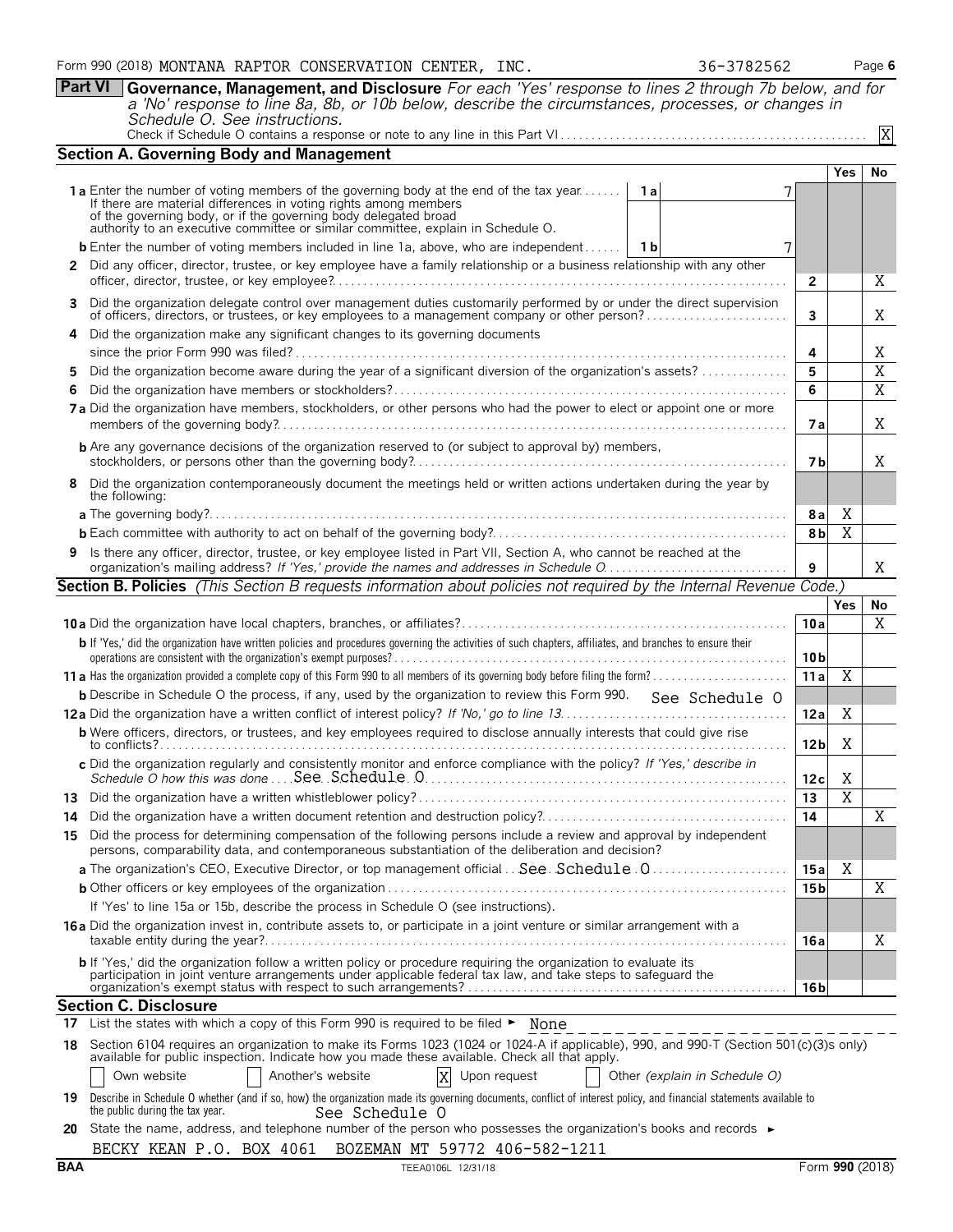| Form 990 (2018) MONTANA RAPTOR CONSERVATION CENTER, INC.                                                                                                                                                                                                                                                        | 36-3782562 | Page 7 |
|-----------------------------------------------------------------------------------------------------------------------------------------------------------------------------------------------------------------------------------------------------------------------------------------------------------------|------------|--------|
| Part VII   Compensation of Officers, Directors, Trustees, Key Employees, Highest Compensated Employees, and<br><b>Independent Contractors</b>                                                                                                                                                                   |            |        |
|                                                                                                                                                                                                                                                                                                                 |            |        |
|                                                                                                                                                                                                                                                                                                                 |            |        |
| Section A. Officers, Directors, Trustees, Key Employees, and Highest Compensated Employees                                                                                                                                                                                                                      |            |        |
| <b>1 a</b> Complete this table for all persons required to be listed. Report compensation for the calendar year ending with or within the<br>organization's tax year.<br>• List all of the organization's current officers, directors, trustees (whether individuals or organizations), regardless of amount of |            |        |

compensation. Enter -0- in columns (D), (E), and (F) if no compensation was paid.

? List all of the organization's **current** key employees, if any. See instructions for definition of 'key employee.'

? List the organization's five **current** highest compensated employees (other than an officer, director, trustee, or key employee) who received reportable compensation (Box 5 of Form W-2 and/or Box 7 of Form 1099-MISC) of more than \$100,000 from the organization and any related organizations.

? List all of the organization's **former** officers, key employees, and highest compensated employees who received more than \$100,000 of reportable compensation from the organization and any related organizations.

? List all of the organization's **former directors or trustees** that received, in the capacity as a former director or trustee of the organization, more than \$10,000 of reportable compensation from the organization and any related organizations.

List persons in the following order: individual trustees or directors; institutional trustees; officers; key employees; highest compensated employees; and former such persons.

Check this box if neither the organization nor any related organization compensated any current officer, director, or trustee.

|                         |                                                                                             |                                |                       | (C)     |                   |                                                                                        |        |                                                            |                                                                 |                                                          |
|-------------------------|---------------------------------------------------------------------------------------------|--------------------------------|-----------------------|---------|-------------------|----------------------------------------------------------------------------------------|--------|------------------------------------------------------------|-----------------------------------------------------------------|----------------------------------------------------------|
| (A)<br>Name and Title   | (B)<br>Average<br>hours<br>per                                                              |                                |                       |         | director/trustee) | Position (do not check more<br>than one box, unless person<br>is both an officer and a |        | (D)<br>Reportable<br>compensation from<br>the organization | (E)<br>Reportable<br>compensation from<br>related organizations | (F)<br>Estimated<br>amount of other<br>compensation      |
|                         | week<br>(list any<br>hours for<br>related<br>organiza-<br>tions<br>below<br>dotted<br>line) | Individual trustee<br>director | Institutional trustee | Officer | Key employee      | Highest compensated<br>employee                                                        | Former | (W-2/1099-MISC)                                            | (W-2/1099-MISC)                                                 | from the<br>organization<br>and related<br>organizations |
| (1) NANCY JOCHEM        | $\mathbf{2}$                                                                                |                                |                       |         |                   |                                                                                        |        |                                                            |                                                                 |                                                          |
| President               | 0                                                                                           | X                              |                       | X       |                   |                                                                                        |        | 0                                                          | 0                                                               | 0.                                                       |
| (2) CLAIRE HOOD         | $\mathbf{1}$                                                                                |                                |                       |         |                   |                                                                                        |        |                                                            |                                                                 |                                                          |
| Director                | $\Omega$                                                                                    | X                              |                       |         |                   |                                                                                        |        | $\Omega$                                                   | 0                                                               | $0$ .                                                    |
| (3) ROBIN GREEN         | $\mathbf{1}$                                                                                |                                |                       |         |                   |                                                                                        |        |                                                            |                                                                 |                                                          |
| Director                | $\Omega$                                                                                    | $\mathbf X$                    |                       |         |                   |                                                                                        |        | $\Omega$                                                   | $\mathbf 0$                                                     | $0$ .                                                    |
| (4) DONALD FARRIS       | $\overline{1}$                                                                              |                                |                       |         |                   |                                                                                        |        |                                                            |                                                                 |                                                          |
| Director                | 0                                                                                           | $\mathbf X$                    |                       |         |                   |                                                                                        |        | 0                                                          | 0                                                               | 0.                                                       |
| (5) PATRICK ODENBECK    | $\mathbf 1$                                                                                 |                                |                       |         |                   |                                                                                        |        |                                                            |                                                                 |                                                          |
| Director                | 0                                                                                           | $\mathbf X$                    |                       |         |                   |                                                                                        |        | 0                                                          | 0                                                               | 0.                                                       |
| (6) LOUISE ELLINGSWORTH | $\overline{1}$                                                                              |                                |                       |         |                   |                                                                                        |        |                                                            |                                                                 |                                                          |
| Director                | 0                                                                                           | $\mathbf X$                    |                       |         |                   |                                                                                        |        | 0                                                          | 0                                                               | $\boldsymbol{0}$ .                                       |
| (7) BETH MERRICK        | $\overline{1}$                                                                              |                                |                       |         |                   |                                                                                        |        |                                                            |                                                                 |                                                          |
| Director                | 0                                                                                           | $\rm X$                        |                       |         |                   |                                                                                        |        | $\mathbf 0$                                                | $\mathbf 0$                                                     | $\boldsymbol{0}$ .                                       |
| (8) DEBBIE KASPER       | $\overline{1}$                                                                              |                                |                       |         |                   |                                                                                        |        |                                                            |                                                                 |                                                          |
| Treasurer               | 0                                                                                           | $\mathbf X$                    |                       | X       |                   |                                                                                        |        | 0                                                          | 0                                                               | 0.                                                       |
| (9) SUSIE DRUKMAN       | $\overline{1}$                                                                              |                                |                       |         |                   |                                                                                        |        |                                                            |                                                                 |                                                          |
| Vice President          | 0                                                                                           | $\mathbf X$                    |                       | X       |                   |                                                                                        |        | 0                                                          | 0                                                               | $\boldsymbol{0}$ .                                       |
| (10) BECKY KEAN         | 40                                                                                          |                                |                       |         |                   |                                                                                        |        |                                                            |                                                                 |                                                          |
| MRCC Director           | $\Omega$                                                                                    |                                |                       | X       |                   |                                                                                        |        | 46,305                                                     | $\mathbf 0$                                                     | $\boldsymbol{0}$ .                                       |
| (11)                    |                                                                                             |                                |                       |         |                   |                                                                                        |        |                                                            |                                                                 |                                                          |
| (12)                    |                                                                                             |                                |                       |         |                   |                                                                                        |        |                                                            |                                                                 |                                                          |
| (13)                    |                                                                                             |                                |                       |         |                   |                                                                                        |        |                                                            |                                                                 |                                                          |
| (14)                    |                                                                                             |                                |                       |         |                   |                                                                                        |        |                                                            |                                                                 |                                                          |
| <b>BAA</b>              | TEEA0107L 08/03/18                                                                          |                                |                       |         |                   |                                                                                        |        |                                                            |                                                                 | Form 990 (2018)                                          |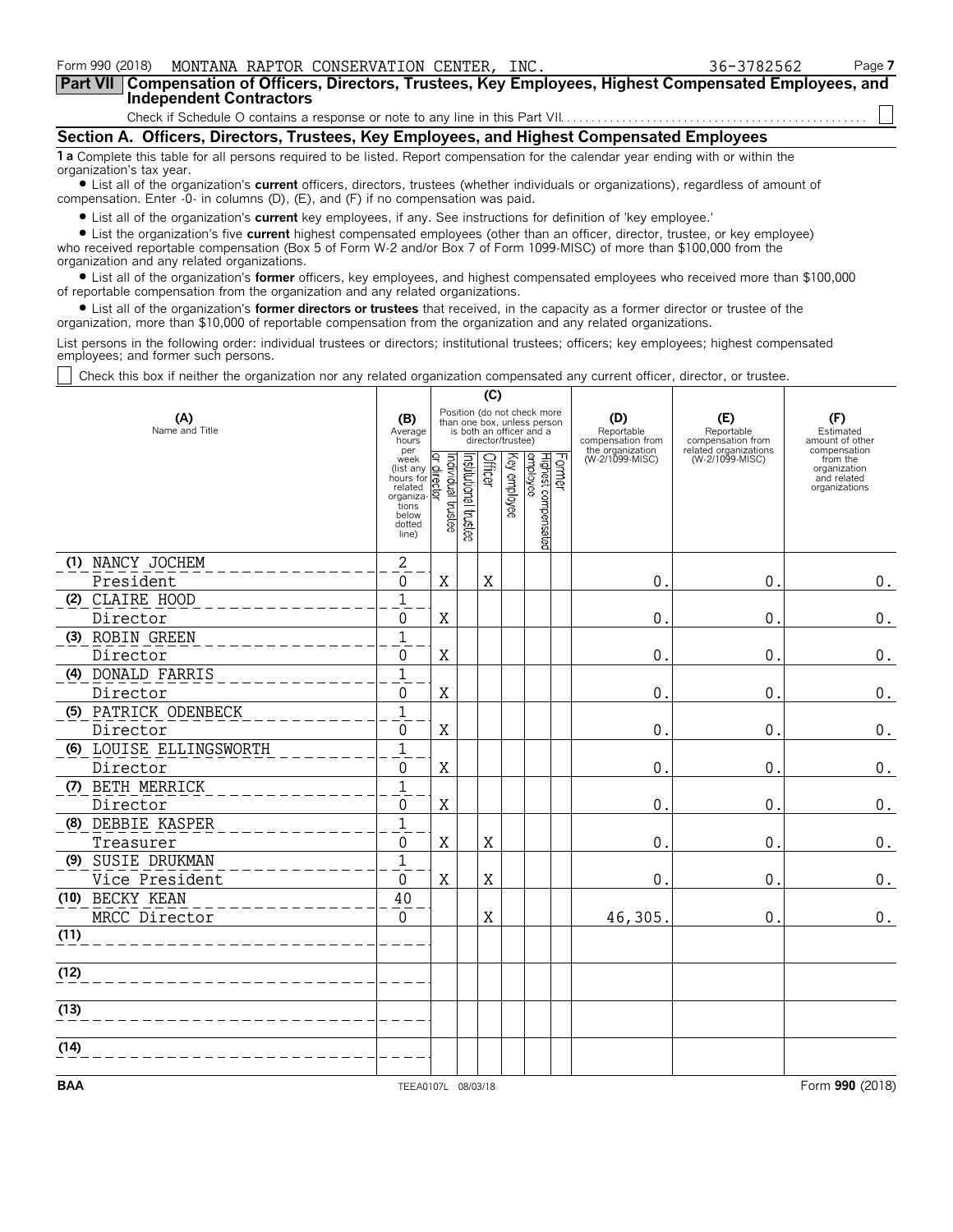#### Form 990 (2018) Page **8** MONTANA RAPTOR CONSERVATION CENTER, INC. 36-3782562

|                                  | Part VII   Section A. Officers, Directors, Trustees, Key Employees, and Highest Compensated Employees (continued)                                                                                                                                      |                                 |                                |                      |         |              |                                                                                                             |  |                                                            |                                                                 |                     |                                                     |       |
|----------------------------------|--------------------------------------------------------------------------------------------------------------------------------------------------------------------------------------------------------------------------------------------------------|---------------------------------|--------------------------------|----------------------|---------|--------------|-------------------------------------------------------------------------------------------------------------|--|------------------------------------------------------------|-----------------------------------------------------------------|---------------------|-----------------------------------------------------|-------|
|                                  |                                                                                                                                                                                                                                                        | (B)                             |                                |                      | (C)     |              |                                                                                                             |  |                                                            |                                                                 |                     |                                                     |       |
|                                  | (A)<br>Name and title                                                                                                                                                                                                                                  | Average<br>hours<br>per<br>week |                                |                      |         |              | Position<br>(do not check more than one<br>box, unless person is both an<br>officer and a director/trustee) |  | (D)<br>Reportable<br>compensation from<br>the organization | (E)<br>Reportable<br>compensation from<br>related organizations |                     | (F)<br>Estimated<br>amount of other<br>compensation |       |
|                                  |                                                                                                                                                                                                                                                        | (list any<br>hours<br>for       |                                |                      | Officer | Key employee | Former<br>Highest compensated<br>Jemployee                                                                  |  | (W-2/1099-MISC)                                            | (W-2/1099-MISC)                                                 |                     | from the<br>organization                            |       |
|                                  |                                                                                                                                                                                                                                                        | related<br>organiza             | Individual trustee<br>director | nstitutional trustee |         |              |                                                                                                             |  |                                                            |                                                                 |                     | and related<br>organizations                        |       |
|                                  |                                                                                                                                                                                                                                                        | - tions<br>below<br>dotted      |                                |                      |         |              |                                                                                                             |  |                                                            |                                                                 |                     |                                                     |       |
|                                  |                                                                                                                                                                                                                                                        | line)                           |                                |                      |         |              |                                                                                                             |  |                                                            |                                                                 |                     |                                                     |       |
| (15)                             |                                                                                                                                                                                                                                                        |                                 |                                |                      |         |              |                                                                                                             |  |                                                            |                                                                 |                     |                                                     |       |
| (16)                             |                                                                                                                                                                                                                                                        |                                 |                                |                      |         |              |                                                                                                             |  |                                                            |                                                                 |                     |                                                     |       |
| (17)                             |                                                                                                                                                                                                                                                        |                                 |                                |                      |         |              |                                                                                                             |  |                                                            |                                                                 |                     |                                                     |       |
|                                  |                                                                                                                                                                                                                                                        |                                 |                                |                      |         |              |                                                                                                             |  |                                                            |                                                                 |                     |                                                     |       |
| (18)                             |                                                                                                                                                                                                                                                        |                                 |                                |                      |         |              |                                                                                                             |  |                                                            |                                                                 |                     |                                                     |       |
| (19)                             |                                                                                                                                                                                                                                                        |                                 |                                |                      |         |              |                                                                                                             |  |                                                            |                                                                 |                     |                                                     |       |
| (20)                             |                                                                                                                                                                                                                                                        |                                 |                                |                      |         |              |                                                                                                             |  |                                                            |                                                                 |                     |                                                     |       |
| (21)                             |                                                                                                                                                                                                                                                        |                                 |                                |                      |         |              |                                                                                                             |  |                                                            |                                                                 |                     |                                                     |       |
| (22)                             |                                                                                                                                                                                                                                                        |                                 |                                |                      |         |              |                                                                                                             |  |                                                            |                                                                 |                     |                                                     |       |
| (23)                             |                                                                                                                                                                                                                                                        |                                 |                                |                      |         |              |                                                                                                             |  |                                                            |                                                                 |                     |                                                     |       |
|                                  |                                                                                                                                                                                                                                                        |                                 |                                |                      |         |              |                                                                                                             |  |                                                            |                                                                 |                     |                                                     |       |
| (24)                             |                                                                                                                                                                                                                                                        |                                 |                                |                      |         |              |                                                                                                             |  |                                                            |                                                                 |                     |                                                     |       |
| (25)                             |                                                                                                                                                                                                                                                        |                                 |                                |                      |         |              |                                                                                                             |  |                                                            |                                                                 |                     |                                                     |       |
|                                  | 1 b Sub-total.                                                                                                                                                                                                                                         |                                 |                                |                      |         |              |                                                                                                             |  | 46,305.                                                    | 0.                                                              |                     |                                                     | 0.    |
|                                  | c Total from continuation sheets to Part VII, Section A                                                                                                                                                                                                |                                 |                                |                      |         |              |                                                                                                             |  | 0.                                                         | $0$ .                                                           |                     |                                                     | 0.    |
|                                  | 2 Total number of individuals (including but not limited to those listed above) who received more than \$100,000 of reportable compensation                                                                                                            |                                 |                                |                      |         |              |                                                                                                             |  | 46,305.                                                    | 0.                                                              |                     |                                                     | $0$ . |
|                                  | from the organization $\blacktriangleright$<br>$\Omega$                                                                                                                                                                                                |                                 |                                |                      |         |              |                                                                                                             |  |                                                            |                                                                 |                     |                                                     |       |
|                                  |                                                                                                                                                                                                                                                        |                                 |                                |                      |         |              |                                                                                                             |  |                                                            |                                                                 |                     | <b>Yes</b>                                          | No    |
| 3                                | Did the organization list any former officer, director, or trustee, key employee, or highest compensated employee                                                                                                                                      |                                 |                                |                      |         |              |                                                                                                             |  |                                                            |                                                                 | 3                   |                                                     | X     |
| 4                                | For any individual listed on line 1a, is the sum of reportable compensation and other compensation from<br>the organization and related organizations greater than \$150,000? If 'Yes,' complete Schedule J for                                        |                                 |                                |                      |         |              |                                                                                                             |  |                                                            |                                                                 | 4                   |                                                     | Χ     |
| 5                                | Did any person listed on line 1a receive or accrue compensation from any unrelated organization or individual                                                                                                                                          |                                 |                                |                      |         |              |                                                                                                             |  |                                                            |                                                                 | 5                   |                                                     | X     |
|                                  | <b>Section B. Independent Contractors</b>                                                                                                                                                                                                              |                                 |                                |                      |         |              |                                                                                                             |  |                                                            |                                                                 |                     |                                                     |       |
|                                  | Complete this table for your five highest compensated independent contractors that received more than \$100,000 of<br>compensation from the organization. Report compensation for the calendar year ending with or within the organization's tax year. |                                 |                                |                      |         |              |                                                                                                             |  |                                                            |                                                                 |                     |                                                     |       |
| (A)<br>Name and business address |                                                                                                                                                                                                                                                        |                                 |                                |                      |         |              |                                                                                                             |  | (B)<br>Description of services                             |                                                                 | (C)<br>Compensation |                                                     |       |
|                                  |                                                                                                                                                                                                                                                        |                                 |                                |                      |         |              |                                                                                                             |  |                                                            |                                                                 |                     |                                                     |       |
|                                  |                                                                                                                                                                                                                                                        |                                 |                                |                      |         |              |                                                                                                             |  |                                                            |                                                                 |                     |                                                     |       |
|                                  |                                                                                                                                                                                                                                                        |                                 |                                |                      |         |              |                                                                                                             |  |                                                            |                                                                 |                     |                                                     |       |
|                                  |                                                                                                                                                                                                                                                        |                                 |                                |                      |         |              |                                                                                                             |  |                                                            |                                                                 |                     |                                                     |       |
|                                  | 2 Total number of independent contractors (including but not limited to those listed above) who received more than<br>\$100,000 of compensation from the organization $\blacktriangleright$ 0                                                          |                                 |                                |                      |         |              |                                                                                                             |  |                                                            |                                                                 |                     |                                                     |       |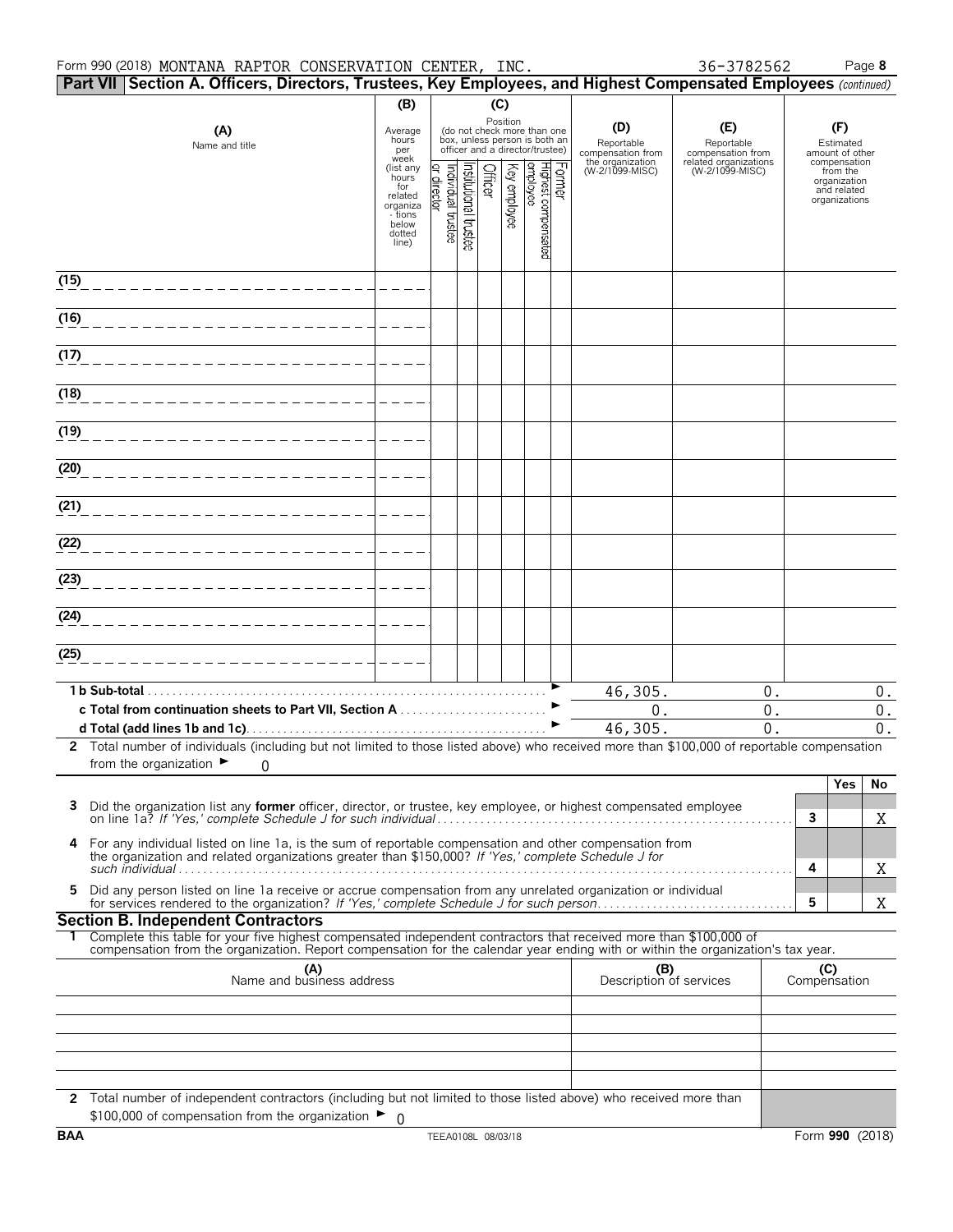# **Part VIII Statement of Revenue**

|                                                           |      |                                                                                           |                       | (A)<br>Total revenue | (B)<br>Related or<br>exempt<br>function<br>revenue | (C)<br>Unrelated<br>business<br>revenue | (D)<br>Revenue<br>excluded from tax<br>under sections<br>512-514 |
|-----------------------------------------------------------|------|-------------------------------------------------------------------------------------------|-----------------------|----------------------|----------------------------------------------------|-----------------------------------------|------------------------------------------------------------------|
|                                                           |      | <b>1a</b> Federated campaigns $\ldots$<br>1a                                              | 2,538.                |                      |                                                    |                                         |                                                                  |
|                                                           |      | 1 <sub>b</sub><br><b>b</b> Membership dues                                                |                       |                      |                                                    |                                         |                                                                  |
|                                                           |      | 1 <sub>c</sub><br>c Fundraising events                                                    | 147,067.              |                      |                                                    |                                         |                                                                  |
|                                                           |      | 1 <sub>d</sub><br>$d$ Related organizations                                               |                       |                      |                                                    |                                         |                                                                  |
|                                                           |      | <b>e</b> Government grants (contributions) $\ldots$<br>1 <sub>e</sub>                     | 19,675.               |                      |                                                    |                                         |                                                                  |
| Contributions, Gifts, Grants<br>and Other Similar Amounts |      | f All other contributions, gifts, grants, and<br>similar amounts not included above<br>1f | 68,043.               |                      |                                                    |                                         |                                                                  |
|                                                           |      | <b>g</b> Noncash contributions included in lines 1a-1f: $\ddot{\mathbf{S}}$               | 12,345.               |                      |                                                    |                                         |                                                                  |
|                                                           |      | h Total. Add lines 1a-1f                                                                  |                       | 237, 323.            |                                                    |                                         |                                                                  |
|                                                           |      |                                                                                           | <b>Business Code</b>  |                      |                                                    |                                         |                                                                  |
|                                                           |      | 2a EDUCATIONAL PROGRAMS                                                                   | 611600                | 16,309.              | 16,309.                                            |                                         |                                                                  |
|                                                           |      | <b>b</b> RESCUE AND REHABILITATION __                                                     | 611600                | 2,360.               | 2,360.                                             |                                         |                                                                  |
| Program Service Revenue                                   | c    |                                                                                           |                       |                      |                                                    |                                         |                                                                  |
|                                                           |      |                                                                                           |                       |                      |                                                    |                                         |                                                                  |
|                                                           |      |                                                                                           |                       |                      |                                                    |                                         |                                                                  |
|                                                           |      | f All other program service revenue                                                       |                       |                      |                                                    |                                         |                                                                  |
|                                                           |      |                                                                                           | $\blacksquare$        | 18,669.              |                                                    |                                         |                                                                  |
|                                                           | 3    | Investment income (including dividends, interest and                                      |                       |                      |                                                    |                                         |                                                                  |
|                                                           |      |                                                                                           |                       | 61,712.              |                                                    |                                         | 61, 712.                                                         |
|                                                           | 4    | Income from investment of tax-exempt bond proceeds ▶                                      |                       |                      |                                                    |                                         |                                                                  |
|                                                           | 5    |                                                                                           |                       |                      |                                                    |                                         |                                                                  |
|                                                           |      | (i) Real                                                                                  | (ii) Personal         |                      |                                                    |                                         |                                                                  |
|                                                           |      | 6a Gross rents                                                                            |                       |                      |                                                    |                                         |                                                                  |
|                                                           |      | <b>b</b> Less: rental expenses                                                            |                       |                      |                                                    |                                         |                                                                  |
|                                                           |      | <b>c</b> Rental income or (loss) $\ldots$                                                 |                       |                      |                                                    |                                         |                                                                  |
|                                                           |      |                                                                                           |                       |                      |                                                    |                                         |                                                                  |
|                                                           |      | (i) Securities<br>7 a Gross amount from sales of<br>assets other than inventory           | (ii) Other            |                      |                                                    |                                         |                                                                  |
|                                                           |      | <b>b</b> Less: cost or other basis<br>and sales expenses                                  |                       |                      |                                                    |                                         |                                                                  |
|                                                           |      | c Gain or $(loss)$                                                                        |                       |                      |                                                    |                                         |                                                                  |
|                                                           |      |                                                                                           |                       |                      |                                                    |                                         |                                                                  |
| <b>Other Revenue</b>                                      |      | 8 a Gross income from fundraising events<br>(not including $\sin 147,067$ .               |                       |                      |                                                    |                                         |                                                                  |
|                                                           |      | of contributions reported on line 1c).                                                    |                       |                      |                                                    |                                         |                                                                  |
|                                                           |      | See Part IV, line 18. a                                                                   |                       |                      |                                                    |                                         |                                                                  |
|                                                           |      | <b>b</b> Less: direct expenses <b>b</b>                                                   | 31,077.               |                      |                                                    |                                         |                                                                  |
|                                                           |      | c Net income or (loss) from fundraising events                                            |                       | $-31,077.$           |                                                    |                                         | $-31,077.$                                                       |
|                                                           |      | <b>9 a</b> Gross income from gaming activities.                                           |                       |                      |                                                    |                                         |                                                                  |
|                                                           |      | <b>b</b> Less: direct expenses <b>b</b>                                                   |                       |                      |                                                    |                                         |                                                                  |
|                                                           |      | c Net income or (loss) from gaming activities                                             |                       |                      |                                                    |                                         |                                                                  |
|                                                           |      | 10a Gross sales of inventory, less returns                                                |                       |                      |                                                    |                                         |                                                                  |
|                                                           |      |                                                                                           | 7,183.                |                      |                                                    |                                         |                                                                  |
|                                                           |      | <b>b</b> Less: cost of goods sold <b>b</b>                                                | 3,600.                |                      |                                                    |                                         |                                                                  |
|                                                           |      | <b>c</b> Net income or (loss) from sales of inventory                                     |                       | 3,583.               |                                                    |                                         | 3,583.                                                           |
|                                                           |      | Miscellaneous Revenue                                                                     | <b>Business Code</b>  |                      |                                                    |                                         |                                                                  |
|                                                           | 11 a | _ _ _ _ _ _ _ _ _ _ _ _ _                                                                 |                       |                      |                                                    |                                         |                                                                  |
|                                                           | b    |                                                                                           |                       |                      |                                                    |                                         |                                                                  |
|                                                           | С    |                                                                                           |                       |                      |                                                    |                                         |                                                                  |
|                                                           |      | <b>d</b> All other revenue $\ldots, \ldots, \ldots, \ldots, \ldots$                       |                       |                      |                                                    |                                         |                                                                  |
|                                                           |      | e Total. Add lines 11a-11d                                                                | $\blacktriangleright$ |                      |                                                    |                                         |                                                                  |
|                                                           |      |                                                                                           | ٠                     | 290,210.             | 18,669.                                            | 0.                                      | 34,218.                                                          |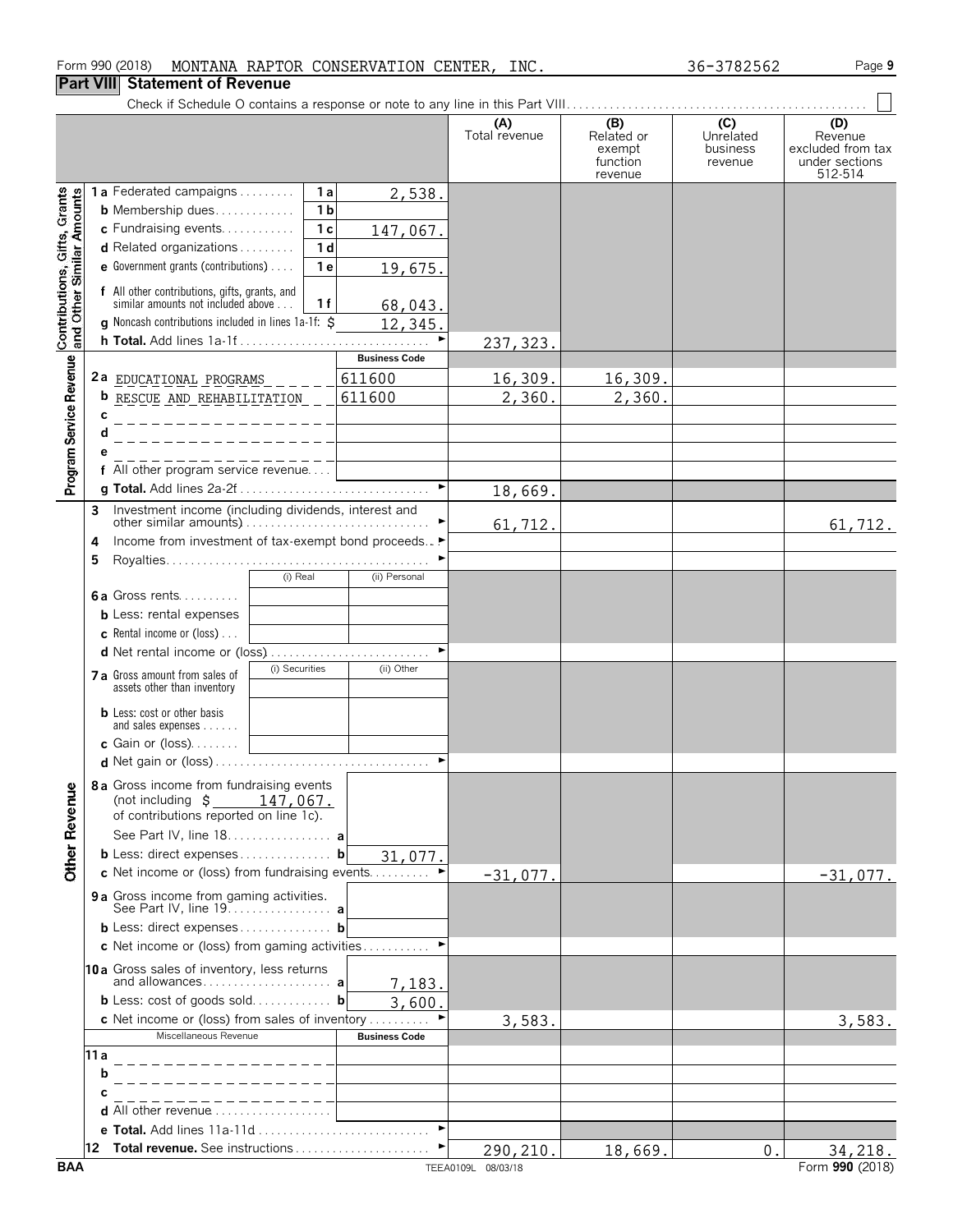|                | Section 501(c)(3) and 501(c)(4) organizations must complete all columns. All other organizations must complete column (A).                                                                                                  |                       |                             |                                    |                         |
|----------------|-----------------------------------------------------------------------------------------------------------------------------------------------------------------------------------------------------------------------------|-----------------------|-----------------------------|------------------------------------|-------------------------|
|                |                                                                                                                                                                                                                             |                       | (B)                         | $\overline{C}$                     | (D)                     |
|                | Do not include amounts reported on lines<br>6b, 7b, 8b, 9b, and 10b of Part VIII.                                                                                                                                           | (A)<br>Total expenses | Program service<br>expenses | Management and<br>general expenses | Fundraising<br>expenses |
| 1.             | Grants and other assistance to domestic<br>organizations and domestic governments.                                                                                                                                          |                       |                             |                                    |                         |
| $\overline{2}$ | Grants and other assistance to domestic<br>individuals. See Part IV, line 22                                                                                                                                                |                       |                             |                                    |                         |
| 3              | Grants and other assistance to foreign<br>organizations, foreign governments, and for-<br>eign individuals. See Part IV, lines 15 and 16.                                                                                   |                       |                             |                                    |                         |
| 4              | Benefits paid to or for members                                                                                                                                                                                             |                       |                             |                                    |                         |
| 5              | Compensation of current officers, directors,<br>trustees, and key employees                                                                                                                                                 | 46,305.               | 34,547.                     | 7,088.                             | 4,670.                  |
| ĥ              | Compensation not included above, to<br>disqualified persons (as defined under<br>section $4958(f)(1)$ and persons described                                                                                                 |                       |                             |                                    |                         |
|                |                                                                                                                                                                                                                             | $\theta$ .            | 0.                          | 0                                  | υ.                      |
| 7              | Other salaries and wages                                                                                                                                                                                                    | 83,622.               | 25,228.                     | 33,835                             | 24,559.                 |
| 8              | Pension plan accruals and contributions<br>(include section $401(k)$ and $403(b)$<br>employer contributions)                                                                                                                |                       |                             |                                    |                         |
| 9              | Other employee benefits                                                                                                                                                                                                     | 10,820.               | 6,989.                      | 2,586.                             | 1,245.                  |
| 10             | Payroll taxes                                                                                                                                                                                                               | 14,181.               | 6,660.                      | 4,179.                             | 3,342.                  |
| 11             | Fees for services (non-employees):                                                                                                                                                                                          |                       |                             |                                    |                         |
|                | a Management                                                                                                                                                                                                                |                       |                             |                                    |                         |
|                |                                                                                                                                                                                                                             |                       |                             |                                    |                         |
|                |                                                                                                                                                                                                                             | 3,883.                | 369.                        | 3,514.                             |                         |
|                |                                                                                                                                                                                                                             |                       |                             |                                    |                         |
|                | <b>e</b> Professional fundraising services. See Part IV, line 17                                                                                                                                                            |                       |                             |                                    |                         |
|                | f Investment management fees<br>g Other. (If line 11g amount exceeds 10% of line 25, column                                                                                                                                 | 6,214.                |                             | 6,214.                             |                         |
|                | (A) amount, list line 11g expenses on Schedule 0.)                                                                                                                                                                          |                       |                             |                                    |                         |
|                | 12 Advertising and promotion                                                                                                                                                                                                | 1,113.                | 406.                        | 607.                               | 100.                    |
| 13             | Office expenses                                                                                                                                                                                                             | 5,798.                | 197.                        | 5,411.                             | 190.                    |
| 14             | Information technology                                                                                                                                                                                                      | 1,520.                | 370.                        | 1,150.                             |                         |
| 15             |                                                                                                                                                                                                                             |                       |                             |                                    |                         |
| 16             | Occupancy                                                                                                                                                                                                                   | 6,787.                | 428.                        | 6,359.                             |                         |
| 17             |                                                                                                                                                                                                                             | 4,754.                | 4,679.                      | 75.                                |                         |
| 18             | Payments of travel or entertainment<br>expenses for any federal, state, or local<br>public officials                                                                                                                        |                       |                             |                                    |                         |
| 19             | Conferences, conventions, and meetings                                                                                                                                                                                      |                       |                             |                                    |                         |
| 20             |                                                                                                                                                                                                                             |                       |                             |                                    |                         |
| 21             | Payments to affiliates                                                                                                                                                                                                      |                       |                             |                                    |                         |
| 22             | Depreciation, depletion, and amortization                                                                                                                                                                                   | 25,283.               | 14,343.                     | 8,876.                             | 2,064.                  |
| 23<br>24       | Insurance<br>Other expenses. Itemize expenses not                                                                                                                                                                           | 7,133.                | 2,831.                      | 4,302.                             |                         |
|                | covered above (List miscellaneous expenses<br>in line 24e. If line 24e amount exceeds 10%<br>of line 25, column (A) amount, list line 24e<br>expenses on Schedule O.)                                                       |                       |                             |                                    |                         |
|                | <u>a FOOD FOR RAPTORS/BIRDS</u>                                                                                                                                                                                             | 26,905                | 26,905.                     |                                    |                         |
|                | <b>b</b> SUPPLIES                                                                                                                                                                                                           | 3,493.                | 3,416.                      | 77                                 |                         |
|                | <b>C MEDICATIONS AND VET SERVICES</b>                                                                                                                                                                                       | 2,422                 | 2,422                       |                                    |                         |
|                | d MISCELLANEOUS                                                                                                                                                                                                             | 1,178                 | 478                         | 359                                | 341.                    |
|                |                                                                                                                                                                                                                             | 90.                   | 90.                         |                                    |                         |
| 25             | Total functional expenses. Add lines 1 through 24e.                                                                                                                                                                         | 251,501.              | 130, 358.                   | 84,632.                            | 36,511.                 |
| 26             | Joint costs. Complete this line only if<br>the organization reported in column (B)<br>joint costs from a combined educational<br>campaign and fundraising solicitation.<br>Check here $\blacktriangleright$<br>if following |                       |                             |                                    |                         |

SOP 98-2 (ASC 958-720). . . . . . . . . . . . . . . . .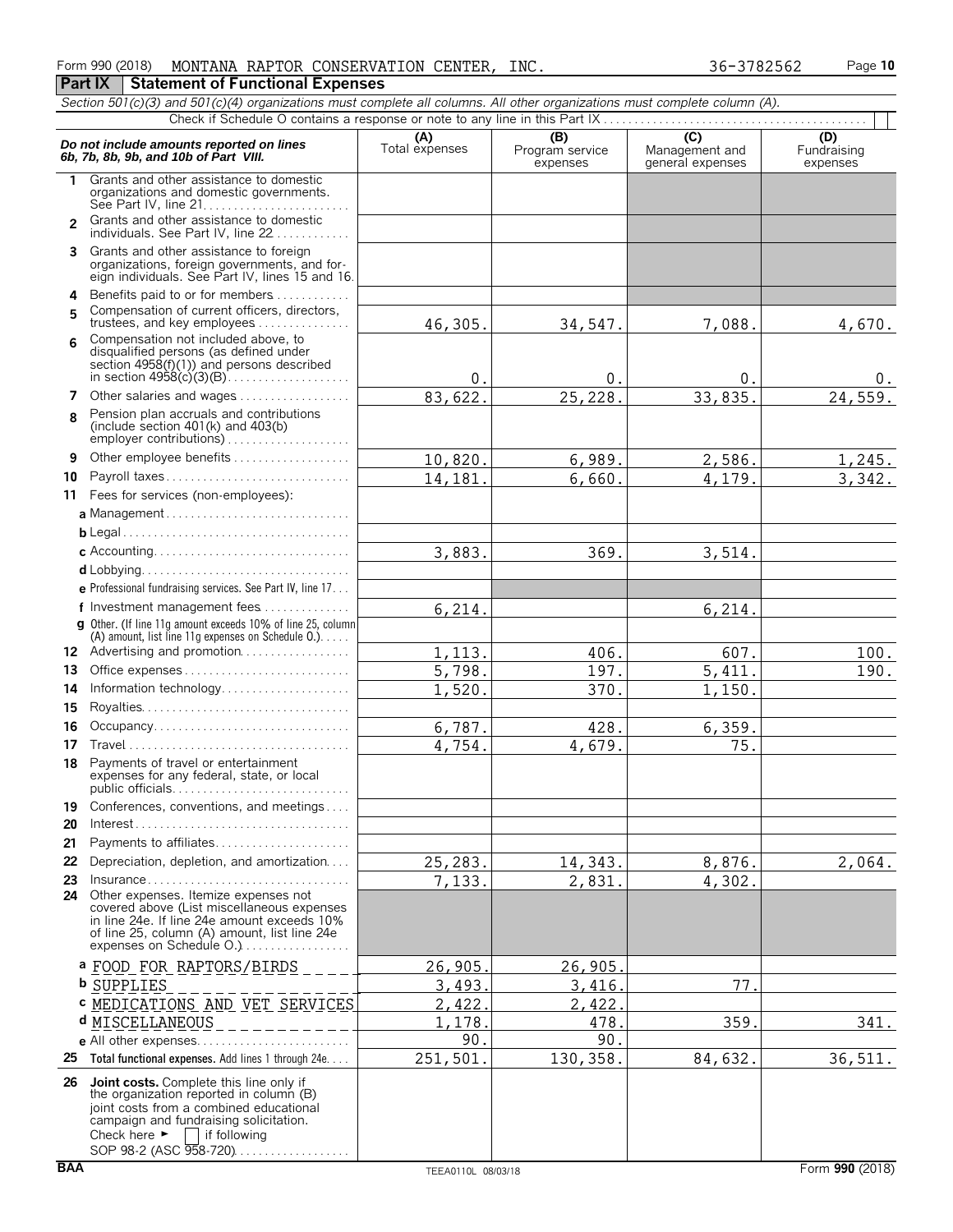#### Form 990 (2018) Page **11** MONTANA RAPTOR CONSERVATION CENTER, INC. 36-3782562 **Part X** Balance Sheet

|                             |    |                                                                                                                                                                                                                                                       |                    |           | (A)<br>Beginning of year |                         | (B)<br>End of year |
|-----------------------------|----|-------------------------------------------------------------------------------------------------------------------------------------------------------------------------------------------------------------------------------------------------------|--------------------|-----------|--------------------------|-------------------------|--------------------|
|                             | 1  |                                                                                                                                                                                                                                                       |                    |           | 20,748.                  | $\mathbf{1}$            | 48,833.            |
|                             | 2  |                                                                                                                                                                                                                                                       |                    |           | 211,968.                 | $\overline{2}$          | 162,544.           |
|                             | 3  |                                                                                                                                                                                                                                                       |                    |           |                          | $\overline{\mathbf{3}}$ |                    |
|                             | 4  |                                                                                                                                                                                                                                                       |                    |           |                          | 4                       |                    |
|                             | 5  | Loans and other receivables from current and former officers, directors,                                                                                                                                                                              |                    |           |                          |                         |                    |
|                             |    | Loans and other receivables from other disqualified persons (as defined under                                                                                                                                                                         |                    |           |                          | 5                       |                    |
|                             | 6  | section 4958(f)(1)), persons described in section 4958(c)(3)(B), and contributing<br>employers and sponsoring organizations of section 501(c)(9) voluntary employees'<br>beneficiary organizations (see instructions). Complete Part II of Schedule L |                    |           |                          | 6                       |                    |
|                             | 7  |                                                                                                                                                                                                                                                       |                    |           |                          | $\overline{ }$          |                    |
| Assets                      | 8  |                                                                                                                                                                                                                                                       |                    |           |                          | 8                       |                    |
|                             | 9  |                                                                                                                                                                                                                                                       |                    |           |                          | 9                       |                    |
|                             |    | 10a Land, buildings, and equipment: cost or other basis.                                                                                                                                                                                              |                    | 836,205.  |                          |                         |                    |
|                             |    |                                                                                                                                                                                                                                                       |                    | 148, 143. | 713,345.                 | 10c                     | 688,062.           |
|                             | 11 |                                                                                                                                                                                                                                                       |                    |           | 915,561                  | 11                      | 952,448.           |
|                             | 12 | Investments - other securities. See Part IV, line 11                                                                                                                                                                                                  |                    |           |                          | 12                      |                    |
|                             | 13 |                                                                                                                                                                                                                                                       |                    |           |                          | 13                      |                    |
|                             | 14 |                                                                                                                                                                                                                                                       |                    |           | 14                       |                         |                    |
|                             | 15 |                                                                                                                                                                                                                                                       |                    |           |                          | 15                      |                    |
|                             | 16 | Total assets. Add lines 1 through 15 (must equal line 34)                                                                                                                                                                                             |                    |           | 1,861,622.               | 16                      | 1,851,887.         |
|                             | 17 |                                                                                                                                                                                                                                                       |                    |           | 3,655.                   | 17                      | 9,610.             |
|                             | 18 |                                                                                                                                                                                                                                                       |                    |           |                          | 18                      |                    |
|                             | 19 |                                                                                                                                                                                                                                                       |                    |           |                          | 19                      |                    |
|                             | 20 |                                                                                                                                                                                                                                                       |                    |           |                          | 20                      |                    |
|                             | 21 | Escrow or custodial account liability. Complete Part IV of Schedule D                                                                                                                                                                                 |                    |           |                          | 21                      |                    |
| Liabilities                 | 22 | Loans and other payables to current and former officers, directors, trustees,<br>key employees, highest compensated employees, and disqualified persons.                                                                                              |                    |           |                          | 22                      |                    |
|                             | 23 | Secured mortgages and notes payable to unrelated third parties                                                                                                                                                                                        |                    |           |                          | 23                      |                    |
|                             | 24 |                                                                                                                                                                                                                                                       |                    |           |                          | 24                      |                    |
|                             | 25 | Other liabilities (including federal income tax, payables to related third parties, and other liabilities not included on lines 17-24). Complete Part X of Schedule D.                                                                                |                    |           |                          | 25                      |                    |
|                             | 26 |                                                                                                                                                                                                                                                       |                    |           | 3,655.                   | 26                      | 9,610.             |
|                             |    | Organizations that follow SFAS 117 (ASC 958), check here $\blacktriangleright \boxed{X}$ and complete<br>lines 27 through 29, and lines 33 and 34.                                                                                                    |                    |           |                          |                         |                    |
|                             | 27 |                                                                                                                                                                                                                                                       |                    |           | 1,852,967.               | 27                      | 1,842,277.         |
|                             | 28 |                                                                                                                                                                                                                                                       |                    |           | 5,000                    | 28                      |                    |
|                             | 29 |                                                                                                                                                                                                                                                       |                    |           |                          | 29                      |                    |
| Net Assets or Fund Balances |    | Organizations that do not follow SFAS 117 (ASC 958), check here $\blacktriangleright$    <br>and complete lines 30 through 34.                                                                                                                        |                    |           |                          |                         |                    |
|                             | 30 | Capital stock or trust principal, or current funds                                                                                                                                                                                                    |                    |           |                          | 30                      |                    |
|                             | 31 | Paid-in or capital surplus, or land, building, or equipment fund                                                                                                                                                                                      |                    |           |                          | 31                      |                    |
|                             | 32 | Retained earnings, endowment, accumulated income, or other funds                                                                                                                                                                                      |                    |           |                          | 32                      |                    |
|                             | 33 |                                                                                                                                                                                                                                                       |                    |           | 1,857,967                | 33                      | 1,842,277.         |
|                             | 34 | Total liabilities and net assets/fund balances                                                                                                                                                                                                        |                    |           | 1,861,622                | 34                      | 1,851,887.         |
| <b>BAA</b>                  |    |                                                                                                                                                                                                                                                       | TEEA0111L 08/03/18 |           |                          |                         | Form 990 (2018)    |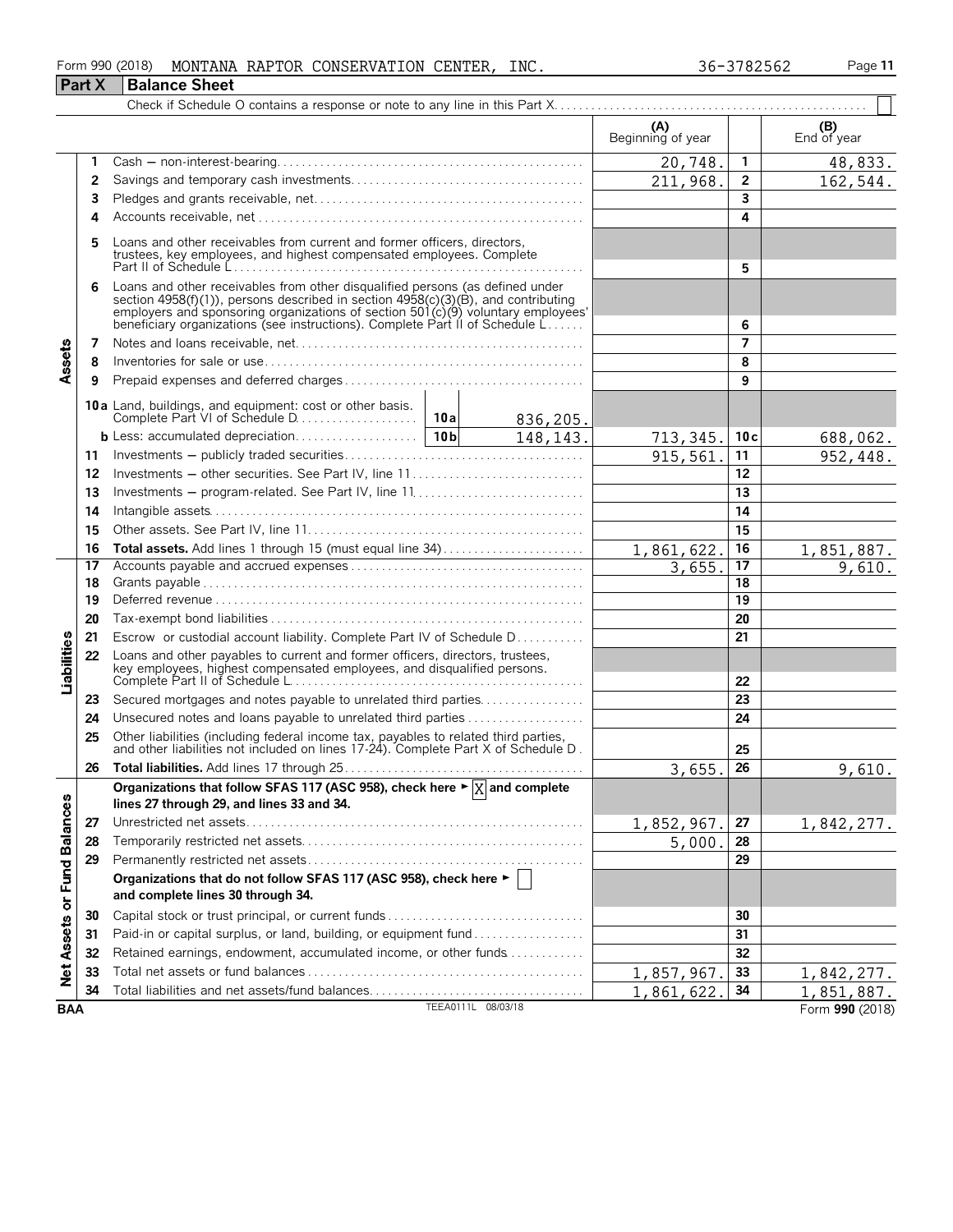|            | Form 990 (2018)<br>MONTANA RAPTOR CONSERVATION CENTER, INC.                                                                                                          | 36-3782562              |                 | Page 12 |
|------------|----------------------------------------------------------------------------------------------------------------------------------------------------------------------|-------------------------|-----------------|---------|
|            | <b>Reconciliation of Net Assets</b><br><b>Part XI</b>                                                                                                                |                         |                 |         |
|            |                                                                                                                                                                      |                         |                 |         |
| 1          |                                                                                                                                                                      | $\overline{1}$          | 290,210.        |         |
| 2          |                                                                                                                                                                      | $\mathbf{2}$            | 251,501.        |         |
| 3          |                                                                                                                                                                      | 3                       |                 | 38,709. |
| 4          | Net assets or fund balances at beginning of year (must equal Part X, line 33, column (A))                                                                            | 4                       | 1,857,967.      |         |
| 5          |                                                                                                                                                                      | 5                       | $-54,399.$      |         |
| 6          |                                                                                                                                                                      | $\overline{6}$          |                 |         |
| 7          |                                                                                                                                                                      | $\overline{\mathbf{z}}$ |                 |         |
| 8          |                                                                                                                                                                      | 8                       |                 |         |
| 9          |                                                                                                                                                                      | 9                       |                 | 0.      |
| 10         | Net assets or fund balances at end of year. Combine lines 3 through 9 (must equal Part X, line 33,                                                                   | 10                      | 1,842,277.      |         |
|            | <b>Part XII Financial Statements and Reporting</b>                                                                                                                   |                         |                 |         |
|            |                                                                                                                                                                      |                         |                 |         |
|            |                                                                                                                                                                      |                         | <b>Yes</b>      | No      |
|            | X Cash<br>1 Accounting method used to prepare the Form 990:<br>Accrual<br>Other                                                                                      |                         |                 |         |
|            | If the organization changed its method of accounting from a prior year or checked 'Other,' explain<br>in Schedule O.                                                 |                         |                 |         |
|            | 2a Were the organization's financial statements compiled or reviewed by an independent accountant?                                                                   |                         | 2a              | X       |
|            | If 'Yes,' check a box below to indicate whether the financial statements for the year were compiled or reviewed on a<br>separate basis, consolidated basis, or both: |                         |                 |         |
|            | Consolidated basis<br>Both consolidated and separate basis<br>Separate basis                                                                                         |                         |                 |         |
|            | <b>b</b> Were the organization's financial statements audited by an independent accountant?                                                                          |                         | 2 <sub>b</sub>  | Χ       |
|            | If 'Yes,' check a box below to indicate whether the financial statements for the year were audited on a separate<br>basis, consolidated basis, or both:              |                         |                 |         |
|            | Consolidated basis<br>Both consolidated and separate basis<br>Separate basis                                                                                         |                         |                 |         |
|            | c If 'Yes' to line 2a or 2b, does the organization have a committee that assumes responsibility for oversight of the audit,                                          |                         | 2c              |         |
|            | If the organization changed either its oversight process or selection process during the tax year, explain<br>in Schedule O.                                         |                         |                 |         |
|            | 3a As a result of a federal award, was the organization required to undergo an audit or audits as set forth in the Single                                            |                         | Зa              | Χ       |
|            | b If 'Yes,' did the organization undergo the required audit or audits? If the organization did not undergo the required audit                                        |                         |                 |         |
|            | or audits, explain why in Schedule O and describe any steps taken to undergo such audits                                                                             |                         | 3 <sub>b</sub>  |         |
| <b>BAA</b> | TEEA0112L 08/03/18                                                                                                                                                   |                         | Form 990 (2018) |         |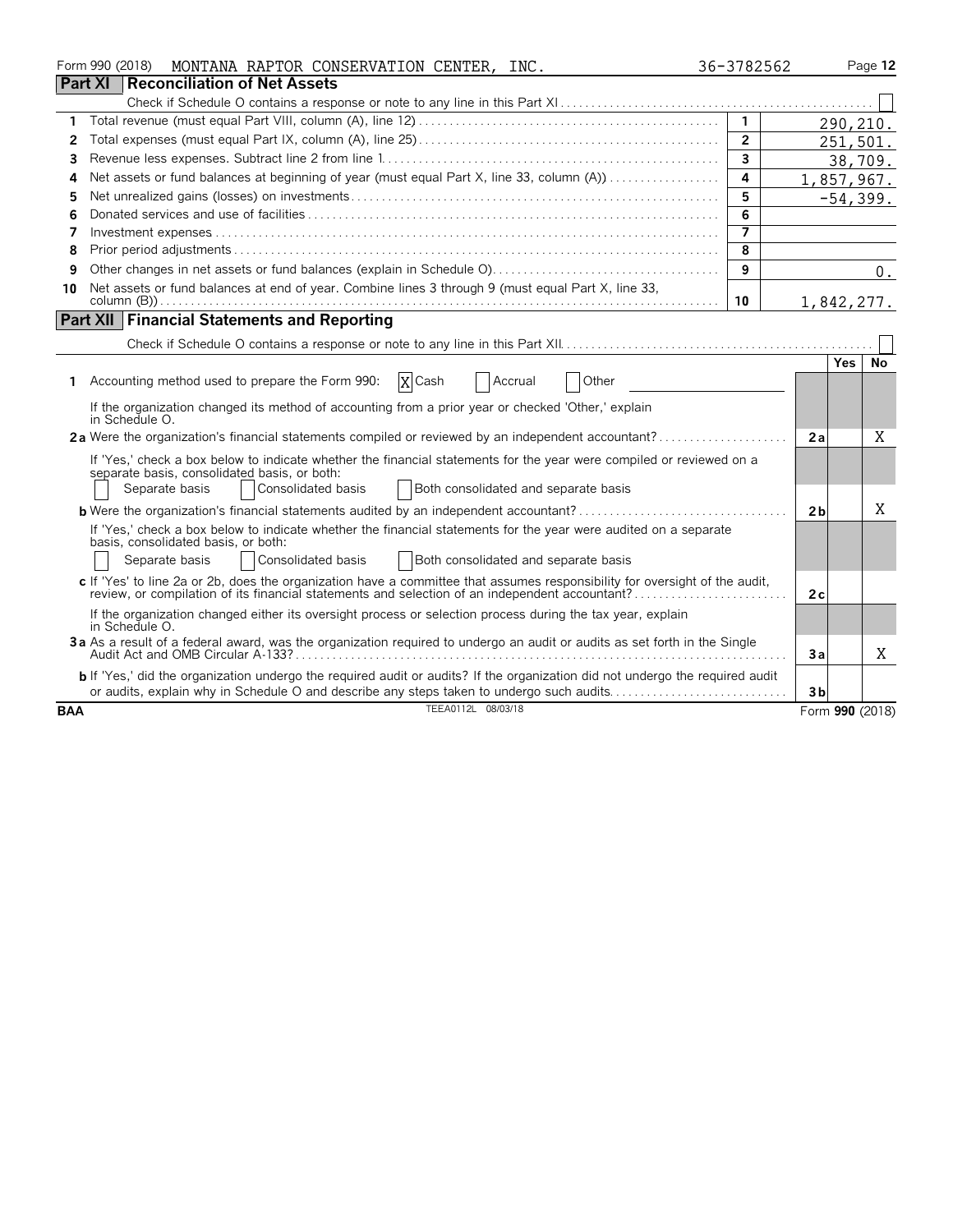| <b>SCHEDULE A</b>                               |
|-------------------------------------------------|
| $(T_{\alpha\mu m}$ 000 $_{\alpha\nu}$ 000 $E$ 7 |

# **Public Charity Status and Public Support**<br>
Dete if the organization is a section 501(c)(3) organization or a section<br> **SALE A**

**COMPOUTE A**<br>
(Form 990 or 990-EZ) Complete if the organization is a section 501(c)(3) organization or a section<br>
4947(a)(1) nonexempt charitable trust.

|        |                                                                                                                                                                                                                                                                 |                                                                                                                                                                                                                                                                                                                                                                                                                                                                                  |                                                                            | Attach to Form 990 or Form 990-EZ.                                                                                                                                                                                                                                                                                                                                                                 |     |                                                       |                                       | <b>Open to Public</b>      |  |  |  |  |
|--------|-----------------------------------------------------------------------------------------------------------------------------------------------------------------------------------------------------------------------------------------------------------------|----------------------------------------------------------------------------------------------------------------------------------------------------------------------------------------------------------------------------------------------------------------------------------------------------------------------------------------------------------------------------------------------------------------------------------------------------------------------------------|----------------------------------------------------------------------------|----------------------------------------------------------------------------------------------------------------------------------------------------------------------------------------------------------------------------------------------------------------------------------------------------------------------------------------------------------------------------------------------------|-----|-------------------------------------------------------|---------------------------------------|----------------------------|--|--|--|--|
|        | Department of the Treasury<br>Internal Revenue Service                                                                                                                                                                                                          |                                                                                                                                                                                                                                                                                                                                                                                                                                                                                  |                                                                            | ► Go to www.irs.gov/Form990 for instructions and the latest information.                                                                                                                                                                                                                                                                                                                           |     |                                                       |                                       | <b>Inspection</b>          |  |  |  |  |
|        | Name of the organization                                                                                                                                                                                                                                        |                                                                                                                                                                                                                                                                                                                                                                                                                                                                                  |                                                                            |                                                                                                                                                                                                                                                                                                                                                                                                    |     |                                                       | <b>Employer identification number</b> |                            |  |  |  |  |
|        |                                                                                                                                                                                                                                                                 |                                                                                                                                                                                                                                                                                                                                                                                                                                                                                  | MONTANA RAPTOR CONSERVATION CENTER, INC.                                   |                                                                                                                                                                                                                                                                                                                                                                                                    |     |                                                       | 36-3782562                            |                            |  |  |  |  |
| Part I |                                                                                                                                                                                                                                                                 |                                                                                                                                                                                                                                                                                                                                                                                                                                                                                  |                                                                            | <b>Reason for Public Charity Status</b> (All organizations must complete this part.) See instructions.                                                                                                                                                                                                                                                                                             |     |                                                       |                                       |                            |  |  |  |  |
|        |                                                                                                                                                                                                                                                                 |                                                                                                                                                                                                                                                                                                                                                                                                                                                                                  |                                                                            | The organization is not a private foundation because it is: (For lines 1 through 12, check only one box.)                                                                                                                                                                                                                                                                                          |     |                                                       |                                       |                            |  |  |  |  |
| 1      |                                                                                                                                                                                                                                                                 |                                                                                                                                                                                                                                                                                                                                                                                                                                                                                  |                                                                            | A church, convention of churches, or association of churches described in section 170(b)(1)(A)(i).                                                                                                                                                                                                                                                                                                 |     |                                                       |                                       |                            |  |  |  |  |
| 2<br>3 |                                                                                                                                                                                                                                                                 |                                                                                                                                                                                                                                                                                                                                                                                                                                                                                  |                                                                            | A school described in section 170(b)(1)(A)(ii). (Attach Schedule E (Form 990 or 990-EZ).)<br>A hospital or a cooperative hospital service organization described in section 170(b)(1)(A)(iii).                                                                                                                                                                                                     |     |                                                       |                                       |                            |  |  |  |  |
| 4      |                                                                                                                                                                                                                                                                 |                                                                                                                                                                                                                                                                                                                                                                                                                                                                                  |                                                                            | A medical research organization operated in conjunction with a hospital described in section 170(b)(1)(A)(iii). Enter the hospital's                                                                                                                                                                                                                                                               |     |                                                       |                                       |                            |  |  |  |  |
|        | name, city, and state:                                                                                                                                                                                                                                          |                                                                                                                                                                                                                                                                                                                                                                                                                                                                                  |                                                                            |                                                                                                                                                                                                                                                                                                                                                                                                    |     |                                                       |                                       |                            |  |  |  |  |
| 5      | _______________________________<br>An organization operated for the benefit of a college or university owned or operated by a governmental unit described in<br>section 170(b)(1)(A)(iv). (Complete Part II.)                                                   |                                                                                                                                                                                                                                                                                                                                                                                                                                                                                  |                                                                            |                                                                                                                                                                                                                                                                                                                                                                                                    |     |                                                       |                                       |                            |  |  |  |  |
| 6      | A federal, state, or local government or governmental unit described in section 170(b)(1)(A)(v).                                                                                                                                                                |                                                                                                                                                                                                                                                                                                                                                                                                                                                                                  |                                                                            |                                                                                                                                                                                                                                                                                                                                                                                                    |     |                                                       |                                       |                            |  |  |  |  |
| 7      | X                                                                                                                                                                                                                                                               | An organization that normally receives a substantial part of its support from a governmental unit or from the general public described<br>in section 170(b)(1)(A)(vi). (Complete Part II.)                                                                                                                                                                                                                                                                                       |                                                                            |                                                                                                                                                                                                                                                                                                                                                                                                    |     |                                                       |                                       |                            |  |  |  |  |
| 8      |                                                                                                                                                                                                                                                                 |                                                                                                                                                                                                                                                                                                                                                                                                                                                                                  |                                                                            | A community trust described in section 170(b)(1)(A)(vi). (Complete Part II.)                                                                                                                                                                                                                                                                                                                       |     |                                                       |                                       |                            |  |  |  |  |
| 9      | An agricultural research organization described in section 170(b)(1)(A)(ix) operated in conjunction with a land-grant college<br>or university or a non-land-grant college of agriculture (see instructions). Enter the name, city, and state of the college or |                                                                                                                                                                                                                                                                                                                                                                                                                                                                                  |                                                                            |                                                                                                                                                                                                                                                                                                                                                                                                    |     |                                                       |                                       |                            |  |  |  |  |
| 10     |                                                                                                                                                                                                                                                                 | An organization that normally receives: (1) more than 33-1/3% of its support from contributions, membership fees, and gross receipts<br>from activities related to its exempt functions-subject to certain exceptions, and (2) no more than 33-1/3% of its support from gross<br>investment income and unrelated business taxable income (less section 511 tax) from businesses acquired by the organization after<br>June 30, 1975. See section 509(a)(2). (Complete Part III.) |                                                                            |                                                                                                                                                                                                                                                                                                                                                                                                    |     |                                                       |                                       |                            |  |  |  |  |
| 11     |                                                                                                                                                                                                                                                                 |                                                                                                                                                                                                                                                                                                                                                                                                                                                                                  |                                                                            | An organization organized and operated exclusively to test for public safety. See section 509(a)(4).                                                                                                                                                                                                                                                                                               |     |                                                       |                                       |                            |  |  |  |  |
| 12     |                                                                                                                                                                                                                                                                 |                                                                                                                                                                                                                                                                                                                                                                                                                                                                                  |                                                                            | An organization organized and operated exclusively for the benefit of, to perform the functions of, or to carry out the purposes of one<br>or more publicly supported organizations described in section 509(a)(1) or section 509(a)(2). See section 509(a)(3). Check the box in<br>lines 12a through 12d that describes the type of supporting organization and complete lines 12e, 12f, and 12g. |     |                                                       |                                       |                            |  |  |  |  |
| a      |                                                                                                                                                                                                                                                                 | complete Part IV, Sections A and B.                                                                                                                                                                                                                                                                                                                                                                                                                                              |                                                                            | Type I. A supporting organization operated, supervised, or controlled by its supported organization(s), typically by giving the supported organization(s) the power to regularly apport or elect a majority of the directors o                                                                                                                                                                     |     |                                                       |                                       |                            |  |  |  |  |
| b      |                                                                                                                                                                                                                                                                 | must complete Part IV, Sections A and C.                                                                                                                                                                                                                                                                                                                                                                                                                                         |                                                                            | Type II. A supporting organization supervised or controlled in connection with its supported organization(s), by having control or<br>management of the supporting organization vested in the same persons that control or manage the supported organization(s). You                                                                                                                               |     |                                                       |                                       |                            |  |  |  |  |
| с      |                                                                                                                                                                                                                                                                 |                                                                                                                                                                                                                                                                                                                                                                                                                                                                                  |                                                                            | Type III functionally integrated. A supporting organization operated in connection with, and functionally integrated with, its supported<br>organization(s) (see instructions). You must complete Part IV, Sections A, D, and E.                                                                                                                                                                   |     |                                                       |                                       |                            |  |  |  |  |
| d      |                                                                                                                                                                                                                                                                 |                                                                                                                                                                                                                                                                                                                                                                                                                                                                                  |                                                                            | Type III non-functionally integrated. A supporting organization operated in connection with its supported organization(s) that is not<br>functionally integrated. The organization generally must satisfy a distribution requirement and an attentiveness requirement (see<br>instructions). You must complete Part IV, Sections A and D, and Part V.                                              |     |                                                       |                                       |                            |  |  |  |  |
| e      |                                                                                                                                                                                                                                                                 |                                                                                                                                                                                                                                                                                                                                                                                                                                                                                  |                                                                            | Check this box if the organization received a written determination from the IRS that it is a Type I, Type II, Type III functionally<br>integrated, or Type III non-functionally integrated supporting organization.                                                                                                                                                                               |     |                                                       |                                       |                            |  |  |  |  |
|        |                                                                                                                                                                                                                                                                 |                                                                                                                                                                                                                                                                                                                                                                                                                                                                                  | $q$ Provide the following information about the supported organization(s). |                                                                                                                                                                                                                                                                                                                                                                                                    |     |                                                       |                                       |                            |  |  |  |  |
|        | (i) Name of supported organization                                                                                                                                                                                                                              |                                                                                                                                                                                                                                                                                                                                                                                                                                                                                  | (ii) EIN                                                                   | (iii) Type of organization                                                                                                                                                                                                                                                                                                                                                                         |     | (iv) Is the                                           | (v) Amount of monetary                | (vi) Amount of other       |  |  |  |  |
|        |                                                                                                                                                                                                                                                                 |                                                                                                                                                                                                                                                                                                                                                                                                                                                                                  |                                                                            | described on lines 1-10<br>above (see instructions))                                                                                                                                                                                                                                                                                                                                               |     | organization listed<br>in your governing<br>document? | support (see instructions)            | support (see instructions) |  |  |  |  |
|        |                                                                                                                                                                                                                                                                 |                                                                                                                                                                                                                                                                                                                                                                                                                                                                                  |                                                                            |                                                                                                                                                                                                                                                                                                                                                                                                    | Yes | No                                                    |                                       |                            |  |  |  |  |
| (A)    |                                                                                                                                                                                                                                                                 |                                                                                                                                                                                                                                                                                                                                                                                                                                                                                  |                                                                            |                                                                                                                                                                                                                                                                                                                                                                                                    |     |                                                       |                                       |                            |  |  |  |  |
| (B)    |                                                                                                                                                                                                                                                                 |                                                                                                                                                                                                                                                                                                                                                                                                                                                                                  |                                                                            |                                                                                                                                                                                                                                                                                                                                                                                                    |     |                                                       |                                       |                            |  |  |  |  |
| (C)    |                                                                                                                                                                                                                                                                 |                                                                                                                                                                                                                                                                                                                                                                                                                                                                                  |                                                                            |                                                                                                                                                                                                                                                                                                                                                                                                    |     |                                                       |                                       |                            |  |  |  |  |
| (D)    |                                                                                                                                                                                                                                                                 |                                                                                                                                                                                                                                                                                                                                                                                                                                                                                  |                                                                            |                                                                                                                                                                                                                                                                                                                                                                                                    |     |                                                       |                                       |                            |  |  |  |  |
| (E)    |                                                                                                                                                                                                                                                                 |                                                                                                                                                                                                                                                                                                                                                                                                                                                                                  |                                                                            |                                                                                                                                                                                                                                                                                                                                                                                                    |     |                                                       |                                       |                            |  |  |  |  |

**Total**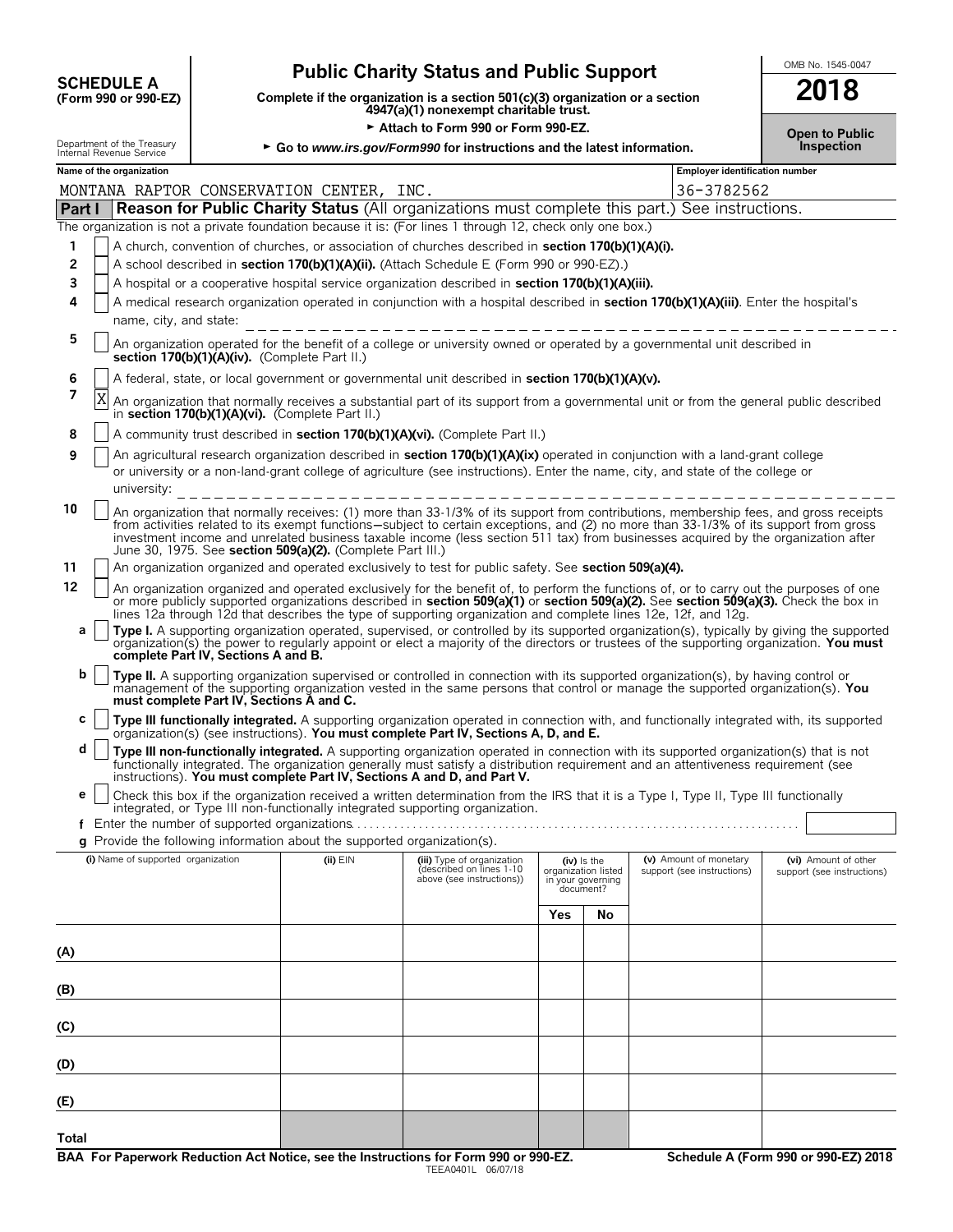#### Schedule A (Form 990 or 990-EZ) 2018 MONTANA RAPTOR CONSERVATION CENTER, INC. 36-3782562 Page **2**

**Part II Support Schedule for Organizations Described in Sections 170(b)(1)(A)(iv) and 170(b)(1)(A)(vi)** (Complete only if you checked the box on line 5, 7, or 8 of Part I or if the organization failed to qualify under Part III. If the organization fails to qualify under the tests listed below, please complete Part III.)

#### **Section A. Public Support**

|    | Calendar year (or fiscal year<br>beginning in) ►                                                                                                                                                                                                                                                                                                                                                                 | (a) $2014$ | $(b)$ 2015 | $(c)$ 2016           | $(d)$ 2017 | $(e)$ 2018 | (f) Total  |
|----|------------------------------------------------------------------------------------------------------------------------------------------------------------------------------------------------------------------------------------------------------------------------------------------------------------------------------------------------------------------------------------------------------------------|------------|------------|----------------------|------------|------------|------------|
|    | 1 Gifts, grants, contributions, and<br>membership fees received. (Do not<br>include any 'unusual grants.')                                                                                                                                                                                                                                                                                                       | 318,589.   | 221,396.   | 157,535.             | 133,800.   | 237,323.   | 1,068,643. |
|    | 2 Tax revenues levied for the<br>organization's benefit and<br>either paid to or expended<br>on its behalf                                                                                                                                                                                                                                                                                                       |            |            |                      |            |            | $0$ .      |
|    | 3 The value of services or<br>facilities furnished by a<br>governmental unit to the<br>organization without charge                                                                                                                                                                                                                                                                                               |            |            |                      |            |            | 0.         |
|    | <b>4 Total.</b> Add lines 1 through 3                                                                                                                                                                                                                                                                                                                                                                            | 318,589.   | 221,396.   | 157,535.<br>133,800. |            | 237, 323.  | 1,068,643. |
| 5. | The portion of total<br>contributions by each person<br>(other than a governmental<br>unit or publicly supported<br>organization) included on line 1<br>that exceeds 2% of the amount<br>shown on line 11, column (f)                                                                                                                                                                                            |            |            |                      |            |            | 189,203.   |
|    | 6 Public support. Subtract line 5<br>from line $4$                                                                                                                                                                                                                                                                                                                                                               |            |            |                      |            |            | 879,440.   |
|    | <b>Section B. Total Support</b>                                                                                                                                                                                                                                                                                                                                                                                  |            |            |                      |            |            |            |
|    | Calendar year (or fiscal year<br>beginning in) $\rightarrow$                                                                                                                                                                                                                                                                                                                                                     | (a) 2014   | (b) $2015$ | $(c)$ 2016           | (d) $2017$ | $(e)$ 2018 | (f) Total  |
|    | 7 Amounts from line 4                                                                                                                                                                                                                                                                                                                                                                                            | 318,589.   | 221,396.   | 157,535.             | 133,800.   | 237,323.   | 1,068,643. |
| 8  | Gross income from interest,<br>dividends, payments received<br>on securities loans, rents,<br>royalties, and income from<br>similar sources                                                                                                                                                                                                                                                                      | 3.         | 807.       | 2,114.               | 46,325.    | 61,712.    | 110,961.   |
| 9  | Net income from unrelated<br>business activities, whether or<br>not the business is regularly<br>carried on                                                                                                                                                                                                                                                                                                      |            |            |                      |            |            | $0$ .      |
|    | 10 Other income. Do not include<br>gain or loss from the sale of<br>capital assets (Explain in                                                                                                                                                                                                                                                                                                                   |            |            |                      |            |            | $0$ .      |
|    | 11 Total support. Add lines 7                                                                                                                                                                                                                                                                                                                                                                                    |            |            |                      |            |            | 1,179,604. |
|    |                                                                                                                                                                                                                                                                                                                                                                                                                  |            |            |                      |            | $12 \,$    | 68,951.    |
|    | 13 First five years. If the Form 990 is for the organization's first, second, third, fourth, or fifth tax year as a section 501(c)(3)                                                                                                                                                                                                                                                                            |            |            |                      |            |            | ▶          |
|    | <b>Section C. Computation of Public Support Percentage</b>                                                                                                                                                                                                                                                                                                                                                       |            |            |                      |            |            |            |
|    |                                                                                                                                                                                                                                                                                                                                                                                                                  |            |            |                      |            | 14         | 74.55%     |
|    |                                                                                                                                                                                                                                                                                                                                                                                                                  |            |            |                      |            | 15         | 64.75%     |
|    | 16a 33-1/3% support test-2018. If the organization did not check the box on line 13, and line 14 is 33-1/3% or more, check this box                                                                                                                                                                                                                                                                              |            |            |                      |            |            | X          |
|    | b 33-1/3% support test-2017. If the organization did not check a box on line 13 or 16a, and line 15 is 33-1/3% or more, check this box                                                                                                                                                                                                                                                                           |            |            |                      |            |            |            |
|    | 17a 10%-facts-and-circumstances test-2018. If the organization did not check a box on line 13, 16a, or 16b, and line 14 is 10%<br>or more, and if the organization meets the 'facts-and-circumstances' test, check this box and <b>stop here.</b> Explain in Part VI how<br>the organization meets the 'facts-and-circumstances' test. The organization qualifies as a publicly supported organization           |            |            |                      |            |            |            |
|    | <b>b 10%-facts-and-circumstances test-2017.</b> If the organization did not check a box on line 13, 16a, 16b, or 17a, and line 15 is 10%<br>or more, and if the organization meets the 'facts-and-circumstances' test, check this box and <b>stop here.</b> Explain in Part VI how the<br>organization meets the 'facts-and-circumstances' test. The organization qualifies as a publicly supported organization |            |            |                      |            |            |            |
|    | 18 Private foundation. If the organization did not check a box on line 13, 16a, 16b, 17a, or 17b, check this box and see instructions                                                                                                                                                                                                                                                                            |            |            |                      |            |            |            |

**BAA Schedule A (Form 990 or 990-EZ) 2018**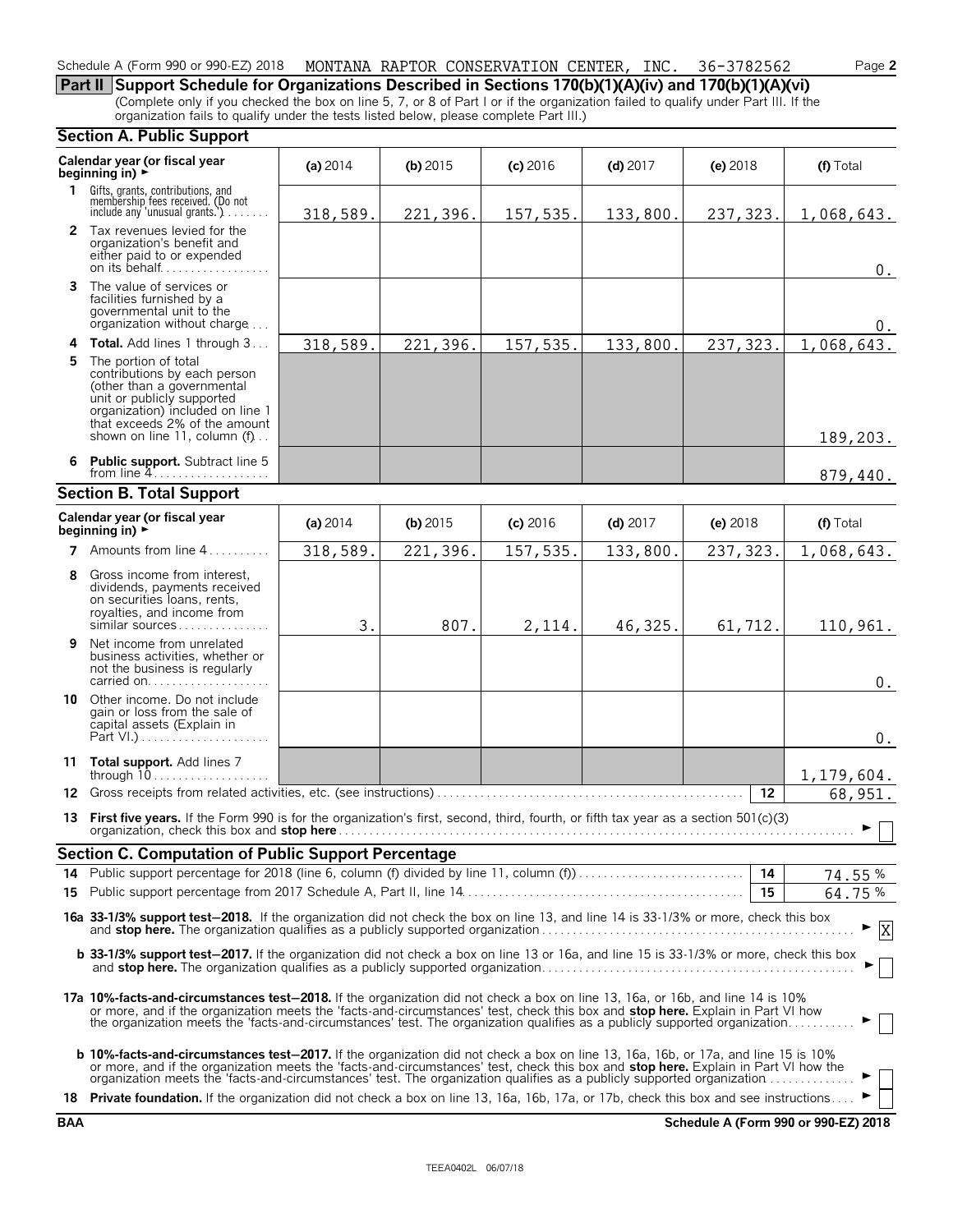# **Part III Support Schedule for Organizations Described in Section 509(a)(2)**

(Complete only if you checked the box on line 10 of Part I or if the organization failed to qualify under Part II. If the organization fails to qualify under the tests listed below, please complete Part II.)

|     | <b>Section A. Public Support</b>                                                                                                                                                                                                                                              |            |            |            |            |            |           |
|-----|-------------------------------------------------------------------------------------------------------------------------------------------------------------------------------------------------------------------------------------------------------------------------------|------------|------------|------------|------------|------------|-----------|
|     | Calendar year (or fiscal year beginning in) $\blacktriangleright$                                                                                                                                                                                                             | (a) $2014$ | (b) 2015   | $(c)$ 2016 | $(d)$ 2017 | $(e)$ 2018 | (f) Total |
|     | 1 Gifts, grants, contributions, and membership fees<br>received. (Do not include                                                                                                                                                                                              |            |            |            |            |            |           |
|     | any 'unusual grants.')<br>2 Gross receipts from admissions,<br>merchandise sold or services<br>performed, or facilities                                                                                                                                                       |            |            |            |            |            |           |
|     | furnished in any activity that is<br>related to the organization's<br>$tax\text{-}exempt$ purpose                                                                                                                                                                             |            |            |            |            |            |           |
| 3.  | Gross receipts from activities<br>that are not an unrelated trade<br>or business under section 513.                                                                                                                                                                           |            |            |            |            |            |           |
| 4   | Tax revenues levied for the<br>organization's benefit and<br>either paid to or expended on<br>its behalf                                                                                                                                                                      |            |            |            |            |            |           |
| 5.  | The value of services or<br>facilities furnished by a<br>governmental unit to the<br>organization without charge                                                                                                                                                              |            |            |            |            |            |           |
|     | <b>6 Total.</b> Add lines 1 through 5<br><b>7a</b> Amounts included on lines 1,<br>2, and 3 received from<br>disqualified persons                                                                                                                                             |            |            |            |            |            |           |
|     | <b>b</b> Amounts included on lines 2<br>and 3 received from other than<br>disqualified persons that<br>exceed the greater of \$5,000 or<br>1% of the amount on line 13                                                                                                        |            |            |            |            |            |           |
|     | c Add lines 7a and 7b                                                                                                                                                                                                                                                         |            |            |            |            |            |           |
|     | <b>Public support.</b> (Subtract line                                                                                                                                                                                                                                         |            |            |            |            |            |           |
|     | <b>Section B. Total Support</b>                                                                                                                                                                                                                                               |            |            |            |            |            |           |
|     | Calendar year (or fiscal year beginning in) $\blacktriangleright$                                                                                                                                                                                                             | (a) $2014$ | (b) $2015$ | $(c)$ 2016 | $(d)$ 2017 | $(e)$ 2018 | (f) Total |
|     | <b>9</b> Amounts from line $6 \ldots \ldots$                                                                                                                                                                                                                                  |            |            |            |            |            |           |
|     | <b>10a</b> Gross income from interest, dividends,<br>payments received on securities loans,<br>rents, royalties, and income from<br>$similar$ sources                                                                                                                         |            |            |            |            |            |           |
|     | <b>b</b> Unrelated business taxable<br>income (less section 511<br>taxes) from businesses<br>acquired after June 30, 1975                                                                                                                                                     |            |            |            |            |            |           |
|     | c Add lines 10a and $10b$                                                                                                                                                                                                                                                     |            |            |            |            |            |           |
| 11  | Net income from unrelated business<br>activities not included in line 10b,<br>whether or not the business is                                                                                                                                                                  |            |            |            |            |            |           |
|     | 12 Other income. Do not include<br>gain or loss from the sale of<br>capital assets (Explain in                                                                                                                                                                                |            |            |            |            |            |           |
|     | 13 Total support. (Add lines 9,<br>10c, 11, and $12.$ )                                                                                                                                                                                                                       |            |            |            |            |            |           |
|     | 14 First five years. If the Form 990 is for the organization's first, second, third, fourth, or fifth tax year as a section 501(c)(3)                                                                                                                                         |            |            |            |            |            |           |
|     | <b>Section C. Computation of Public Support Percentage</b>                                                                                                                                                                                                                    |            |            |            |            |            |           |
|     | 15 Public support percentage for 2018 (line 8, column (f), divided by line 13, column (f)                                                                                                                                                                                     |            |            |            |            | 15         | န့        |
|     |                                                                                                                                                                                                                                                                               |            |            |            |            | 16         | %         |
|     | Section D. Computation of Investment Income Percentage                                                                                                                                                                                                                        |            |            |            |            |            |           |
| 17  | Investment income percentage for 2018 (line 10c, column (f), divided by line 13, column (f)                                                                                                                                                                                   |            |            |            |            | 17         | %         |
| 18. |                                                                                                                                                                                                                                                                               |            |            |            |            | 18         | နွ        |
|     | 19a 33-1/3% support tests-2018. If the organization did not check the box on line 14, and line 15 is more than 33-1/3%, and line 17<br>is not more than 33-1/3%, check this box and stop here. The organization qualifies as a publicly supported organization                |            |            |            |            |            |           |
|     | <b>b</b> 33-1/3% support tests-2017. If the organization did not check a box on line 14 or line 19a, and line 16 is more than 33-1/3%, and<br>line 18 is not more than 33-1/3%, check this box and stop here. The organization qualifies as a publicly supported organization |            |            |            |            |            |           |
|     | 20 Private foundation. If the organization did not check a box on line 14, 19a, or 19b, check this box and see instructions                                                                                                                                                   |            |            |            |            |            |           |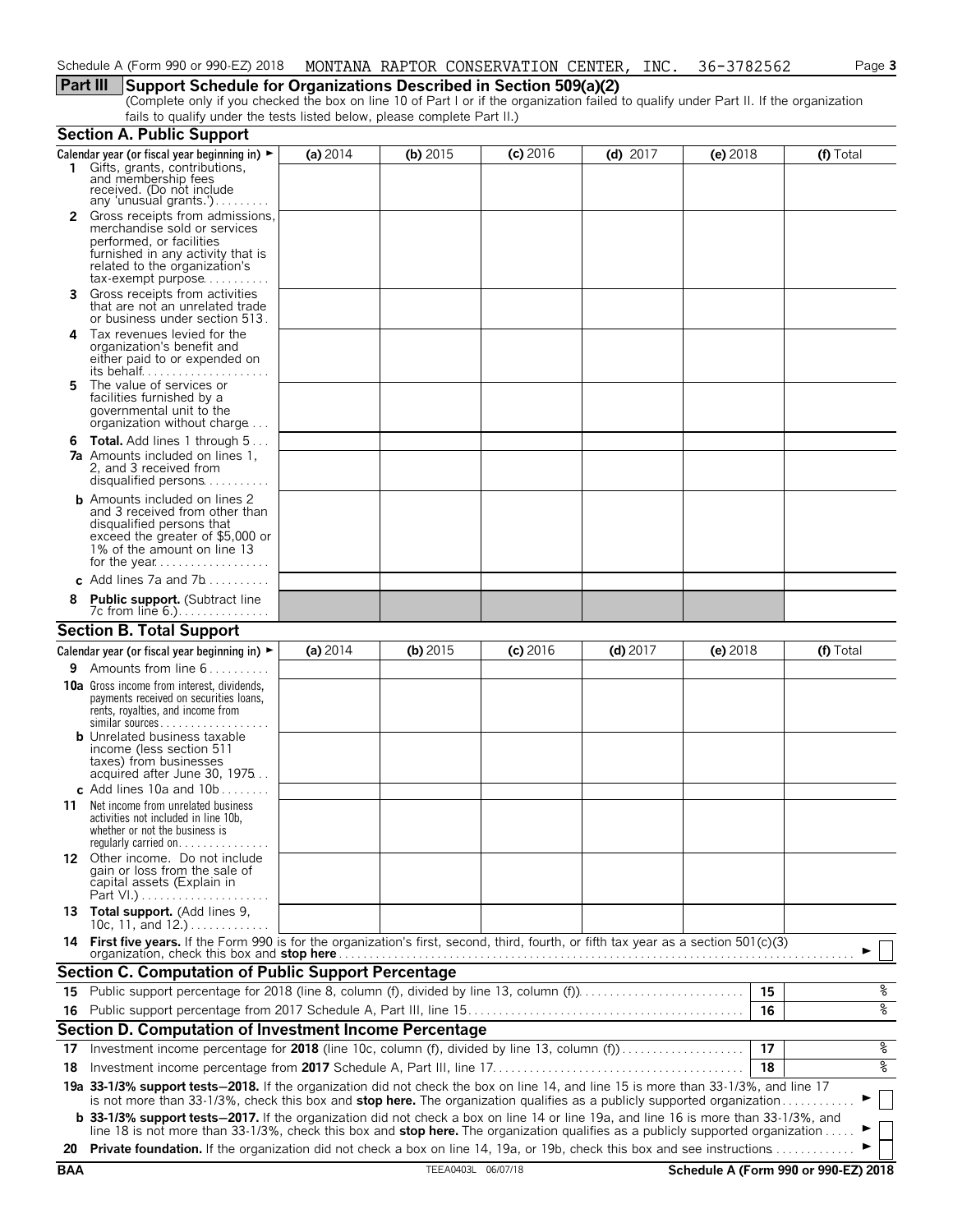## **Part IV Supporting Organizations**

(Complete only if you checked a box in line 12 on Part I. If you checked 12a of Part I, complete Sections A and B. If you checked 12b of Part I, complete Sections A and C. If you checked 12c of Part I, complete Sections A, D, and E. If you checked 12d of Part I, complete Sections A and D, and complete Part V.)

# **Section A. All Supporting Organizations**

|   |                                                                                                                                                                                                                                                                                                                                                                                                                                                                                                                                          |                 | Yes | No |  |  |  |  |
|---|------------------------------------------------------------------------------------------------------------------------------------------------------------------------------------------------------------------------------------------------------------------------------------------------------------------------------------------------------------------------------------------------------------------------------------------------------------------------------------------------------------------------------------------|-----------------|-----|----|--|--|--|--|
|   | 1 Are all of the organization's supported organizations listed by name in the organization's governing documents?<br>If 'No,' describe in Part VI how the supported organizations are designated. If designated by class or purpose, describe<br>the designation. If historic and continuing relationship, explain.                                                                                                                                                                                                                      | 1               |     |    |  |  |  |  |
|   | 2 Did the organization have any supported organization that does not have an IRS determination of status under section                                                                                                                                                                                                                                                                                                                                                                                                                   |                 |     |    |  |  |  |  |
|   | 509(a)(1) or (2)? If 'Yes,' explain in <b>Part VI</b> how the organization determined that the supported organization was<br>described in section $509(a)(1)$ or (2).                                                                                                                                                                                                                                                                                                                                                                    | $\overline{2}$  |     |    |  |  |  |  |
|   | <b>3a</b> Did the organization have a supported organization described in section 501(c)(4), (5), or (6)? If 'Yes,' answer (b)<br>and (c) below.                                                                                                                                                                                                                                                                                                                                                                                         | За              |     |    |  |  |  |  |
|   | <b>b</b> Did the organization confirm that each supported organization qualified under section 501(c)(4), (5), or (6) and<br>satisfied the public support tests under section 509(a)(2)? If 'Yes,' describe in <b>Part VI</b> when and how the organization<br>made the determination.                                                                                                                                                                                                                                                   | 3b              |     |    |  |  |  |  |
|   | c Did the organization ensure that all support to such organizations was used exclusively for section $170(c)(2)(B)$<br>purposes? If 'Yes,' explain in Part VI what controls the organization put in place to ensure such use.                                                                                                                                                                                                                                                                                                           | 3c              |     |    |  |  |  |  |
|   | 4a Was any supported organization not organized in the United States ('foreign supported organization')? If 'Yes' and<br>if you checked 12a or 12b in Part I, answer (b) and (c) below.                                                                                                                                                                                                                                                                                                                                                  | 4a              |     |    |  |  |  |  |
|   | <b>b</b> Did the organization have ultimate control and discretion in deciding whether to make grants to the foreign supported<br>organization? If 'Yes,' describe in Part VI how the organization had such control and discretion despite being controlled<br>or supervised by or in connection with its supported organizations.                                                                                                                                                                                                       | 4b              |     |    |  |  |  |  |
|   | c Did the organization support any foreign supported organization that does not have an IRS determination under<br>sections 501(c)(3) and 509(a)(1) or (2)? If 'Yes,' explain in <b>Part VI</b> what controls the organization used to ensure that<br>all support to the foreign supported organization was used exclusively for section $170(c)(2)(B)$ purposes.                                                                                                                                                                        | 4с              |     |    |  |  |  |  |
|   | 5a Did the organization add, substitute, or remove any supported organizations during the tax year? If 'Yes,' answer (b)<br>and (c) below (if applicable). Also, provide detail in Part VI, including (i) the names and EIN numbers of the supported<br>organizations added, substituted, or removed; (ii) the reasons for each such action; (iii) the authority under the<br>organization's organizing document authorizing such action; and (iv) how the action was accomplished (such as by<br>amendment to the organizing document). |                 |     |    |  |  |  |  |
|   | <b>b</b> Type I or Type II only. Was any added or substituted supported organization part of a class already designated in the                                                                                                                                                                                                                                                                                                                                                                                                           | 5а              |     |    |  |  |  |  |
|   | organization's organizing document?                                                                                                                                                                                                                                                                                                                                                                                                                                                                                                      | 5b              |     |    |  |  |  |  |
|   | c Substitutions only. Was the substitution the result of an event beyond the organization's control?                                                                                                                                                                                                                                                                                                                                                                                                                                     | 5c              |     |    |  |  |  |  |
| 6 | Did the organization provide support (whether in the form of grants or the provision of services or facilities) to<br>anyone other than (i) its supported organizations, (ii) individuals that are part of the charitable class benefited by one<br>or more of its supported organizations, or (iii) other supporting organizations that also support or benefit one or more of<br>the filing organization's supported organizations? If 'Yes,' provide detail in Part VI.                                                               | 6               |     |    |  |  |  |  |
|   | 7 Did the organization provide a grant, loan, compensation, or other similar payment to a substantial contributor<br>(as defined in section $4958(c)(3)(C)$ ), a family member of a substantial contributor, or a 35% controlled entity with<br>regard to a substantial contributor? If 'Yes,' complete Part I of Schedule L (Form 990 or 990-EZ).                                                                                                                                                                                       | 7               |     |    |  |  |  |  |
| 8 | Did the organization make a loan to a disqualified person (as defined in section 4958) not described in line 7? If 'Yes,'<br>complete Part I of Schedule L (Form 990 or 990-EZ).                                                                                                                                                                                                                                                                                                                                                         | 8               |     |    |  |  |  |  |
|   | 9a Was the organization controlled directly or indirectly at any time during the tax year by one or more disqualified persons<br>as defined in section 4946 (other than foundation managers and organizations described in section 509(a)(1) or (2))?                                                                                                                                                                                                                                                                                    |                 |     |    |  |  |  |  |
|   | If 'Yes,' provide detail in Part VI.                                                                                                                                                                                                                                                                                                                                                                                                                                                                                                     | 9a              |     |    |  |  |  |  |
|   | <b>b</b> Did one or more disqualified persons (as defined in line 9a) hold a controlling interest in any entity in which the<br>supporting organization had an interest? If 'Yes,' provide detail in Part VI.                                                                                                                                                                                                                                                                                                                            | 9b              |     |    |  |  |  |  |
|   | c Did a disqualified person (as defined in line 9a) have an ownership interest in, or derive any personal benefit from,<br>assets in which the supporting organization also had an interest? If 'Yes,' provide detail in Part VI.                                                                                                                                                                                                                                                                                                        | 9c              |     |    |  |  |  |  |
|   | 10a Was the organization subject to the excess business holdings rules of section 4943 because of section 4943(f) (regarding<br>certain Type II supporting organizations, and all Type III non-functionally integrated supporting organizations)? If 'Yes,'<br>answer 10b below.                                                                                                                                                                                                                                                         | 10a             |     |    |  |  |  |  |
|   | <b>b</b> Did the organization have any excess business holdings in the tax year? (Use Schedule C, Form 4720, to determine<br>whether the organization had excess business holdings.)                                                                                                                                                                                                                                                                                                                                                     | 10 <sub>b</sub> |     |    |  |  |  |  |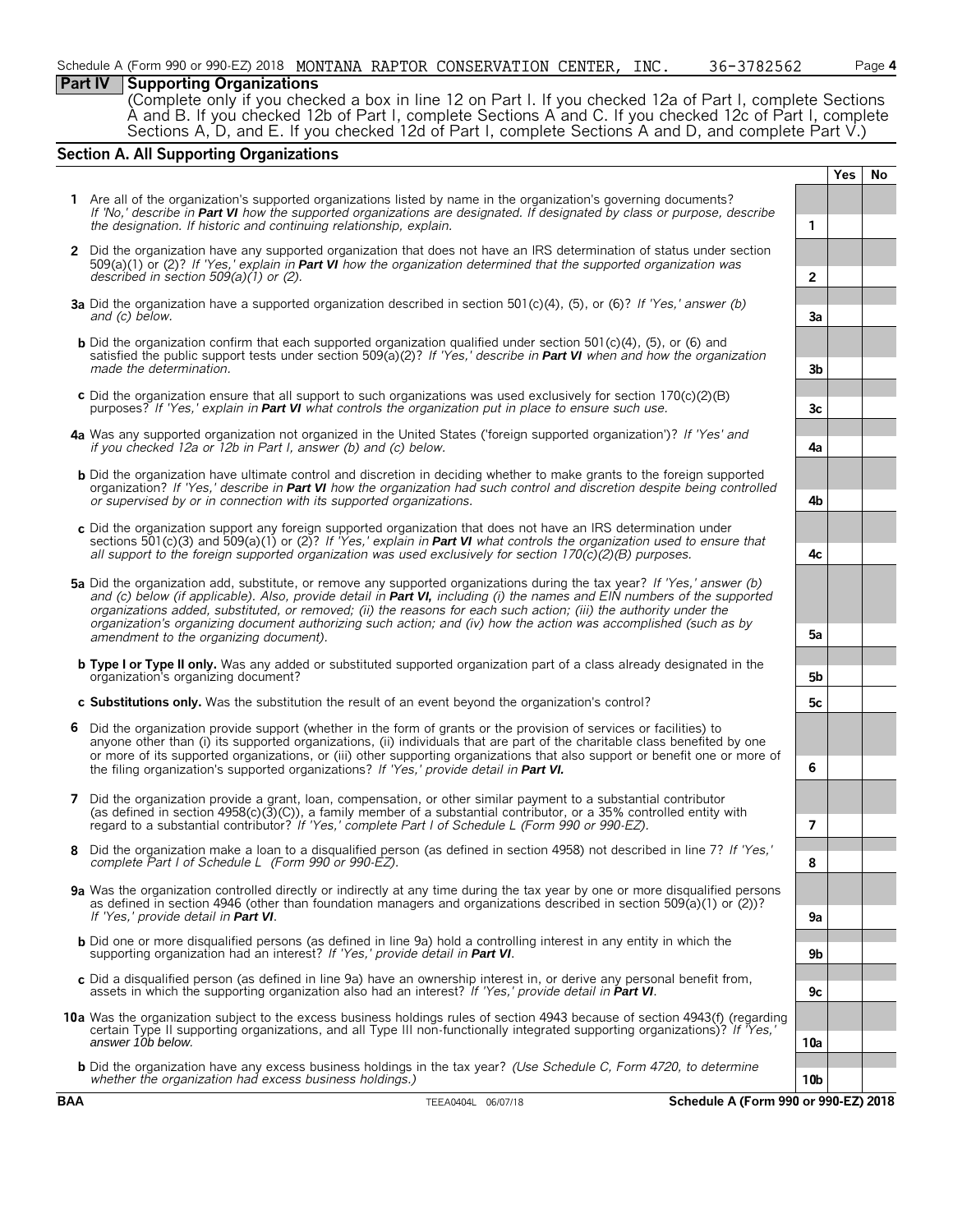|                                                                                                                                                                                 | Schedule A (Form 990 or 990-EZ) 2018 MONTANA RAPTOR CONSERVATION CENTER, |  |  |  |  | INC. | 36-3782562 |  |     | Page 5 |  |  |
|---------------------------------------------------------------------------------------------------------------------------------------------------------------------------------|--------------------------------------------------------------------------|--|--|--|--|------|------------|--|-----|--------|--|--|
| <b>Part IV</b><br><b>Supporting Organizations (continued)</b>                                                                                                                   |                                                                          |  |  |  |  |      |            |  |     |        |  |  |
|                                                                                                                                                                                 |                                                                          |  |  |  |  |      |            |  | Yes |        |  |  |
| Has the organization accepted a gift or contribution from any of the following persons?<br>11                                                                                   |                                                                          |  |  |  |  |      |            |  |     |        |  |  |
|                                                                                                                                                                                 |                                                                          |  |  |  |  |      |            |  |     |        |  |  |
| a A person who directly or indirectly controls, either alone or together with persons described in (b) and (c) below, the<br>governing body of a supported organization?<br>11a |                                                                          |  |  |  |  |      |            |  |     |        |  |  |
|                                                                                                                                                                                 |                                                                          |  |  |  |  |      |            |  |     |        |  |  |

| <b>b</b> A family member of a person described in (a) above? | 11 <sub>b</sub> |  |
|--------------------------------------------------------------|-----------------|--|
|--------------------------------------------------------------|-----------------|--|

**c** A 35% controlled entity of a person described in (a) or (b) above? *If 'Yes' to a, b, or c, provide detail in Part VI.* 11c

#### **Section B. Type I Supporting Organizations**

- **1** Did the directors, trustees, or membership of one or more supported organizations have the power to regularly appoint or elect at least a majority of the organization's directors or trustees at all times during the tax year? *If 'No,' describe in Part VI how the supported organization(s) effectively operated, supervised, or controlled the organization's activities. If the organization had more than one supported organization, describe how the powers to appoint and/or remove directors or trustees were allocated among the supported organizations and what conditions or restrictions, if any, applied to such powers during the tax* year. **1**
- **2** Did the organization operate for the benefit of any supported organization other than the supported organization(s) that operated, supervised, or controlled the supporting organization? *If 'Yes,' explain in Part VI how providing such benefit carried out the purposes of the supported organization(s) that operated, supervised, or controlled the supporting organization.* **2**

#### **Section C. Type II Supporting Organizations**

|                                                                                                                                                                                                                                                              | TesINO. |  |
|--------------------------------------------------------------------------------------------------------------------------------------------------------------------------------------------------------------------------------------------------------------|---------|--|
| Were a majority of the organization's directors or trustees during the tax year also a majority of the directors or trustees<br>of each of the organization's supported organization(s)? If 'No, describe in <b>Part VI</b> how control or management of the |         |  |
| supporting organization was vested in the same persons that controlled or managed the supported organization(s).                                                                                                                                             |         |  |

#### **Section D. All Type III Supporting Organizations**

|                                                                                                                                                                                                                                                                                                                                                                             |  | res |  |  |  |  |
|-----------------------------------------------------------------------------------------------------------------------------------------------------------------------------------------------------------------------------------------------------------------------------------------------------------------------------------------------------------------------------|--|-----|--|--|--|--|
| 1 Did the organization provide to each of its supported organizations, by the last day of the fifth month of the<br>organization's tax year, (i) a written notice describing the type and amount of support provided during the prior tax<br>year, (ii) a copy of the Form 990 that was most recently filed as of the date of notification, and (iii) copies of the         |  |     |  |  |  |  |
| organization's governing documents in effect on the date of notification, to the extent not previously provided?                                                                                                                                                                                                                                                            |  |     |  |  |  |  |
| 2 Were any of the organization's officers, directors, or trustees either (i) appointed or elected by the supported<br>organization(s) or (ii) serving on the governing body of a supported organization? If 'No,' explain in Part VI how                                                                                                                                    |  |     |  |  |  |  |
| the organization maintained a close and continuous working relationship with the supported organization(s).                                                                                                                                                                                                                                                                 |  |     |  |  |  |  |
| 3 By reason of the relationship described in (2), did the organization's supported organizations have a significant<br>voice in the organization's investment policies and in directing the use of the organization's income or assets at<br>all times during the tax year? If 'Yes,' describe in <b>Part VI</b> the role the organization's supported organizations played |  |     |  |  |  |  |
| in this regard.                                                                                                                                                                                                                                                                                                                                                             |  |     |  |  |  |  |

## **Section E. Type III Functionally Integrated Supporting Organizations**

- **1** *Check the box next to the method that the organization used to satisfy the Integral Part Test during the year (see instructions).*
- **a** The organization satisfied the Activities Test. *Complete line 2 below.*
- **b** The organization is the parent of each of its supported organizations. *Complete line 3 below.*
- **c** The organization supported a governmental entity. *Describe in Part VI how you supported a government entity (see instructions).*

#### **2** Activities Test. Answer (a) and (b) below. **Yes No**

- **a** Did substantially all of the organization's activities during the tax year directly further the exempt purposes of the supported organization(s) to which the organization was responsive? *If 'Yes,' then in Part VI identify those supported organizations and explain how these activities directly furthered their exempt purposes, how the organization was responsive to those supported organizations, and how the organization determined that these activities constituted substantially all of its activities.* **2a**
- **b** Did the activities described in (a) constitute activities that, but for the organization's involvement, one or more of the organization's supported organization(s) would have been engaged in? *If 'Yes,' explain in Part VI the reasons for the organization's position that its supported organization(s) would have engaged in these activities but for the organization's involvement.* **2b**
- **3** Parent of Supported Organizations. *Answer (a) and (b) below.*
- **a** Did the organization have the power to regularly appoint or elect a majority of the officers, directors, or trustees of each of the supported organizations? *Provide details in Part VI.* **3a**
- **b** Did the organization exercise a substantial degree of direction over the policies, programs, and activities of each of its supported organizations? *If 'Yes,' describe in Part VI the role played by the organization in this regard.* **3b**

**Yes No**

**Yes No**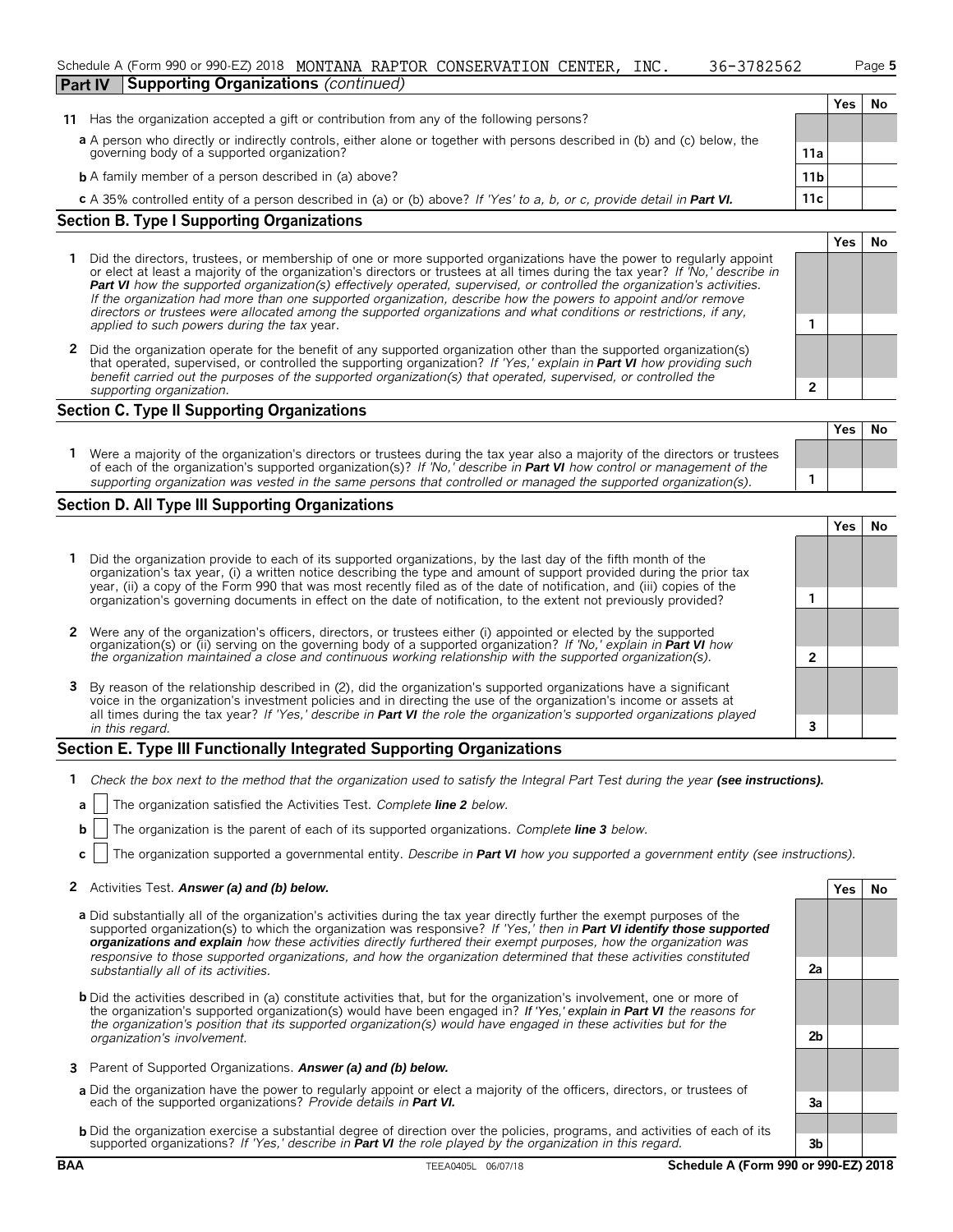|    | Type III Non-Functionally Integrated 509(a)(3) Supporting Organizations<br><b>Part V</b>                                                                                                                                                                      |                |                |                                |
|----|---------------------------------------------------------------------------------------------------------------------------------------------------------------------------------------------------------------------------------------------------------------|----------------|----------------|--------------------------------|
| 1  | Check here if the organization satisfied the Integral Part Test as a qualifying trust on Nov. 20, 1970 (explain in Part VI). See<br>instructions. All other Type III non-functionally integrated supporting organizations must complete Sections A through E. |                |                |                                |
|    | Section A - Adjusted Net Income                                                                                                                                                                                                                               |                | (A) Prior Year | (B) Current Year<br>(optional) |
| 1. | Net short-term capital gain                                                                                                                                                                                                                                   | 1              |                |                                |
| 2  | Recoveries of prior-year distributions                                                                                                                                                                                                                        | $\overline{2}$ |                |                                |
| 3. | Other gross income (see instructions)                                                                                                                                                                                                                         | 3              |                |                                |
| 4  | Add lines 1 through 3.                                                                                                                                                                                                                                        | 4              |                |                                |
| 5. | Depreciation and depletion                                                                                                                                                                                                                                    | 5              |                |                                |
| 6  | Portion of operating expenses paid or incurred for production or collection of gross<br>income or for management, conservation, or maintenance of property held for<br>production of income (see instructions)                                                | 6              |                |                                |
|    | 7 Other expenses (see instructions)                                                                                                                                                                                                                           | $\overline{ }$ |                |                                |
| 8  | Adjusted Net Income (subtract lines 5, 6, and 7 from line 4)                                                                                                                                                                                                  | 8              |                |                                |
|    | <b>Section B - Minimum Asset Amount</b>                                                                                                                                                                                                                       |                | (A) Prior Year | (B) Current Year<br>(optional) |
| 1. | Aggregate fair market value of all non-exempt-use assets (see instructions for short<br>tax year or assets held for part of year):                                                                                                                            |                |                |                                |
|    | a Average monthly value of securities                                                                                                                                                                                                                         | 1a             |                |                                |
|    | <b>b</b> Average monthly cash balances                                                                                                                                                                                                                        | 1 <sub>b</sub> |                |                                |
|    | c Fair market value of other non-exempt-use assets                                                                                                                                                                                                            | 1c             |                |                                |
|    | <b>d Total</b> (add lines 1a, 1b, and 1c)                                                                                                                                                                                                                     | 1d             |                |                                |
|    | <b>e Discount</b> claimed for blockage or other<br>factors (explain in detail in Part VI):                                                                                                                                                                    |                |                |                                |
|    | 2 Acquisition indebtedness applicable to non-exempt-use assets                                                                                                                                                                                                | $\overline{2}$ |                |                                |
| 3  | Subtract line 2 from line 1d.                                                                                                                                                                                                                                 | 3              |                |                                |
| 4  | Cash deemed held for exempt use. Enter 1-1/2% of line 3 (for greater amount,<br>see instructions).                                                                                                                                                            | 4              |                |                                |
| 5. | Net value of non-exempt-use assets (subtract line 4 from line 3)                                                                                                                                                                                              | 5              |                |                                |
| 6  | Multiply line 5 by .035.                                                                                                                                                                                                                                      | 6              |                |                                |
| 7  | Recoveries of prior-year distributions                                                                                                                                                                                                                        | $\overline{7}$ |                |                                |
| 8  | Minimum Asset Amount (add line 7 to line 6)                                                                                                                                                                                                                   | 8              |                |                                |
|    | Section C - Distributable Amount                                                                                                                                                                                                                              |                |                | <b>Current Year</b>            |
|    | 1 Adjusted net income for prior year (from Section A, line 8, Column A)                                                                                                                                                                                       | $\mathbf{1}$   |                |                                |
| 2  | Enter 85% of line 1.                                                                                                                                                                                                                                          | 2              |                |                                |
| 3  | Minimum asset amount for prior year (from Section B, line 8, Column A)                                                                                                                                                                                        | 3              |                |                                |
| 4  | Enter greater of line 2 or line 3.                                                                                                                                                                                                                            | 4              |                |                                |
| 5  | Income tax imposed in prior year                                                                                                                                                                                                                              | 5              |                |                                |
| 6  | Distributable Amount. Subtract line 5 from line 4, unless subject to emergency<br>temporary reduction (see instructions).                                                                                                                                     | 6              |                |                                |
|    |                                                                                                                                                                                                                                                               |                |                |                                |

Schedule A (Form 990 or 990-EZ) 2018 MONTANA RAPTOR CONSERVATION CENTER, INC. 36-3782562 Page **6** 

**7**  $\parallel$  Check here if the current year is the organization's first as a non-functionally integrated Type III supporting organization (see instructions).

**BAA Schedule A (Form 990 or 990-EZ) 2018**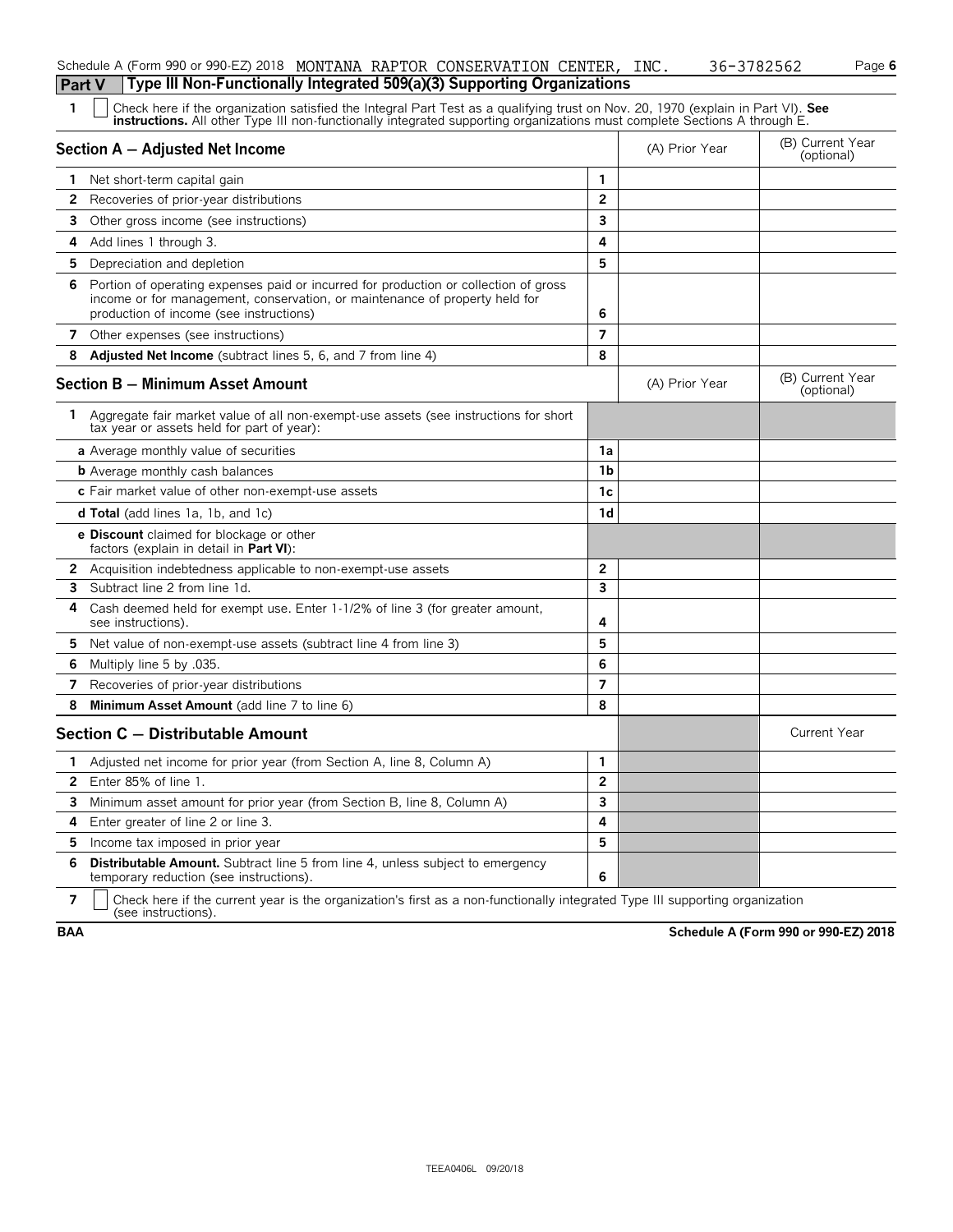### Schedule A (Form 990 or 990-EZ) 2018 MONTANA RAPTOR CONSERVATION CENTER, INC. 36-3782562 Page **7**

| <b>Part V</b> | Type III Non-Functionally Integrated 509(a)(3) Supporting Organizations (continued)                                                                                           |                                              |                                               |                                                         |
|---------------|-------------------------------------------------------------------------------------------------------------------------------------------------------------------------------|----------------------------------------------|-----------------------------------------------|---------------------------------------------------------|
|               | <b>Section D - Distributions</b>                                                                                                                                              |                                              |                                               | <b>Current Year</b>                                     |
| 1.            | Amounts paid to supported organizations to accomplish exempt purposes                                                                                                         |                                              |                                               |                                                         |
|               | 2 Amounts paid to perform activity that directly furthers exempt purposes of supported organizations,<br>in excess of income from activity                                    |                                              |                                               |                                                         |
| 3             | Administrative expenses paid to accomplish exempt purposes of supported organizations                                                                                         |                                              |                                               |                                                         |
| 4             | Amounts paid to acquire exempt-use assets                                                                                                                                     |                                              |                                               |                                                         |
| 5.            | Qualified set-aside amounts (prior IRS approval required)                                                                                                                     |                                              |                                               |                                                         |
| 6             | Other distributions (describe in Part VI). See instructions.                                                                                                                  |                                              |                                               |                                                         |
| 7             | Total annual distributions. Add lines 1 through 6.                                                                                                                            |                                              |                                               |                                                         |
| 8             | Distributions to attentive supported organizations to which the organization is responsive (provide details<br>in Part VI). See instructions.                                 |                                              |                                               |                                                         |
| 9             | Distributable amount for 2018 from Section C, line 6                                                                                                                          |                                              |                                               |                                                         |
| 10            | Line 8 amount divided by line 9 amount                                                                                                                                        |                                              |                                               |                                                         |
|               | Section E - Distribution Allocations (see instructions)                                                                                                                       | (i)<br><b>Excess</b><br><b>Distributions</b> | (ii)<br><b>Underdistributions</b><br>Pre-2018 | (iii)<br><b>Distributable</b><br><b>Amount for 2018</b> |
| 1.            | Distributable amount for 2018 from Section C, line 6                                                                                                                          |                                              |                                               |                                                         |
| $\mathbf{2}$  | Underdistributions, if any, for years prior to 2018 (reasonable<br>cause required - explain in Part VI). See instructions.                                                    |                                              |                                               |                                                         |
|               | 3 Excess distributions carryover, if any, to 2018                                                                                                                             |                                              |                                               |                                                         |
|               | a From 2013                                                                                                                                                                   |                                              |                                               |                                                         |
|               | <b>b</b> From 2014                                                                                                                                                            |                                              |                                               |                                                         |
|               | c From 2015                                                                                                                                                                   |                                              |                                               |                                                         |
|               |                                                                                                                                                                               |                                              |                                               |                                                         |
|               | <b>e</b> From 2017                                                                                                                                                            |                                              |                                               |                                                         |
|               | f Total of lines 3a through e                                                                                                                                                 |                                              |                                               |                                                         |
|               | <b>g</b> Applied to underdistributions of prior years                                                                                                                         |                                              |                                               |                                                         |
|               | <b>h</b> Applied to 2018 distributable amount                                                                                                                                 |                                              |                                               |                                                         |
|               | i Carryover from 2013 not applied (see instructions)                                                                                                                          |                                              |                                               |                                                         |
|               | j Remainder. Subtract lines 3g, 3h, and 3i from 3f.                                                                                                                           |                                              |                                               |                                                         |
|               | 4 Distributions for 2018 from Section D.<br>\$<br>line $7:$                                                                                                                   |                                              |                                               |                                                         |
|               | a Applied to underdistributions of prior years                                                                                                                                |                                              |                                               |                                                         |
|               | <b>b</b> Applied to 2018 distributable amount                                                                                                                                 |                                              |                                               |                                                         |
|               | c Remainder. Subtract lines 4a and 4b from 4.                                                                                                                                 |                                              |                                               |                                                         |
| 5.            | Remaining underdistributions for years prior to 2018, if any.<br>Subtract lines 3g and 4a from line 2. For result greater than<br>zero, explain in Part VI. See instructions. |                                              |                                               |                                                         |
| 6.            | Remaining underdistributions for 2018. Subtract lines 3h and 4b<br>from line 1. For result greater than zero, explain in Part VI. See<br>instructions.                        |                                              |                                               |                                                         |
|               | 7 Excess distributions carryover to 2019. Add lines 3j and 4c.                                                                                                                |                                              |                                               |                                                         |
|               | 8 Breakdown of line 7:                                                                                                                                                        |                                              |                                               |                                                         |
|               | $a$ Excess from 2014                                                                                                                                                          |                                              |                                               |                                                         |
|               | <b>b</b> Excess from $2015$ .                                                                                                                                                 |                                              |                                               |                                                         |
|               | $c$ Excess from 2016                                                                                                                                                          |                                              |                                               |                                                         |
|               | <b>d</b> Excess from $2017$                                                                                                                                                   |                                              |                                               |                                                         |
|               | <b>e</b> Excess from $2018$                                                                                                                                                   |                                              |                                               |                                                         |

**BAA Schedule A (Form 990 or 990-EZ) 2018**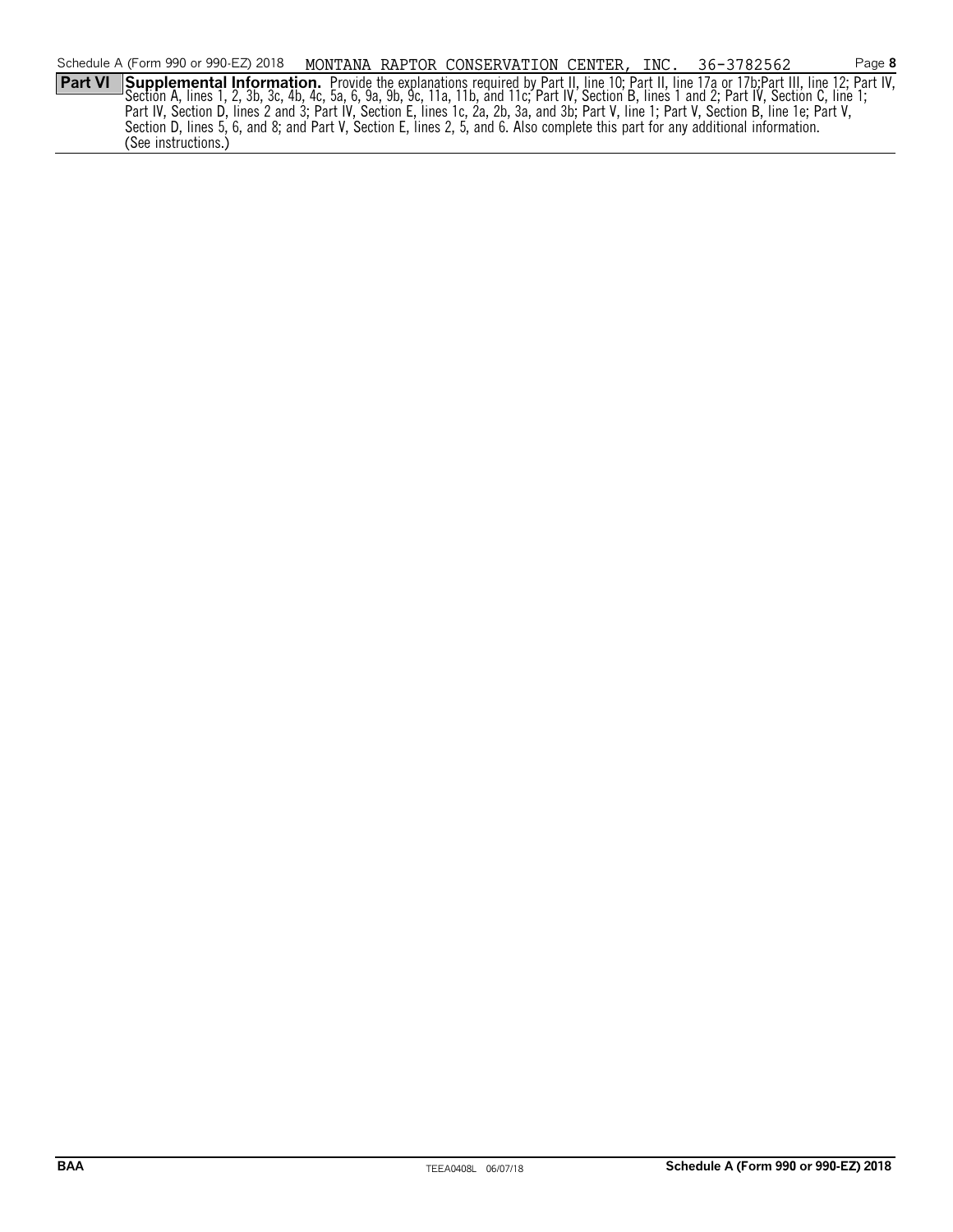| <b>SCHEDULE D</b>                                      |                                              |                                                                     | <b>Supplemental Financial Statements</b>                                                                                                                                                                                                                                                                                                                                                       |                                                                          |                      |                                 |                                       | OMB No. 1545-0047          |
|--------------------------------------------------------|----------------------------------------------|---------------------------------------------------------------------|------------------------------------------------------------------------------------------------------------------------------------------------------------------------------------------------------------------------------------------------------------------------------------------------------------------------------------------------------------------------------------------------|--------------------------------------------------------------------------|----------------------|---------------------------------|---------------------------------------|----------------------------|
| (Form 990)                                             |                                              |                                                                     | ► Complete if the organization answered 'Yes' on Form 990,<br>Part IV, line 6, 7, 8, 9, 10, 11a, 11b, 11c, 11d, 11e, 11f, 12a, or 12b.                                                                                                                                                                                                                                                         |                                                                          |                      |                                 | 2018                                  |                            |
| Department of the Treasury<br>Internal Revenue Service |                                              |                                                                     | Attach to Form 990.                                                                                                                                                                                                                                                                                                                                                                            | ► Go to www.irs.gov/Form990 for instructions and the latest information. |                      |                                 |                                       |                            |
|                                                        | Name of the organization                     |                                                                     |                                                                                                                                                                                                                                                                                                                                                                                                |                                                                          |                      |                                 | <b>Employer identification number</b> |                            |
|                                                        |                                              | MONTANA RAPTOR CONSERVATION CENTER, INC.                            |                                                                                                                                                                                                                                                                                                                                                                                                |                                                                          |                      | 36-3782562                      |                                       |                            |
| Part I                                                 |                                              |                                                                     | Organizations Maintaining Donor Advised Funds or Other Similar Funds or Accounts.<br>Complete if the organization answered 'Yes' on Form 990, Part IV, line 6.                                                                                                                                                                                                                                 |                                                                          |                      |                                 |                                       |                            |
|                                                        |                                              |                                                                     | (a) Donor advised funds                                                                                                                                                                                                                                                                                                                                                                        |                                                                          |                      | (b) Funds and other accounts    |                                       |                            |
|                                                        |                                              | Total number at end of year                                         |                                                                                                                                                                                                                                                                                                                                                                                                |                                                                          |                      |                                 |                                       |                            |
| 2                                                      |                                              | Aggregate value of contributions to (during year).                  |                                                                                                                                                                                                                                                                                                                                                                                                |                                                                          |                      |                                 |                                       |                            |
| 3                                                      | Aggregate value of grants from (during year) |                                                                     |                                                                                                                                                                                                                                                                                                                                                                                                |                                                                          |                      |                                 |                                       |                            |
| 4                                                      |                                              | Aggregate value at end of year                                      |                                                                                                                                                                                                                                                                                                                                                                                                |                                                                          |                      |                                 |                                       |                            |
| 5                                                      |                                              |                                                                     | Did the organization inform all donors and donor advisors in writing that the assets held in donor advised funds<br>are the organization's property, subject to the organization's exclusive legal control?                                                                                                                                                                                    |                                                                          |                      |                                 | Yes                                   | No                         |
| 6                                                      |                                              |                                                                     | Did the organization inform all grantees, donors, and donor advisors in writing that grant funds can be used only<br>for charitable purposes and not for the benefit of the donor or donor advisor, or for any other purpose conferring                                                                                                                                                        |                                                                          |                      |                                 |                                       |                            |
|                                                        |                                              |                                                                     |                                                                                                                                                                                                                                                                                                                                                                                                |                                                                          |                      |                                 | l Yes                                 | No                         |
| <b>Part II</b>                                         |                                              | <b>Conservation Easements.</b>                                      |                                                                                                                                                                                                                                                                                                                                                                                                |                                                                          |                      |                                 |                                       |                            |
|                                                        |                                              |                                                                     | Complete if the organization answered 'Yes' on Form 990, Part IV, line 7.<br>Purpose(s) of conservation easements held by the organization (check all that apply).                                                                                                                                                                                                                             |                                                                          |                      |                                 |                                       |                            |
|                                                        |                                              | Preservation of land for public use (e.g., recreation or education) |                                                                                                                                                                                                                                                                                                                                                                                                | Preservation of a historically important land area                       |                      |                                 |                                       |                            |
|                                                        |                                              | Protection of natural habitat                                       |                                                                                                                                                                                                                                                                                                                                                                                                | Preservation of a certified historic structure                           |                      |                                 |                                       |                            |
|                                                        |                                              | Preservation of open space                                          |                                                                                                                                                                                                                                                                                                                                                                                                |                                                                          |                      |                                 |                                       |                            |
| 2                                                      | last day of the tax year.                    |                                                                     | Complete lines 2a through 2d if the organization held a qualified conservation contribution in the form of a conservation easement on the                                                                                                                                                                                                                                                      |                                                                          |                      |                                 |                                       |                            |
|                                                        |                                              |                                                                     |                                                                                                                                                                                                                                                                                                                                                                                                |                                                                          |                      | Held at the End of the Tax Year |                                       |                            |
|                                                        |                                              |                                                                     |                                                                                                                                                                                                                                                                                                                                                                                                |                                                                          | 2a                   |                                 |                                       |                            |
|                                                        |                                              |                                                                     | <b>c</b> Number of conservation easements on a certified historic structure included in (a)                                                                                                                                                                                                                                                                                                    |                                                                          | 2 <sub>b</sub><br>2c |                                 |                                       |                            |
|                                                        |                                              |                                                                     | <b>d</b> Number of conservation easements included in (c) acquired after 7/25/06, and not on a historic                                                                                                                                                                                                                                                                                        |                                                                          |                      |                                 |                                       |                            |
|                                                        |                                              |                                                                     |                                                                                                                                                                                                                                                                                                                                                                                                |                                                                          | 2d                   |                                 |                                       |                            |
| 3                                                      | tax year ►                                   |                                                                     | Number of conservation easements modified, transferred, released, extinguished, or terminated by the organization during the                                                                                                                                                                                                                                                                   |                                                                          |                      |                                 |                                       |                            |
| 4                                                      |                                              |                                                                     | Number of states where property subject to conservation easement is located $\blacktriangleright$                                                                                                                                                                                                                                                                                              |                                                                          |                      |                                 |                                       |                            |
| 5                                                      |                                              |                                                                     | Does the organization have a written policy regarding the periodic monitoring, inspection, handling of violations,                                                                                                                                                                                                                                                                             |                                                                          |                      |                                 | Yes                                   | No                         |
| 6                                                      |                                              |                                                                     | Staff and volunteer hours devoted to monitoring, inspecting, handling of violations, and enforcing conservation easements during the year                                                                                                                                                                                                                                                      |                                                                          |                      |                                 |                                       |                            |
| 7                                                      | ►\$                                          |                                                                     | Amount of expenses incurred in monitoring, inspecting, handling of violations, and enforcing conservation easements during the year                                                                                                                                                                                                                                                            |                                                                          |                      |                                 |                                       |                            |
| 8                                                      |                                              |                                                                     | Does each conservation easement reported on line 2(d) above satisfy the requirements of section 170(h)(4)(B)(i)                                                                                                                                                                                                                                                                                |                                                                          |                      |                                 | Yes                                   | No                         |
| 9                                                      |                                              |                                                                     | In Part XIII, describe how the organization reports conservation easements in its revenue and expense statement, and balance sheet, and                                                                                                                                                                                                                                                        |                                                                          |                      |                                 |                                       |                            |
|                                                        | conservation easements.                      |                                                                     | include, if applicable, the text of the footnote to the organization's financial statements that describes the organization's accounting for<br>Part III   Organizations Maintaining Collections of Art, Historical Treasures, or Other Similar Assets.                                                                                                                                        |                                                                          |                      |                                 |                                       |                            |
|                                                        |                                              |                                                                     | Complete if the organization answered 'Yes' on Form 990, Part IV, line 8.                                                                                                                                                                                                                                                                                                                      |                                                                          |                      |                                 |                                       |                            |
|                                                        |                                              |                                                                     | 1a If the organization elected, as permitted under SFAS 116 (ASC 958), not to report in its revenue statement and balance sheet works of<br>art, historical treasures, or other similar assets held for public exhibition, education, or research in furtherance of public service, provide,<br>in Part XIII, the text of the footnote to its financial statements that describes these items. |                                                                          |                      |                                 |                                       |                            |
|                                                        |                                              | following amounts relating to these items:                          | b If the organization elected, as permitted under SFAS 116 (ASC 958), to report in its revenue statement and balance sheet works of art,<br>historical treasures, or other similar assets held for public exhibition, education, or research in furtherance of public service, provide the                                                                                                     |                                                                          |                      |                                 |                                       |                            |
|                                                        |                                              |                                                                     |                                                                                                                                                                                                                                                                                                                                                                                                |                                                                          |                      |                                 |                                       |                            |
|                                                        |                                              |                                                                     |                                                                                                                                                                                                                                                                                                                                                                                                |                                                                          |                      | $\triangleright$ \$             |                                       |                            |
| 2                                                      |                                              |                                                                     | If the organization received or held works of art, historical treasures, or other similar assets for financial gain, provide the following<br>amounts required to be reported under SFAS 116 (ASC 958) relating to these items:                                                                                                                                                                |                                                                          |                      |                                 |                                       |                            |
|                                                        |                                              |                                                                     |                                                                                                                                                                                                                                                                                                                                                                                                |                                                                          |                      | $\triangleright$ \$             |                                       |                            |
|                                                        |                                              |                                                                     | BAA For Paperwork Reduction Act Notice, see the Instructions for Form 990. TEEA3301L 10/10/18                                                                                                                                                                                                                                                                                                  |                                                                          |                      |                                 |                                       | Schedule D (Form 990) 2018 |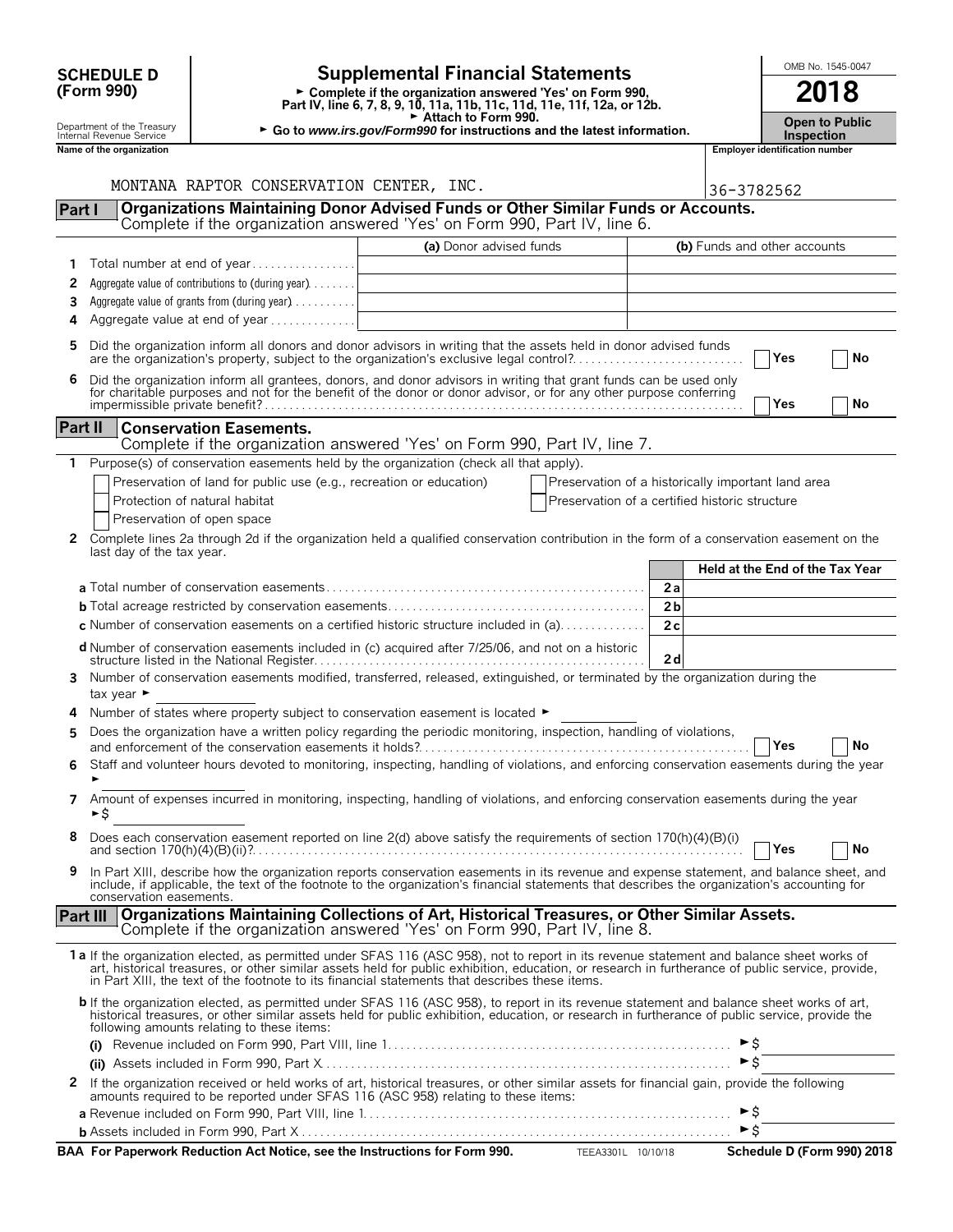| Schedule D (Form 990) 2018 MONTANA RAPTOR CONSERVATION CENTER, INC.                                                                                                                                                               |                  |                                         |                                    |                    | 36-3782562                      |                | Page 2                     |
|-----------------------------------------------------------------------------------------------------------------------------------------------------------------------------------------------------------------------------------|------------------|-----------------------------------------|------------------------------------|--------------------|---------------------------------|----------------|----------------------------|
| Organizations Maintaining Collections of Art, Historical Treasures, or Other Similar Assets (continued)<br>Part III                                                                                                               |                  |                                         |                                    |                    |                                 |                |                            |
| Using the organization's acquisition, accession, and other records, check any of the following that are a significant use of its collection<br>3<br>items (check all that apply):                                                 |                  |                                         |                                    |                    |                                 |                |                            |
| Public exhibition<br>a                                                                                                                                                                                                            |                  | d                                       | Loan or exchange programs          |                    |                                 |                |                            |
| Scholarly research<br>b                                                                                                                                                                                                           |                  | Other<br>е                              |                                    |                    |                                 |                |                            |
| Preservation for future generations<br>С                                                                                                                                                                                          |                  |                                         |                                    |                    |                                 |                |                            |
| Provide a description of the organization's collections and explain how they further the organization's exempt purpose in<br>4<br>Part XIII.                                                                                      |                  |                                         |                                    |                    |                                 |                |                            |
| During the year, did the organization solicit or receive donations of art, historical treasures, or other similar assets<br>5<br>to be sold to raise funds rather than to be maintained as part of the organization's collection? |                  |                                         |                                    |                    |                                 | Yes            | No                         |
| <b>Escrow and Custodial Arrangements.</b> Complete if the organization answered 'Yes' on Form 990, Part IV,<br><b>Part IV</b><br>line 9, or reported an amount on Form 990, Part X, line 21.                                      |                  |                                         |                                    |                    |                                 |                |                            |
| 1a Is the organization an agent, trustee, custodian or other intermediary for contributions or other assets not included                                                                                                          |                  |                                         |                                    |                    |                                 |                |                            |
|                                                                                                                                                                                                                                   |                  |                                         |                                    |                    |                                 | Yes            | No                         |
| <b>b</b> If 'Yes,' explain the arrangement in Part XIII and complete the following table:                                                                                                                                         |                  |                                         |                                    |                    |                                 | Amount         |                            |
|                                                                                                                                                                                                                                   |                  |                                         |                                    |                    | 1 с                             |                |                            |
|                                                                                                                                                                                                                                   |                  |                                         |                                    |                    | 1 d                             |                |                            |
|                                                                                                                                                                                                                                   |                  |                                         |                                    |                    | 1 e                             |                |                            |
|                                                                                                                                                                                                                                   |                  |                                         |                                    |                    | 1f                              |                |                            |
| 2a Did the organization include an amount on Form 990, Part X, line 21, for escrow or custodial account liability?                                                                                                                |                  |                                         |                                    |                    |                                 | <b>Yes</b>     | No                         |
| <b>b</b> If 'Yes,' explain the arrangement in Part XIII. Check here if the explanation has been provided on Part XIII                                                                                                             |                  |                                         |                                    |                    |                                 |                |                            |
|                                                                                                                                                                                                                                   |                  |                                         |                                    |                    |                                 |                |                            |
| <b>Part V</b><br>Endowment Funds. Complete if the organization answered 'Yes' on Form 990, Part IV, line 10.                                                                                                                      |                  |                                         |                                    |                    |                                 |                |                            |
|                                                                                                                                                                                                                                   | (a) Current year | (b) Prior year                          |                                    | (c) Two years back | (d) Three years back            |                | (e) Four years back        |
| <b>1a</b> Beginning of year balance                                                                                                                                                                                               |                  |                                         |                                    |                    |                                 |                |                            |
| <b>b</b> Contributions                                                                                                                                                                                                            |                  |                                         |                                    |                    |                                 |                |                            |
| c Net investment earnings, gains,<br>and losses                                                                                                                                                                                   |                  |                                         |                                    |                    |                                 |                |                            |
| <b>d</b> Grants or scholarships $\ldots$                                                                                                                                                                                          |                  |                                         |                                    |                    |                                 |                |                            |
| <b>e</b> Other expenditures for facilities<br>and programs                                                                                                                                                                        |                  |                                         |                                    |                    |                                 |                |                            |
| f Administrative expenses $\dots \dots$                                                                                                                                                                                           |                  |                                         |                                    |                    |                                 |                |                            |
| $\alpha$ End of year balance                                                                                                                                                                                                      |                  |                                         |                                    |                    |                                 |                |                            |
| 2 Provide the estimated percentage of the current year end balance (line 1g, column (a)) held as:                                                                                                                                 |                  |                                         |                                    |                    |                                 |                |                            |
| a Board designated or quasi-endowment $\blacktriangleright$                                                                                                                                                                       |                  |                                         |                                    |                    |                                 |                |                            |
| <b>b</b> Permanent endowment $\blacktriangleright$                                                                                                                                                                                | ႜ                |                                         |                                    |                    |                                 |                |                            |
| c Temporarily restricted endowment ►                                                                                                                                                                                              |                  |                                         |                                    |                    |                                 |                |                            |
| The percentages on lines 2a, 2b, and 2c should equal 100%.                                                                                                                                                                        |                  |                                         |                                    |                    |                                 |                |                            |
| 3a Are there endowment funds not in the possession of the organization that are held and administered for the                                                                                                                     |                  |                                         |                                    |                    |                                 |                |                            |
| organization by:                                                                                                                                                                                                                  |                  |                                         |                                    |                    |                                 | Yes            | No                         |
|                                                                                                                                                                                                                                   |                  |                                         |                                    |                    |                                 | 3a(i)          |                            |
|                                                                                                                                                                                                                                   |                  |                                         |                                    |                    |                                 | 3a(ii)         |                            |
|                                                                                                                                                                                                                                   |                  |                                         |                                    |                    |                                 | 3b             |                            |
| 4 Describe in Part XIII the intended uses of the organization's endowment funds.                                                                                                                                                  |                  |                                         |                                    |                    |                                 |                |                            |
| Part VI Land, Buildings, and Equipment.                                                                                                                                                                                           |                  |                                         |                                    |                    |                                 |                |                            |
| Complete if the organization answered 'Yes' on Form 990, Part IV, line 11a. See Form 990, Part X, line 10.                                                                                                                        |                  |                                         |                                    |                    |                                 |                |                            |
| Description of property                                                                                                                                                                                                           |                  | (a) Cost or other basis<br>(investment) | (b) Cost or other<br>basis (other) |                    | (c) Accumulated<br>depreciation | (d) Book value |                            |
|                                                                                                                                                                                                                                   |                  |                                         |                                    | 432, 440.          |                                 |                | 432,440.                   |
|                                                                                                                                                                                                                                   |                  |                                         |                                    | 218,338.           | 53,847.                         |                | 164,491.                   |
| c Leasehold improvements                                                                                                                                                                                                          |                  |                                         |                                    | 101,686.           | 35,127.                         |                | 66,559.                    |
|                                                                                                                                                                                                                                   |                  |                                         |                                    | 83,741.            | 59,169.                         |                | 24,572.                    |
|                                                                                                                                                                                                                                   |                  |                                         |                                    |                    |                                 |                |                            |
| Total. Add lines 1a through 1e. (Column (d) must equal Form 990, Part X, column (B), line 10c.)                                                                                                                                   |                  |                                         |                                    |                    |                                 |                | 688,062.                   |
| <b>BAA</b>                                                                                                                                                                                                                        |                  |                                         |                                    |                    |                                 |                | Schedule D (Form 990) 2018 |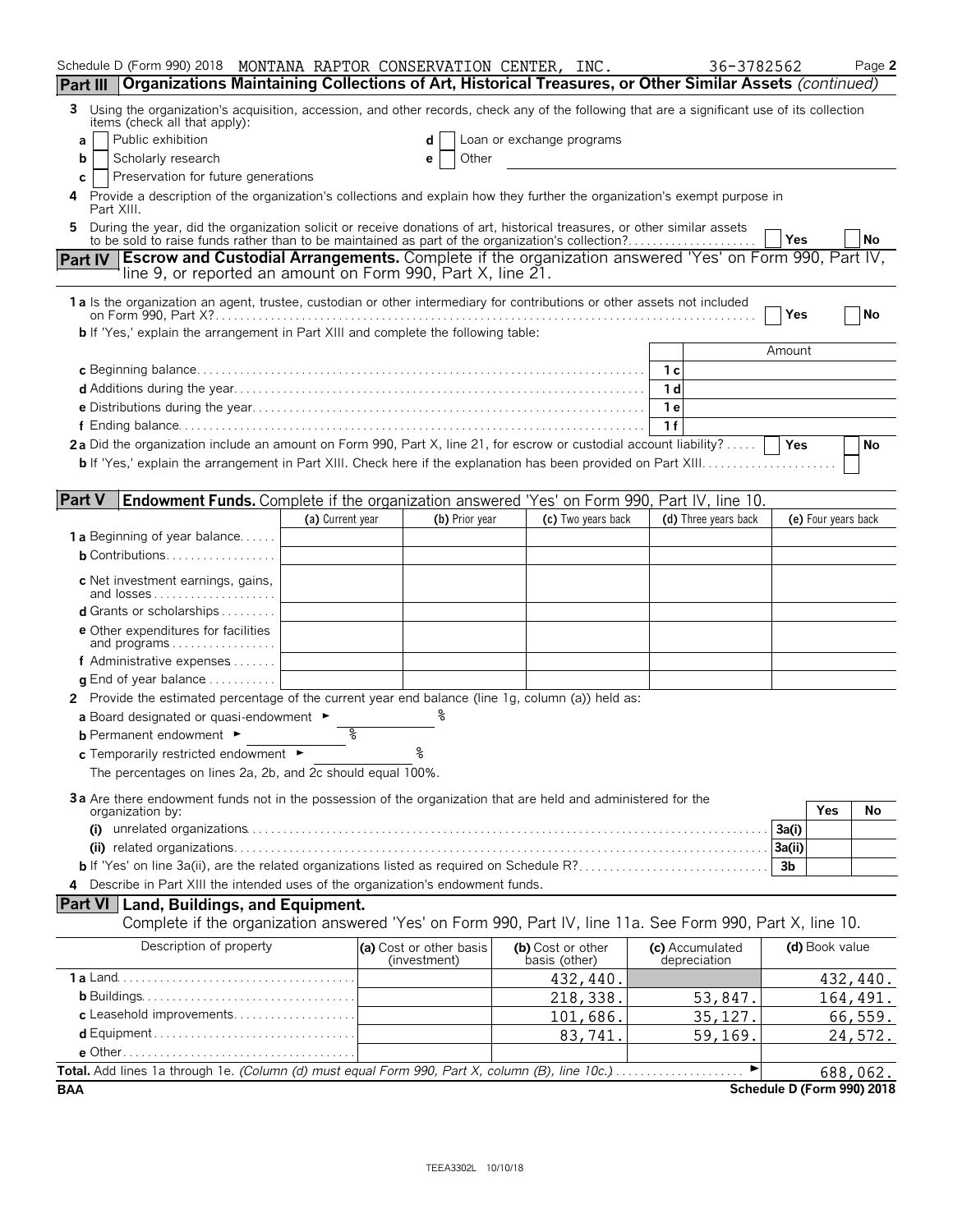| Schedule D (Form 990) 2018 MONTANA RAPTOR CONSERVATION CENTER, INC.                                                                                                                         |                 |     |     | 36-3782562                                                | Page 3         |
|---------------------------------------------------------------------------------------------------------------------------------------------------------------------------------------------|-----------------|-----|-----|-----------------------------------------------------------|----------------|
| Part VII   Investments - Other Securities.                                                                                                                                                  |                 |     | N/A |                                                           |                |
| Complete if the organization answered 'Yes' on Form 990, Part IV, line 11b. See Form 990, Part X, line 12.                                                                                  |                 |     |     |                                                           |                |
| (a) Description of security or category (including name of security)                                                                                                                        | (b) Book value  |     |     | (c) Method of valuation: Cost or end-of-year market value |                |
| (1) Financial derivatives<br>(2) Closely-held equity interests                                                                                                                              |                 |     |     |                                                           |                |
| (3) Other                                                                                                                                                                                   |                 |     |     |                                                           |                |
|                                                                                                                                                                                             |                 |     |     |                                                           |                |
| $\frac{(A)}{(B)}$                                                                                                                                                                           |                 |     |     |                                                           |                |
| $\frac{(C)}{C}$                                                                                                                                                                             |                 |     |     |                                                           |                |
| (D)                                                                                                                                                                                         |                 |     |     |                                                           |                |
| (E)                                                                                                                                                                                         |                 |     |     |                                                           |                |
| (F)                                                                                                                                                                                         |                 |     |     |                                                           |                |
| $\frac{(G)}{G}$                                                                                                                                                                             |                 |     |     |                                                           |                |
| (H)                                                                                                                                                                                         |                 |     |     |                                                           |                |
| (1)                                                                                                                                                                                         |                 |     |     |                                                           |                |
| Total. (Column (b) must equal Form 990, Part X, column (B) line 12.). $\Box$                                                                                                                |                 |     |     |                                                           |                |
| <b>Investments - Program Related.</b><br>Complete if the organization answered 'Yes' on Form 990, Part IV, line 11c. See Form 990, Part X, line 13.<br><b>Part VIII</b>                     |                 |     |     |                                                           |                |
| (a) Description of investment                                                                                                                                                               | (b) Book value  |     |     | (c) Method of valuation: Cost or end-of-year market value |                |
| (1)                                                                                                                                                                                         |                 |     |     |                                                           |                |
| (2)                                                                                                                                                                                         |                 |     |     |                                                           |                |
| (3)                                                                                                                                                                                         |                 |     |     |                                                           |                |
| (4)                                                                                                                                                                                         |                 |     |     |                                                           |                |
| (5)                                                                                                                                                                                         |                 |     |     |                                                           |                |
| (6)                                                                                                                                                                                         |                 |     |     |                                                           |                |
| (7)                                                                                                                                                                                         |                 |     |     |                                                           |                |
| (8)<br>(9)                                                                                                                                                                                  |                 |     |     |                                                           |                |
| (10)                                                                                                                                                                                        |                 |     |     |                                                           |                |
| Total. (Column (b) must equal Form 990, Part X, column (B) line 13.).                                                                                                                       |                 |     |     |                                                           |                |
| <b>Other Assets.</b><br><b>Part IX</b>                                                                                                                                                      |                 | N/A |     |                                                           |                |
| Complete if the organization answered 'Yes' on Form 990, Part IV, line 11d. See Form 990, Part X, line 15.                                                                                  | (a) Description |     |     |                                                           | (b) Book value |
| (1)                                                                                                                                                                                         |                 |     |     |                                                           |                |
| (2)                                                                                                                                                                                         |                 |     |     |                                                           |                |
| (3)                                                                                                                                                                                         |                 |     |     |                                                           |                |
| (4)                                                                                                                                                                                         |                 |     |     |                                                           |                |
| (5)                                                                                                                                                                                         |                 |     |     |                                                           |                |
| (6)<br>(7)                                                                                                                                                                                  |                 |     |     |                                                           |                |
| (8)                                                                                                                                                                                         |                 |     |     |                                                           |                |
| (9)                                                                                                                                                                                         |                 |     |     |                                                           |                |
| (10)                                                                                                                                                                                        |                 |     |     |                                                           |                |
|                                                                                                                                                                                             |                 |     |     | ▶                                                         |                |
| Part X<br><b>Other Liabilities.</b><br>Complete if the organization answered 'Yes' on Form 990, Part IV, line 11e or 11f. See Form 990, Part X, line 25.                                    |                 |     |     |                                                           |                |
| (a) Description of liability                                                                                                                                                                | (b) Book value  |     |     |                                                           |                |
| (1) Federal income taxes                                                                                                                                                                    |                 |     |     |                                                           |                |
| (2)                                                                                                                                                                                         |                 |     |     |                                                           |                |
| (3)                                                                                                                                                                                         |                 |     |     |                                                           |                |
| (4)                                                                                                                                                                                         |                 |     |     |                                                           |                |
| (5)<br>(6)                                                                                                                                                                                  |                 |     |     |                                                           |                |
| (7)                                                                                                                                                                                         |                 |     |     |                                                           |                |
| (8)                                                                                                                                                                                         |                 |     |     |                                                           |                |
| (9)                                                                                                                                                                                         |                 |     |     |                                                           |                |
| (10)                                                                                                                                                                                        |                 |     |     |                                                           |                |
| (11)                                                                                                                                                                                        |                 |     |     |                                                           |                |
| Total. (Column (b) must equal Form 990, Part X, column (B) line 25.). $\blacktriangleright$                                                                                                 |                 |     |     |                                                           |                |
| 2. Liability for uncertain tax positions. In Part XIII, provide the text of the footnote to the organization's financial statements that reports the organization's liability for uncertain |                 |     |     |                                                           |                |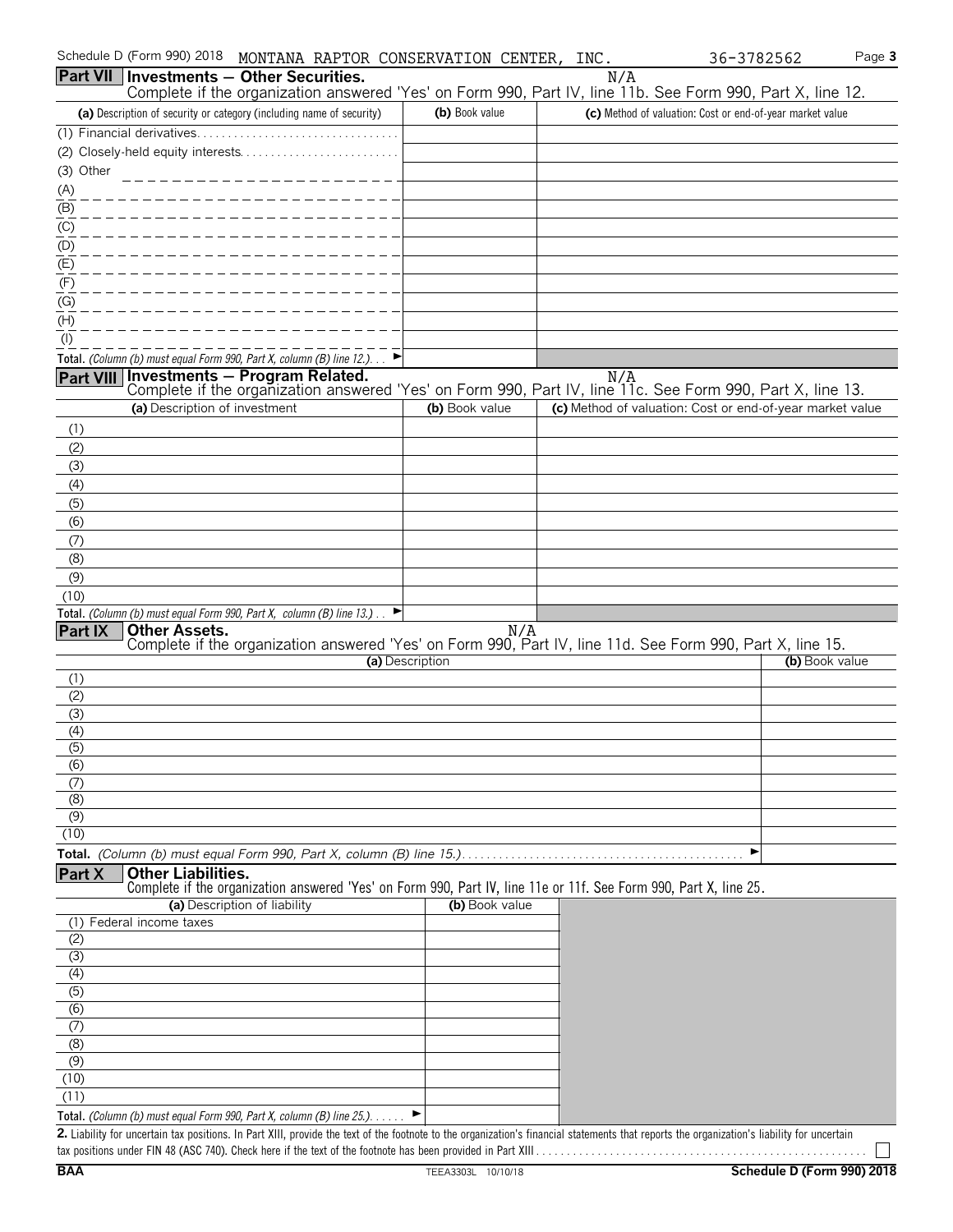| Schedule D (Form 990) 2018 MONTANA RAPTOR CONSERVATION CENTER, INC.                                | 36-3782562   | Page 4 |
|----------------------------------------------------------------------------------------------------|--------------|--------|
| Part XI   Reconciliation of Revenue per Audited Financial Statements With Revenue per Return. N/A  |              |        |
| Complete if the organization answered 'Yes' on Form 990, Part IV, line 12a.                        |              |        |
| $\mathbf{1}$                                                                                       | $\mathbf{1}$ |        |
| Amounts included on line 1 but not on Form 990, Part VIII, line 12:<br>2                           |              |        |
| 2a                                                                                                 |              |        |
| 2 <sub>b</sub>                                                                                     |              |        |
| 2c                                                                                                 |              |        |
|                                                                                                    |              |        |
|                                                                                                    | 2e           |        |
| 3                                                                                                  | $\mathbf{3}$ |        |
| Amounts included on Form 990, Part VIII, line 12, but not on line 1:<br>4                          |              |        |
|                                                                                                    |              |        |
|                                                                                                    |              |        |
|                                                                                                    | 4 c          |        |
|                                                                                                    | 5            |        |
| Part XII Reconciliation of Expenses per Audited Financial Statements With Expenses per Return. N/A |              |        |
| Complete if the organization answered 'Yes' on Form 990, Part IV, line 12a.                        |              |        |
|                                                                                                    | -1           |        |
| Amounts included on line 1 but not on Form 990, Part IX, line 25:<br>2                             |              |        |
| 2a                                                                                                 |              |        |
| 2 <sub>b</sub>                                                                                     |              |        |
|                                                                                                    |              |        |
|                                                                                                    |              |        |
|                                                                                                    | 2e           |        |
| 3                                                                                                  | $\mathbf{3}$ |        |
| Amounts included on Form 990, Part IX, line 25, but not on line 1:<br>4                            |              |        |
| a Investment expenses not included on Form 990, Part VIII, line 7b  4a                             |              |        |
|                                                                                                    |              |        |
|                                                                                                    | 4 c          |        |
| 5 Total expenses. Add lines 3 and 4c. (This must equal Form 990, Part I, line 18.)                 | 5            |        |
| Part XIII Supplemental Information.                                                                |              |        |

Provide the descriptions required for Part II, lines 3, 5, and 9; Part III, lines 1a and 4; Part IV, lines 1b and 2b; Part V,

line 4; Part X, line 2; Part XI, lines 2d and 4b; and Part XII, lines 2d and 4b. Also complete this part to provide any additional information.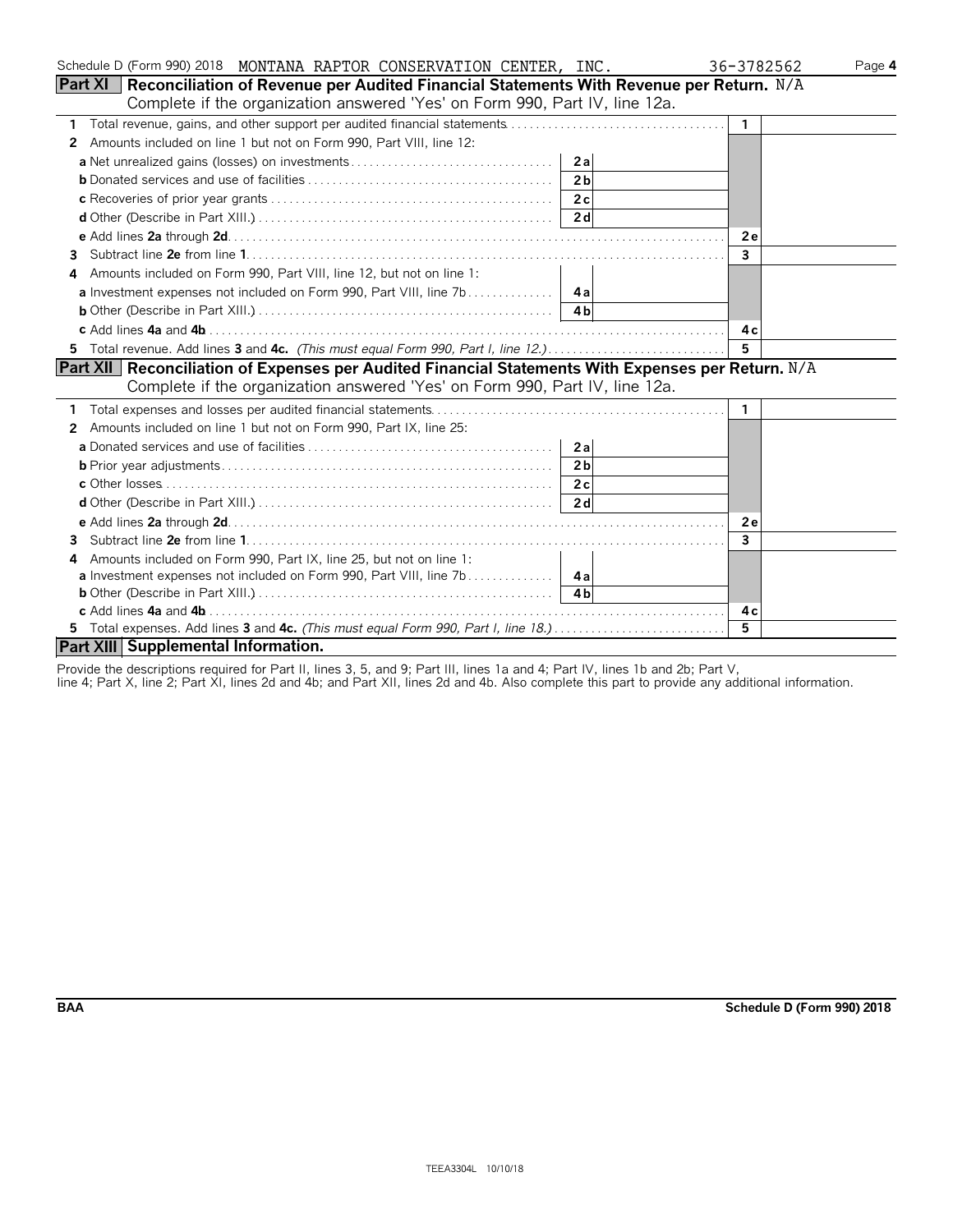|                                                                                                                                                                                            |                                                                                                                |     |                                                                      | Supplemental Information Regarding Fundraising or Gaming Activities                                                                                                 |  |                                                                              | OMB No. 1545-0047                                       |  |  |
|--------------------------------------------------------------------------------------------------------------------------------------------------------------------------------------------|----------------------------------------------------------------------------------------------------------------|-----|----------------------------------------------------------------------|---------------------------------------------------------------------------------------------------------------------------------------------------------------------|--|------------------------------------------------------------------------------|---------------------------------------------------------|--|--|
| <b>SCHEDULE G</b><br>(Form 990 or 990-EZ)                                                                                                                                                  |                                                                                                                |     |                                                                      | Complete if the organization answered 'Yes' on Form 990, Part IV, line 17, 18, or 19, or if the<br>organization entered more than \$15,000 on Form 990-EZ, line 6a. |  |                                                                              | 18                                                      |  |  |
| Department of the Treasury<br>Internal Revenue Service                                                                                                                                     | Attach to Form 990 or Form 990-EZ.<br>► Go to www.irs.gov/Form990 for instructions and the latest information. |     |                                                                      |                                                                                                                                                                     |  |                                                                              |                                                         |  |  |
| Name of the organization<br>MONTANA RAPTOR CONSERVATION CENTER, INC.                                                                                                                       | <b>Employer identification number</b>                                                                          |     |                                                                      |                                                                                                                                                                     |  |                                                                              |                                                         |  |  |
| Fundraising Activities. Complete if the organization answered 'Yes' on Form 990, Part IV, line 17.<br>Part I                                                                               |                                                                                                                |     |                                                                      |                                                                                                                                                                     |  | 36-3782562                                                                   |                                                         |  |  |
| Form 990-EZ filers are not required to complete this part.<br>Indicate whether the organization raised funds through any of the following activities. Check all that apply.<br>1           |                                                                                                                |     |                                                                      |                                                                                                                                                                     |  |                                                                              |                                                         |  |  |
| Mail solicitations<br>а                                                                                                                                                                    |                                                                                                                |     | e                                                                    | Solicitation of non-government grants                                                                                                                               |  |                                                                              |                                                         |  |  |
| Internet and email solicitations<br>b                                                                                                                                                      |                                                                                                                |     | f                                                                    | Solicitation of government grants                                                                                                                                   |  |                                                                              |                                                         |  |  |
| Phone solicitations<br>С<br>In-person solicitations<br>d                                                                                                                                   |                                                                                                                |     | g                                                                    | Special fundraising events                                                                                                                                          |  |                                                                              |                                                         |  |  |
| 2a Did the organization have a written or oral agreement with any individual (including officers, directors, trustees, or key                                                              |                                                                                                                |     |                                                                      |                                                                                                                                                                     |  |                                                                              | $X$ <sub>No</sub><br><b>Yes</b>                         |  |  |
| b If 'Yes,' list the 10 highest paid individuals or entities (fundraisers) pursuant to agreements under which the fundraiser is to be<br>compensated at least \$5,000 by the organization. |                                                                                                                |     |                                                                      |                                                                                                                                                                     |  |                                                                              |                                                         |  |  |
| (i) Name and address of individual<br>or entity (fundraiser)                                                                                                                               | (ii) Activity                                                                                                  |     | (iii) Did fundraiser<br>have custody or control<br>of contributions? | (iv) Gross receipts<br>from activity                                                                                                                                |  | (v) Amount paid to<br>(or retained by)<br>fundraiser listed in<br>column (i) | (vi) Amount paid to<br>(or retained by)<br>organization |  |  |
|                                                                                                                                                                                            |                                                                                                                | Yes | No                                                                   |                                                                                                                                                                     |  |                                                                              |                                                         |  |  |
| 1                                                                                                                                                                                          |                                                                                                                |     |                                                                      |                                                                                                                                                                     |  |                                                                              |                                                         |  |  |
|                                                                                                                                                                                            |                                                                                                                |     |                                                                      |                                                                                                                                                                     |  |                                                                              |                                                         |  |  |
| $\overline{2}$                                                                                                                                                                             |                                                                                                                |     |                                                                      |                                                                                                                                                                     |  |                                                                              |                                                         |  |  |
|                                                                                                                                                                                            |                                                                                                                |     |                                                                      |                                                                                                                                                                     |  |                                                                              |                                                         |  |  |
| 3                                                                                                                                                                                          |                                                                                                                |     |                                                                      |                                                                                                                                                                     |  |                                                                              |                                                         |  |  |
| 4                                                                                                                                                                                          |                                                                                                                |     |                                                                      |                                                                                                                                                                     |  |                                                                              |                                                         |  |  |
|                                                                                                                                                                                            |                                                                                                                |     |                                                                      |                                                                                                                                                                     |  |                                                                              |                                                         |  |  |
| 5                                                                                                                                                                                          |                                                                                                                |     |                                                                      |                                                                                                                                                                     |  |                                                                              |                                                         |  |  |
| 6                                                                                                                                                                                          |                                                                                                                |     |                                                                      |                                                                                                                                                                     |  |                                                                              |                                                         |  |  |
|                                                                                                                                                                                            |                                                                                                                |     |                                                                      |                                                                                                                                                                     |  |                                                                              |                                                         |  |  |
| 7                                                                                                                                                                                          |                                                                                                                |     |                                                                      |                                                                                                                                                                     |  |                                                                              |                                                         |  |  |
| 8                                                                                                                                                                                          |                                                                                                                |     |                                                                      |                                                                                                                                                                     |  |                                                                              |                                                         |  |  |
|                                                                                                                                                                                            |                                                                                                                |     |                                                                      |                                                                                                                                                                     |  |                                                                              |                                                         |  |  |
| 9                                                                                                                                                                                          |                                                                                                                |     |                                                                      |                                                                                                                                                                     |  |                                                                              |                                                         |  |  |
| 10                                                                                                                                                                                         |                                                                                                                |     |                                                                      |                                                                                                                                                                     |  |                                                                              |                                                         |  |  |
|                                                                                                                                                                                            |                                                                                                                |     |                                                                      |                                                                                                                                                                     |  |                                                                              |                                                         |  |  |
| Total. .                                                                                                                                                                                   |                                                                                                                |     |                                                                      |                                                                                                                                                                     |  |                                                                              | 0.                                                      |  |  |
| List all states in which the organization is registered or licensed to solicit contributions or has been notified it is exempt from registration<br>or licensing.                          |                                                                                                                |     |                                                                      |                                                                                                                                                                     |  |                                                                              |                                                         |  |  |
|                                                                                                                                                                                            |                                                                                                                |     |                                                                      |                                                                                                                                                                     |  |                                                                              |                                                         |  |  |
|                                                                                                                                                                                            |                                                                                                                |     |                                                                      |                                                                                                                                                                     |  |                                                                              |                                                         |  |  |
|                                                                                                                                                                                            |                                                                                                                |     |                                                                      |                                                                                                                                                                     |  |                                                                              |                                                         |  |  |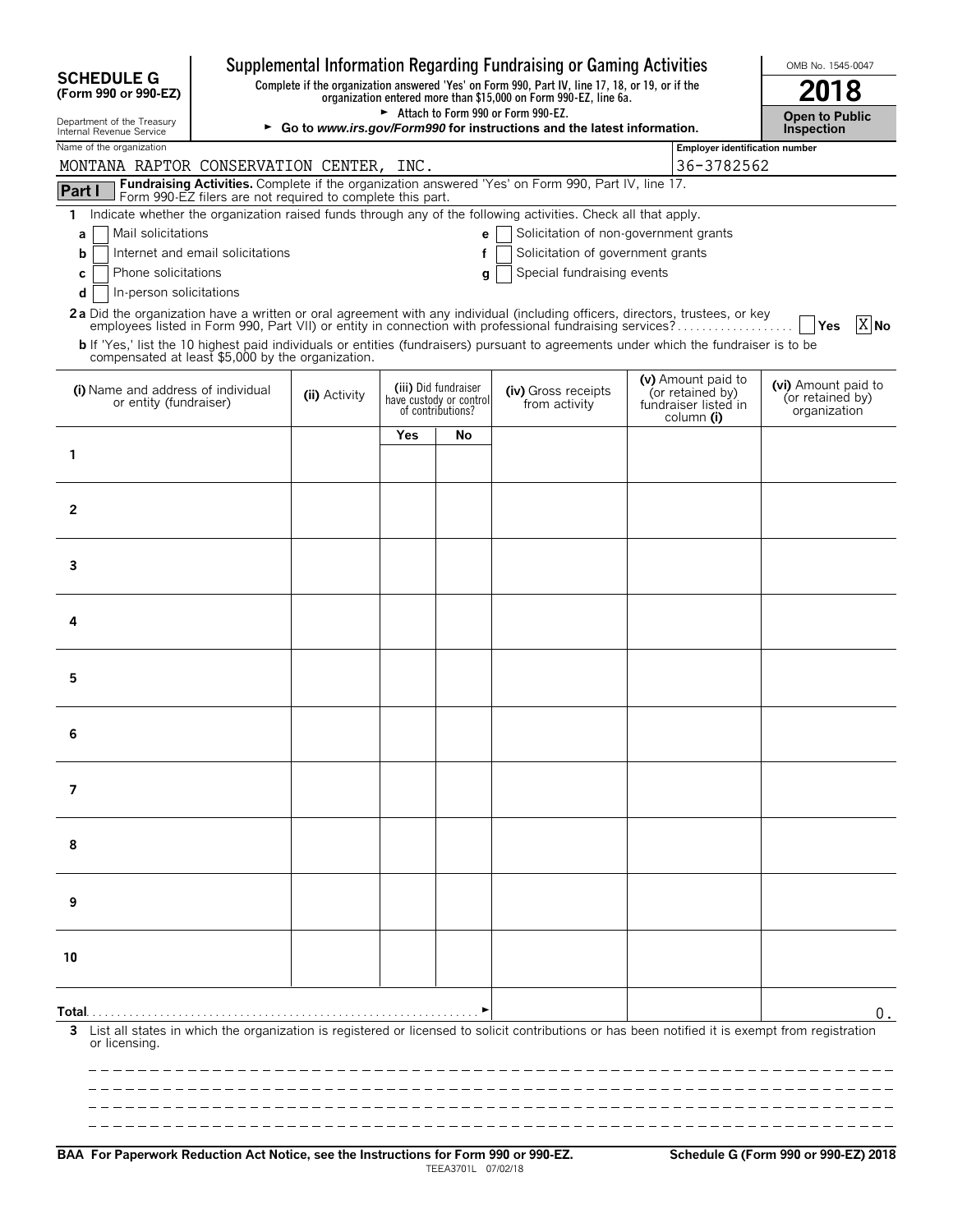Schedule G (Form 990 or 990-EZ) 2018 MONTANA RAPTOR CONSERVATION CENTER, INC. 36-3782562 Page **2** 

**Part II Fundraising Events.** Complete if the organization answered 'Yes' on Form 990, Part IV, line 18, or reported more than \$15,000 of fundraising event contributions and gross income on Form 990-EZ, lines 1 and 6b. List events with gross receipts greater than \$5,000.

|                            |                                                                                                                     | $\sim$ . The second with group receipts groups than $\phi$ ,000.                                                  |                                                  |                                                     |                                         |                                                             |  |  |  |
|----------------------------|---------------------------------------------------------------------------------------------------------------------|-------------------------------------------------------------------------------------------------------------------|--------------------------------------------------|-----------------------------------------------------|-----------------------------------------|-------------------------------------------------------------|--|--|--|
|                            |                                                                                                                     |                                                                                                                   | (a) Event $#1$<br>CAPTIAL PROJEC<br>(event type) | (b) Event $#2$<br>FLIGHT FUND<br>(event type)       | (c) Other events<br>2<br>(total number) | (d) Total events<br>(add column (a)<br>through column $(c)$ |  |  |  |
| トロンドルス                     | 1                                                                                                                   |                                                                                                                   | 75,740.                                          | 35,478.                                             | 29,166.                                 | 140,384.                                                    |  |  |  |
|                            | $\mathbf{2}$                                                                                                        |                                                                                                                   | 75,740.                                          | 35,478.                                             | 29,166.                                 | 140,384.                                                    |  |  |  |
|                            | 3                                                                                                                   | Gross income (line 1 minus line 2)                                                                                |                                                  |                                                     |                                         |                                                             |  |  |  |
|                            | 4                                                                                                                   |                                                                                                                   |                                                  |                                                     |                                         |                                                             |  |  |  |
|                            | 5.                                                                                                                  | Noncash prizes                                                                                                    |                                                  |                                                     |                                         |                                                             |  |  |  |
| D<br>I<br>R<br>E<br>C<br>T |                                                                                                                     | Rent/facility costs                                                                                               |                                                  |                                                     |                                         |                                                             |  |  |  |
|                            | 7                                                                                                                   | Food and beverages                                                                                                |                                                  |                                                     |                                         |                                                             |  |  |  |
|                            | 8                                                                                                                   |                                                                                                                   |                                                  |                                                     |                                         |                                                             |  |  |  |
| <b>EXPENSES</b>            | 9                                                                                                                   | Other direct expenses                                                                                             | 21, 106.                                         | 2,927.                                              | 6,287.                                  | 30,320.                                                     |  |  |  |
|                            | 10                                                                                                                  |                                                                                                                   |                                                  |                                                     |                                         | 30, 320.                                                    |  |  |  |
|                            |                                                                                                                     |                                                                                                                   |                                                  |                                                     |                                         | $-30, 320.$                                                 |  |  |  |
|                            |                                                                                                                     | Part III Gaming. Complete if the organization answered 'Yes' on Form 990, Part IV, line 19, or reported more than |                                                  |                                                     |                                         |                                                             |  |  |  |
|                            |                                                                                                                     | \$15,000 on Form 990-EZ, line 6a.                                                                                 |                                                  |                                                     |                                         |                                                             |  |  |  |
| ロマロスロ                      |                                                                                                                     |                                                                                                                   | (a) Bingo                                        | (b) Pull tabs/instant<br>bingo/progressive<br>bingo | (c) Other gaming                        | (d) Total gaming<br>(add column (a)<br>through column $(c)$ |  |  |  |
| Е                          | 1.                                                                                                                  | Gross revenue                                                                                                     |                                                  |                                                     |                                         |                                                             |  |  |  |
|                            | $\mathbf{2}$                                                                                                        |                                                                                                                   |                                                  |                                                     |                                         |                                                             |  |  |  |
|                            | 3                                                                                                                   | Noncash prizes                                                                                                    |                                                  |                                                     |                                         |                                                             |  |  |  |
|                            | 4                                                                                                                   | Rent/facility costs                                                                                               |                                                  |                                                     |                                         |                                                             |  |  |  |
|                            | 5.                                                                                                                  | Other direct expenses                                                                                             |                                                  |                                                     |                                         |                                                             |  |  |  |
|                            | 6                                                                                                                   | Volunteer labor                                                                                                   | g<br>Yes<br>No                                   | g<br>Yes<br>No                                      | နွ<br><b>Yes</b><br>No                  |                                                             |  |  |  |
|                            | 7                                                                                                                   |                                                                                                                   |                                                  |                                                     |                                         |                                                             |  |  |  |
|                            | 8                                                                                                                   |                                                                                                                   |                                                  |                                                     |                                         |                                                             |  |  |  |
| 9                          | Enter the state(s) in which the organization conducts gaming activities:<br><b>No</b><br><b>b</b> If 'No,' explain: |                                                                                                                   |                                                  |                                                     |                                         |                                                             |  |  |  |
|                            | ∏No<br><b>b</b> If 'Yes,' explain:                                                                                  |                                                                                                                   |                                                  |                                                     |                                         |                                                             |  |  |  |

**BAA** TEEA3702L 07/02/18 **Schedule G (Form 990 or 990-EZ) 2018**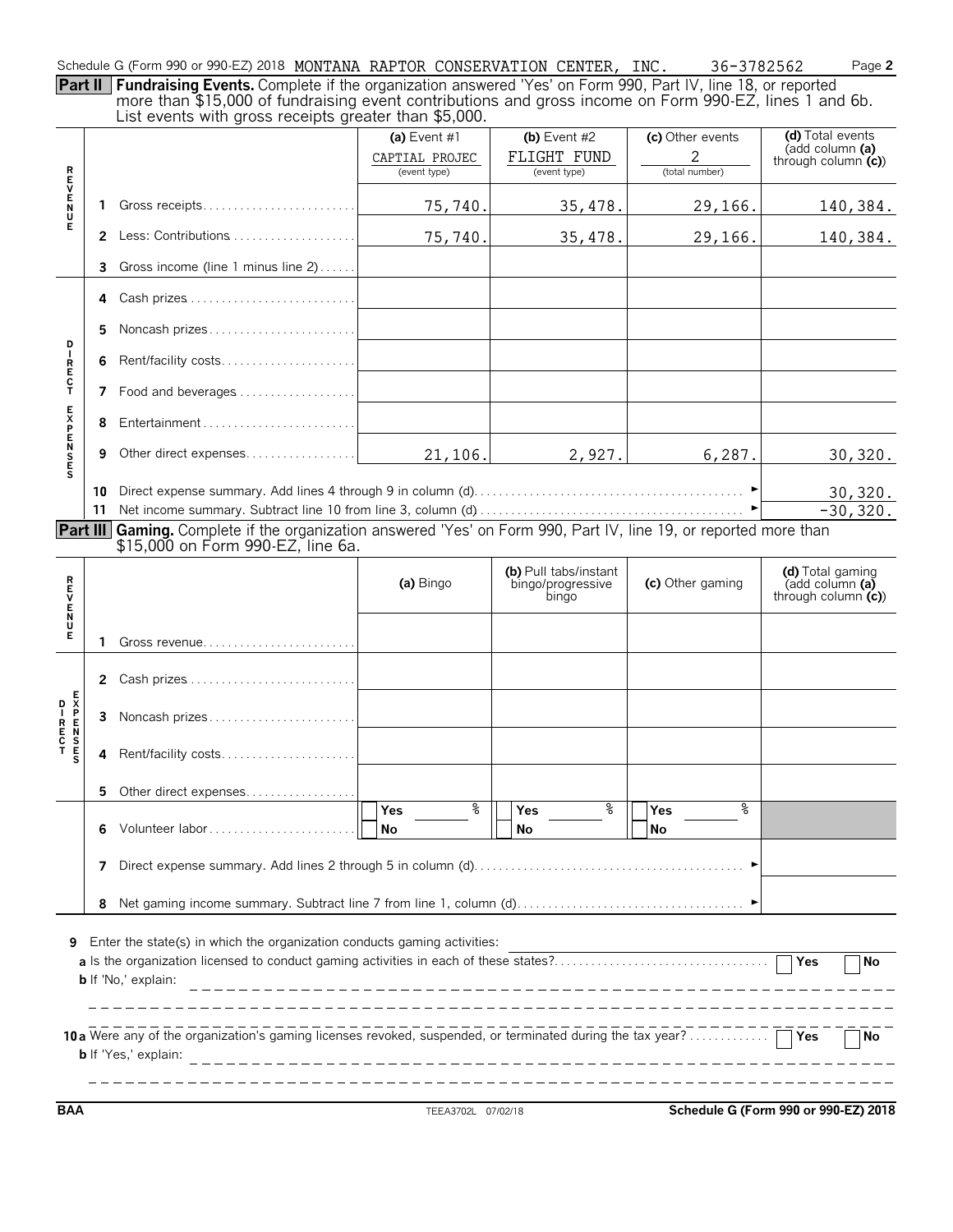|    | Schedule G (Form 990 or 990-EZ) 2018 MONTANA RAPTOR CONSERVATION CENTER, INC.<br>36-3782562                                                                                                                                                                                                                                                                                                                                              | Page 3    |
|----|------------------------------------------------------------------------------------------------------------------------------------------------------------------------------------------------------------------------------------------------------------------------------------------------------------------------------------------------------------------------------------------------------------------------------------------|-----------|
|    | Yes                                                                                                                                                                                                                                                                                                                                                                                                                                      | <b>No</b> |
|    | 12 Is the organization a grantor, beneficiary or trustee of a trust, or a member of a partnership or other entity formed to<br>Yes                                                                                                                                                                                                                                                                                                       | <b>No</b> |
|    | 13 Indicate the percentage of gaming activity conducted in:                                                                                                                                                                                                                                                                                                                                                                              |           |
|    |                                                                                                                                                                                                                                                                                                                                                                                                                                          | န့        |
|    |                                                                                                                                                                                                                                                                                                                                                                                                                                          |           |
|    | 14 Enter the name and address of the person who prepares the organization's gaming/special events books and records:                                                                                                                                                                                                                                                                                                                     |           |
|    | Name $\blacktriangleright$                                                                                                                                                                                                                                                                                                                                                                                                               |           |
|    | Address ►                                                                                                                                                                                                                                                                                                                                                                                                                                |           |
|    | <b>15a</b> Does the organization have a contract with a third party from whom the organization receives gaming revenue?<br><b>b</b> If 'Yes,' enter the amount of gaming revenue received by the organization $\triangleright$ $\uparrow$<br>and the amount<br>of gaming revenue retained by the third party $\blacktriangleright$ $\blacktriangleright$ $\blacktriangleright$<br>c If 'Yes,' enter name and address of the third party: | No        |
|    | Name $\blacktriangleright$                                                                                                                                                                                                                                                                                                                                                                                                               |           |
|    | Address ►                                                                                                                                                                                                                                                                                                                                                                                                                                |           |
| 16 | Gaming manager information:                                                                                                                                                                                                                                                                                                                                                                                                              |           |
|    | Name $\blacktriangleright$<br>____________________________                                                                                                                                                                                                                                                                                                                                                                               |           |
|    |                                                                                                                                                                                                                                                                                                                                                                                                                                          |           |
|    | Description of services provided ▶<br>____________________________________                                                                                                                                                                                                                                                                                                                                                               |           |
|    | Director/officer<br>Employee<br>Independent contractor                                                                                                                                                                                                                                                                                                                                                                                   |           |
|    | <b>17</b> Mandatory distributions:                                                                                                                                                                                                                                                                                                                                                                                                       |           |
|    | a Is the organization required under state law to make charitable distributions from the gaming proceeds to retain the<br>state gaming license?<br><b>Yes</b>                                                                                                                                                                                                                                                                            | No        |
|    | <b>b</b> Enter the amount of distributions required under state law to be distributed to other exempt organizations or spent in the                                                                                                                                                                                                                                                                                                      |           |
|    | organization's own exempt activities during the tax year $\triangleright$ \$                                                                                                                                                                                                                                                                                                                                                             |           |
|    | <b>Supplemental Information.</b> Provide the explanations required by Part I, line 2b, columns (iii) and (v);<br><b>Part IV</b><br>and Part III, lines 9, 9b, 10b, 15b, 15c, 16, and 17b, as applicable. Also provide any additional<br>information. See instructions.                                                                                                                                                                   |           |